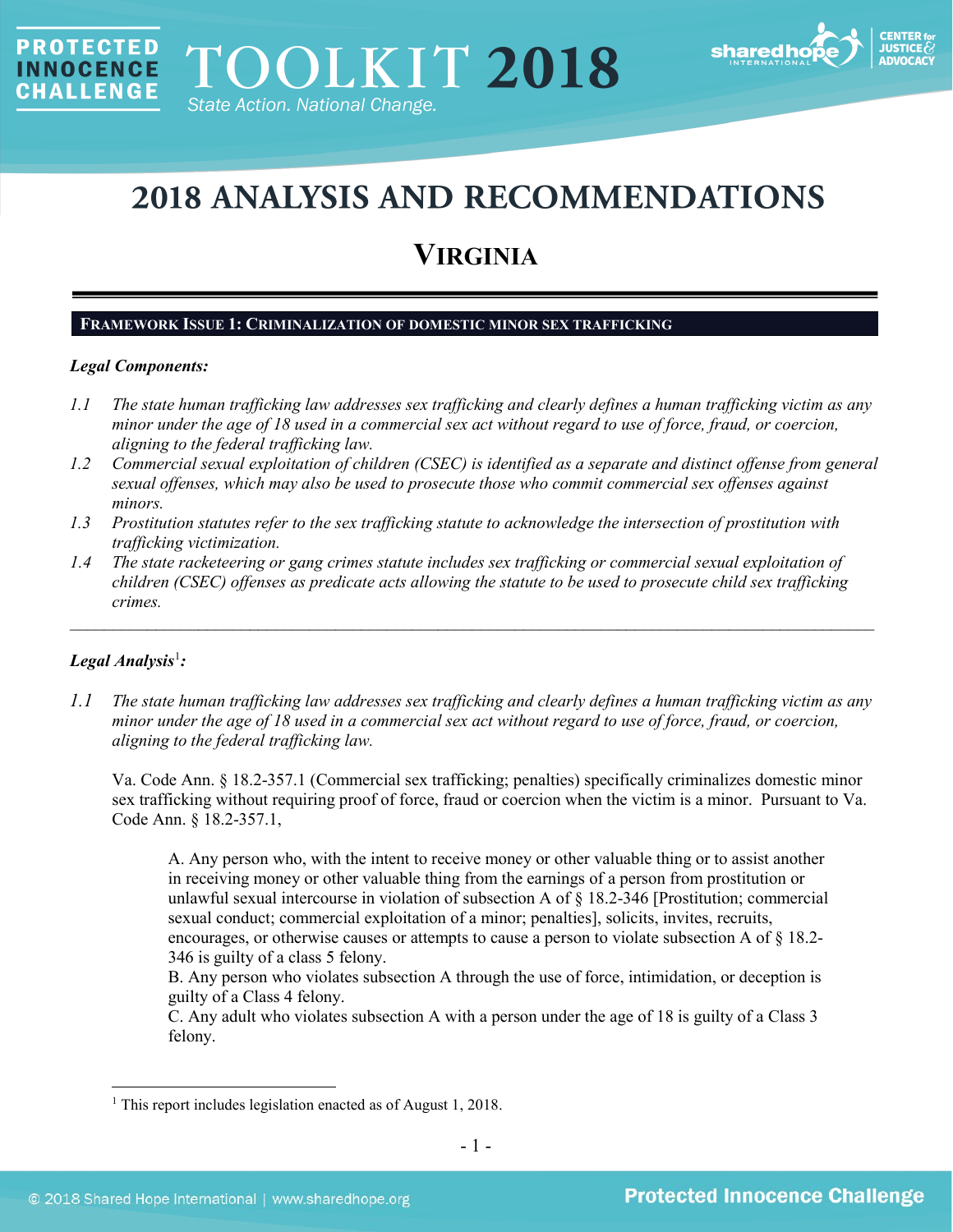<span id="page-1-1"></span>A Class 3 felony is punishable by imprisonment for 5–20 years and a possible fine of up to \$100,000 may be assessed. Va. Code Ann. § 18.[2](#page-1-0)-10(c).<sup>2</sup> A Class 4 felony is punishable by imprisonment for 2–10 years and a possible fine of up to \$100,000 may be assessed. Va. Code Ann. § 18.2-10(d). A Class 5 felony is punishable by a term of imprisonment of 1–10 years, "or in the discretion of the jury or the court trying the case without a jury, confinement in jail for not more than 12 months," a fine of up to \$2,500, or both. Va. Code Ann. § 18.2-  $10(e)$ .

*1.2 Commercial sexual exploitation of children (CSEC) is identified as a separate and distinct offense from general sexual offenses, which may also be used to prosecute those who commit commercial sex offenses against minors.*

The following laws make CSEC a distinct crime in Virginia:

1. Va. Code Ann. § 18.2-48 (Abduction with intent to extort money or for immoral purpose) criminalizes:

[a]bduction (i) of any person with the intent to extort money or pecuniary benefit, (ii) of any person with intent to defile such person, (iii) of any child under sixteen years of age for the purpose of concubinage or prostitution, (iv) of any person for the purpose of prostitution, or (v) of any minor for the purpose of manufacturing child pornography . . . .

Under Va. Code Ann. § 18.2-47 (Abduction and kidnapping defined; punishment),

A. Any person who, by force, intimidation or deception, and without legal justification or excuse, seizes, takes, transports, detains or secretes another person with the intent to deprive such other person of his personal liberty or to withhold or conceal him from any person, authority or institution lawfully entitled to his charge, shall be deemed guilty of "abduction."

B. Any person who, by force, intimidation or deception, and without legal justification or excuse, seizes, takes, transports, detains or secretes another person with the intent to subject him to forced labor or services shall be deemed guilty of "abduction." For purposes of this subsection, the term "intimidation" shall include destroying, concealing, confiscating, withholding, or threatening to withhold a passport, immigration document, or other governmental identification or threatening to report another as being illegally present in the United States.

Va. Code Ann. § 18.2-48 is punishable as a Class 2 felony, which carries a minimum sentence of 20 years to life and a possible fine of up to \$100,000. Va. Code Ann. § 18.2-10 (b), (g). Va. Code Ann. § 18.2-48 also specially directs:

If the sentence imposed for a violation of (ii), (iii), (iv), or (v) includes a term of confinement less than life imprisonment, the judge shall impose, in addition to any active sentence, a suspended sentence of no less than 40 years. This suspended sentence shall be suspended for the remainder of the defendant's life subject to revocation by the court.

2. Va. Code Ann. § 18.2-346 (Prostitution; commercial sexual conduct; commercial exploitation of a minor; penalties) criminalizes soliciting sex with minors, stating that "any person who solicits prostitution from a minor (i) 16 years of age or older is guilty of a Class 6 felony or (ii) younger than 16 years of age is guilty of a Class 5 felony*.*" Va. Code Ann. § 18.2-346(B). A Class 6 felony is punishable by "imprisonment of not less than one year nor more than five years, or in the discretion of the jury or the court trying the case

<span id="page-1-0"></span><sup>&</sup>lt;sup>2</sup> Va. Code Ann. § 18.2-10(g) provides that "[e]xcept as specifically authorized in subdivision (e) [Class 5 felonies] or (f) [Class 6 felonies], or in Class 1 felonies for which a sentence of death is imposed, the court shall impose either a sentence of imprisonment together with a fine, or imprisonment only. However, if the defendant is not a natural person, the court shall impose only a fine."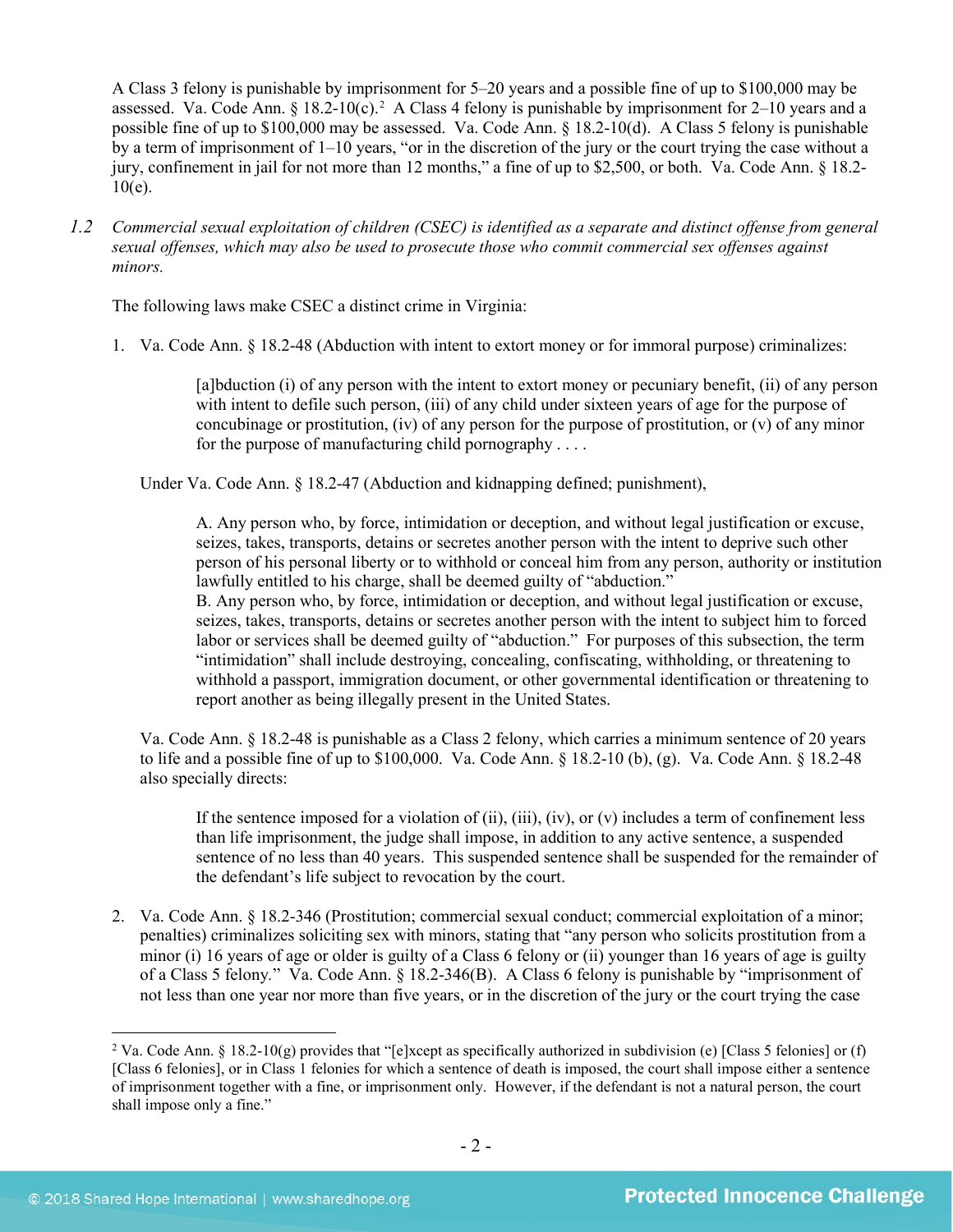without a jury, confinement in jail for not more than 12 months and a fine of not more than \$ 2,500, either or both." Va. Code Ann.  $\S$  18.2-10(f). A Class 5 felony is punishable by a term of imprisonment of 1–10 years, "or in the discretion of the jury or the court trying the case without a jury, confinement in jail for not more than 12 months," a fine of up to \$2,500, or both. Va. Code Ann. § 18.2-10(e).

- 3. Va. Code Ann. § 18.2-355(4) (Taking, detaining, etc., person for prostitution, etc., or consenting thereto; human trafficking) provides that any person who "for purposes of prostitution, takes any minor into, or persuades, encourages, or causes any minor to enter, a bawdy place, or takes or causes such person to be taken to any place for such purposes; is guilty of pandering . . . . A violation of subdivision (4) is punishable as a Class 3 felony." A Class 3 felony is punishable by imprisonment for 5–20 years and a possible fine of up to \$100,000 may be assessed. Va. Code Ann. § 18.2-10(c).
- 4. Va. Code Ann. § 18.2-370(B) (Taking indecent liberties with children) states,

Any person 18 years of age or over who, with lascivious intent, knowingly and intentionally receives money, property, or any other remuneration for allowing, encouraging, or enticing any person under the age of 18 years to perform in or be a subject of sexually explicit visual material as defined in  $\S 18.2-374.1^3$  $\S 18.2-374.1^3$  $\S 18.2-374.1^3$  or who knowingly encourages such person to perform in or be a subject of sexually explicit material; is guilty of a Class 5 felony.

A Class 5 felony is punishable by a term of imprisonment of 1–10 years, "or in the discretion of the jury or the court trying the case without a jury, confinement in jail for not more than 12 months," a fine of up to \$2,500, or both. Va. Code Ann.  $\S$  18.2-10(e). This penalty is enhanced to a Class 4 felony for second or subsequent convictions, "provided that (i) the offenses were not part of a common act, transaction or scheme; (ii) the accused was at liberty as defined in § 53.1-151 between each conviction; and (iii) it is admitted, or found by the jury or judge before whom the person is tried, that the accused was previously convicted of a violation of this section." Va. Code Ann. § 18.2-370(C). A Class 4 felony is punishable by imprisonment for 2–10 years and a possible fine of up to  $$100,000$  may be assessed.<sup>[4](#page-2-1)</sup> Va. Code Ann. §  $18.2 - 10(d)$ .

5. Va. Code Ann. § 18.2-356 (Receiving money for procuring person) states,

Any person who receives any money or other valuable thing for or on account of (i) procuring for or placing in a house of prostitution or elsewhere any person for the purpose of causing such person to engage in unlawful sexual intercourse, anal intercourse, cunnilingus, fellatio, or anilingus or any act in violation of § 18.2-361 or (ii) causing any person to engage in forced labor or services, concubinage, prostitution, or the manufacture of any obscene material or child pornography is guilty of a Class 4 felony. Any person who violates clause (i) or (ii) with a person under the age of 18 is guilty of a Class 3 felony.

A Class 4 felony is punishable by imprisonment for 2–10 years and a possible fine of up to \$100,000 may be assessed. Va. Code Ann. § 18.2-10(d). A Class 3 felony is punishable by imprisonment for 5–20 years and a possible fine of up to \$100,000 may be assessed. Va. Code Ann. § 18.2-10(c).

<span id="page-2-0"></span> <sup>3</sup> Va. Code Ann. § 18.2-374.1(A) defines "sexually explicit visual material" as "a picture, photograph, drawing, sculpture, motion picture film, digital image, including such material stored in a computer's temporary Internet cache when three or more images or streaming videos are present, or similar visual representation which depicts sexual bestiality, a lewd exhibition of nudity, as nudity is defined in § 18.2-390, or sexual excitement, sexual conduct or sadomasochistic abuse, as also defined in § 18.2-390, or a book, magazine or pamphlet which contains such a visual representation. An undeveloped photograph or similar visual material may be sexually explicit material notwithstanding that processing or other acts may be required to make its sexually explicit content apparent."

<span id="page-2-1"></span><sup>4</sup> *See supra* note [2.](#page-1-1)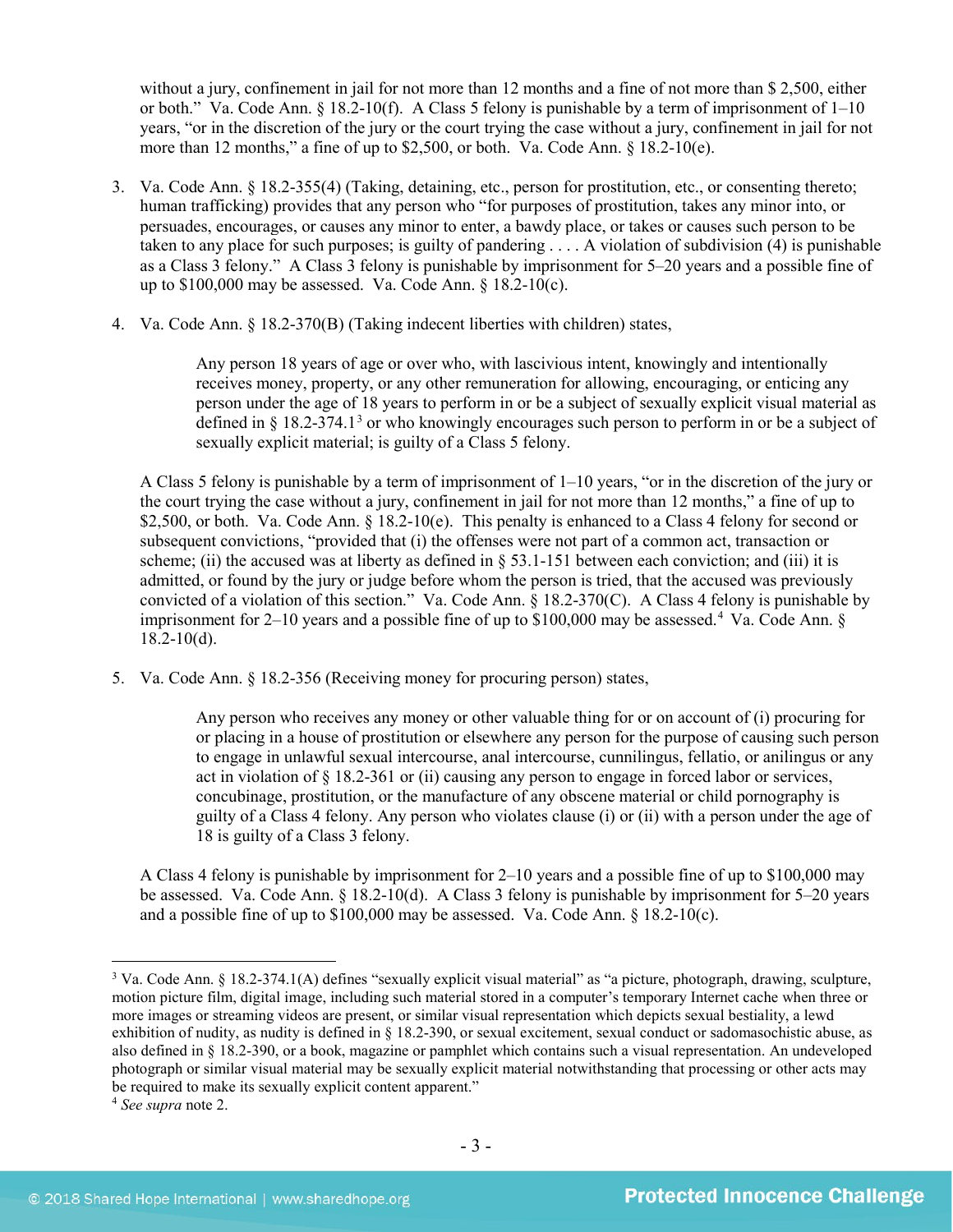6. Va. Code Ann. § 18.2-357 (Receiving money from earnings of male or female prostitute; penalties) states,

Any person who shall knowingly receive any money or other valuable thing from the earnings of any male or female engaged in prostitution, except for a consideration deemed good and valuable in law, shall be guilty of pandering, punishable as a Class 4 felony. Any person who violates this section by receiving money or other valuable thing from a person under the age of 18 is guilty of a Class 3 felony. A Class 3 felony is punishable by imprisonment for 5–20 years and a possible fine of up to \$100,000 may be assessed. Va. Code Ann. § 18.2-10(c).

Also, though not specific to commercial sex offenses, the following offenses may also apply to commercial sexual exploitation of children cases:

1. Va. Code Ann. § 18.2-370(A) (Taking indecent liberties with children; penalties) makes the following a Class 5 felony:

> Any person 18 years of age or over, who, with lascivious intent, knowingly and intentionally commits any of the following acts with any child under the age of 15 years . . . :

(1) Expose his or her sexual or genital parts to any child to whom such person is not legally married or propose that any such child expose his or her sexual or genital parts to such person; or

(2) [Repealed.]

(3) Propose that any such child feel or fondle his own sexual or genital parts or the sexual or genital parts of such person or propose that such person feel or fondle the sexual or genital parts of any such child; or

(4) Propose to such child the performance of an act of sexual intercourse, anal intercourse, cunnilingus, fellatio, or anilingus or any act constituting an offense under  $\S$  18.2-361 [Crimes] against nature; penalty]; or

(5) Entice, allure, persuade, or invite any such child to enter any vehicle, room, house, or other place, for any of the purposes set forth in the preceding subdivisions of this section.

A Class 5 felony is punishable by a term of imprisonment of 1–10 years, "or in the discretion of the jury or the court trying the case without a jury, confinement in jail for not more than 12 months," a fine of up to \$2,500, or both imprisonment and a fine. Va. Code Ann.  $\S$  18.2-10(e).

- 2. Va. Code Ann. § 18.2-371 (Causing or encouraging acts rendering children delinquent, abused, etc.) makes it a Class 1 misdemeanor for "[a]ny person 18 years of age or older, including the parent of any child" to "willfully contribute<sup>[]</sup> to, encourage<sup>[]</sup>, or cause<sup>[]</sup> any act, omission, or condition that renders a child delinquent, in need of services, in need of supervision, or abused or neglected as defined in § 16.1-228" or to "engage[] in consensual sexual intercourse or anal intercourse with or performs cunnilingus, fellatio, or anilingus upon or by a child 15 or older not his spouse, child, or grandchild." Va. Code Ann. § 18.2-371. A Class 1 misdemeanor is punishable by imprisonment up to 12 months, a fine up to \$2,500, or both. Va. Code Ann. § 18.2-11(a).
- 3. Va. Code Ann. § 18.2-61 (Rape), among other things, classifies sex with a child under 13 as rape. Va. Code Ann. § 18.2-61(A)(iii). A mandatory minimum sentence of 25 years is required for rape of a child under 13 where the offender is "more than three years older than the victim" and "if done in the commission of, or as part of the same course of conduct as, or as part of a common scheme or plan as a violation of (i) subsection A of § 18.2-47 [Abduction and kidnapping defined; punishment] or § 18.2-48 [Abduction with intent to extort money or for immoral purpose], (ii) § 18.2-89 [Burglary; how punished], 18.2-90 [Entering dwelling house, etc., with intent to commit murder, rape, robbery or arson; penalty], or 18.2-91 [Entering dwelling house, etc., with intent to commit larceny, assault and battery or other felony], or (iii) § 18.2-51.2 [Aggravated malicious wounding; penalty]." Where it is alleged that the offender was 18 or older at the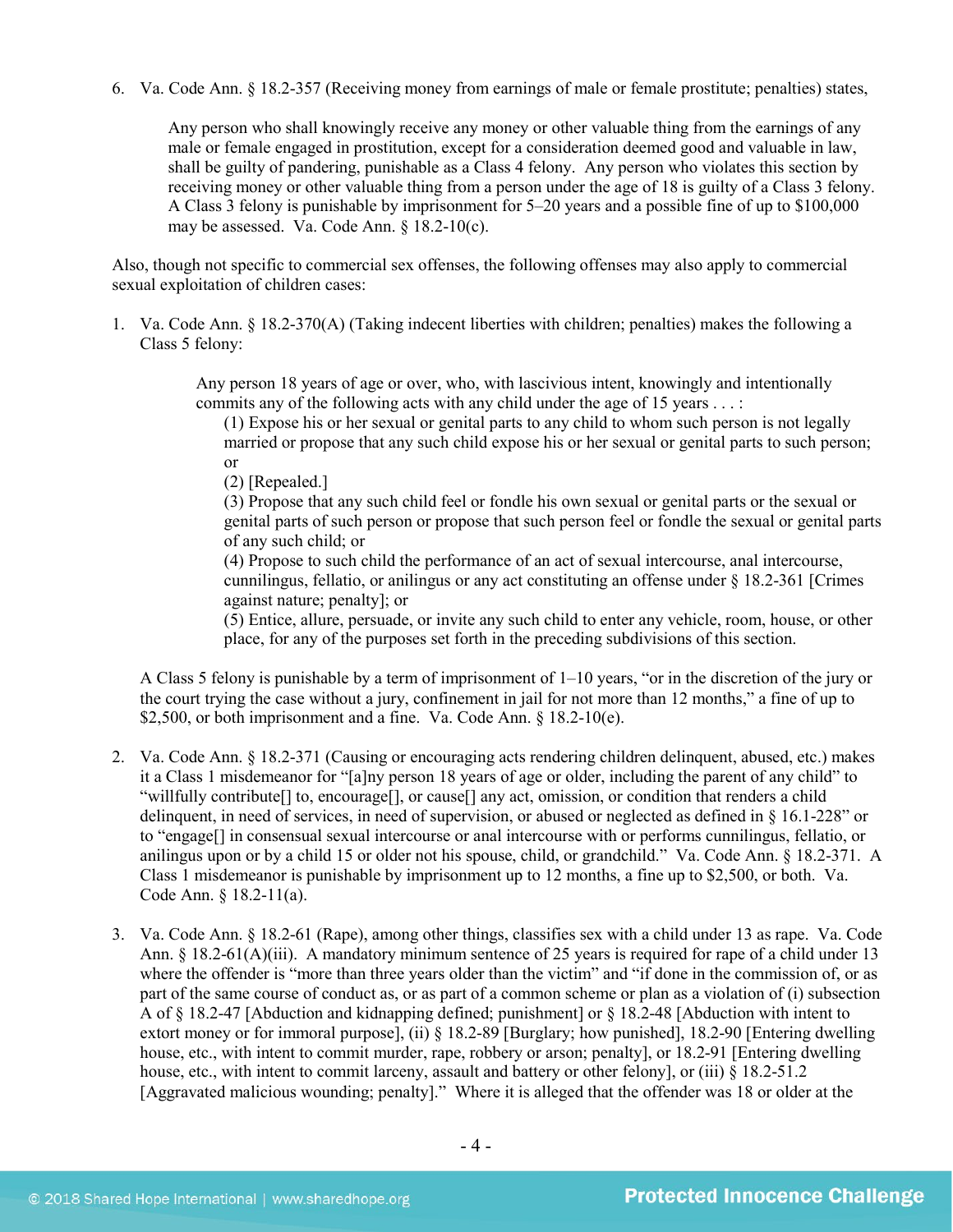time of the offense, "the punishment shall include a mandatory minimum term of confinement for life." Va. Code Ann. § 18.2-61(B). "If the term of confinement imposed for any violation of clause (iii) of subsection A, where the offender is more than three years older than the victim, is for a term less than life imprisonment, the judge shall impose, in addition to any active sentence, a suspended sentence of no less than 40 years. This suspended sentence shall be suspended for the remainder of the defendant's life, subject to revocation by the court." Va. Code Ann. § 18.2-61(B).

- 4. Va. Code Ann. § 18.2-63(A) (Carnal knowledge of child between thirteen and fifteen years of age) makes it a Class 4 felony punishable by imprisonment for 2–10 years and a possible fine of up to \$100,000 for a person to "carnally know[], without the use of force, a child thirteen years of age or older but under fifteen years of age."<sup>[5](#page-4-0)</sup> Va. Code Ann. § 18.2-10(d), (g).<sup>[6](#page-4-1)</sup> Va. Code Ann. § 18.2-63(B) also makes it a Class 6 felony for a person to "carnally know[], without the use of force, a child thirteen years of age or older but under fifteen years of age who consents to sexual intercourse and the accused is a minor and such consenting child is three years or more the accused's junior." A Class 6 felony is punishable by imprisonment for 1–5 years "or in the discretion of the jury or the court trying the case without a jury, confinement in jail for not more than 12 months," a fine up to \$2,500, or both imprisonment and a fine. Va. Code Ann. § 18.2-10(f). This crime is reduced to a Class 4 misdemeanor when the "consenting child is less than three years the accused's junior" punishable by a fine up to \$250. Va. Code Ann. §§ 18.2-63(B), 18.2- 11(d). The provision notes that "a child under the age of thirteen years shall not be considered a consenting child." Va. Code Ann. § 18.2-63(C).
- <span id="page-4-3"></span>5. Va. Code Ann. § 18.2-67.4:2 (Sexual abuse of a child under 15 years of age; penalty) states, "Any adult who, with lascivious intent, commits an act of sexual abuse, as defined in  $\S$  18.2-67.10, with any child 13 years of age or older but under 15 years of age is guilty of a Class 1 misdemeanor."<sup>[7](#page-4-2)</sup> A Class 1 misdemeanor is punishable by imprisonment up to 12 months, a fine up to \$2,500, or both. Va. Code Ann.  $§$  18.2-11(a).
- 6. Va. Code Ann. § 18.2-379 (Employing or permitting minor to assist in offense under article) states, "It shall be unlawful for any person knowingly to hire, employ, use or permit any minor to do or assist in doing any act or thing constituting an offense under this article [Article 5—Obscenity and related offenses]." A first conviction is a Class 1 misdemeanor punishable by imprisonment up to 12 months, a fine up to \$2,500, or both. Va. Code Ann. §§ 18.2-380, 18.2-11(a). Subsequent convictions are punishable as Class 6 felonies by imprisonment for 1–5 years "or in the discretion of the jury or the court trying the case without a jury, confinement in jail for not more than 12 months," a fine up to \$2,500, or both imprisonment and a fine. Va. Code Ann. § 18.2-10(f). "However, if the person, firm, association or corporation convicted of such subsequent offense is the owner of the business establishment where each of the offenses occurred, a fine of

<span id="page-4-0"></span> $5$  Va. Code Ann. § 18.2-63(C)(ii) defines "carnal knowledge" as including "acts of sexual intercourse, cunnilingus, fellatio, anilingus, anal intercourse, and animate and inanimate object sexual penetration." <sup>6</sup> *See supra* note [2.](#page-1-1)

<span id="page-4-2"></span><span id="page-4-1"></span><sup>7</sup> Va. Code Ann. § 18.2-67.10(6) states,

<sup>&</sup>quot;Sexual abuse" means an act committed with the intent to sexually molest, arouse, or gratify any person, where: a. The accused intentionally touches the complaining witness's intimate parts or material directly covering such intimate parts;

b. The accused forces the complaining witness to touch the accused's, the witness's own, or another person's intimate parts or material directly covering such intimate parts;

c. If the complaining witness is under the age of 13, the accused causes or assists the complaining witness to touch the accused's, the witness's own, or another person's intimate parts or material directly covering such intimate parts; or

d. The accused forces another person to touch the complaining witness's intimate parts or material directly covering such intimate parts.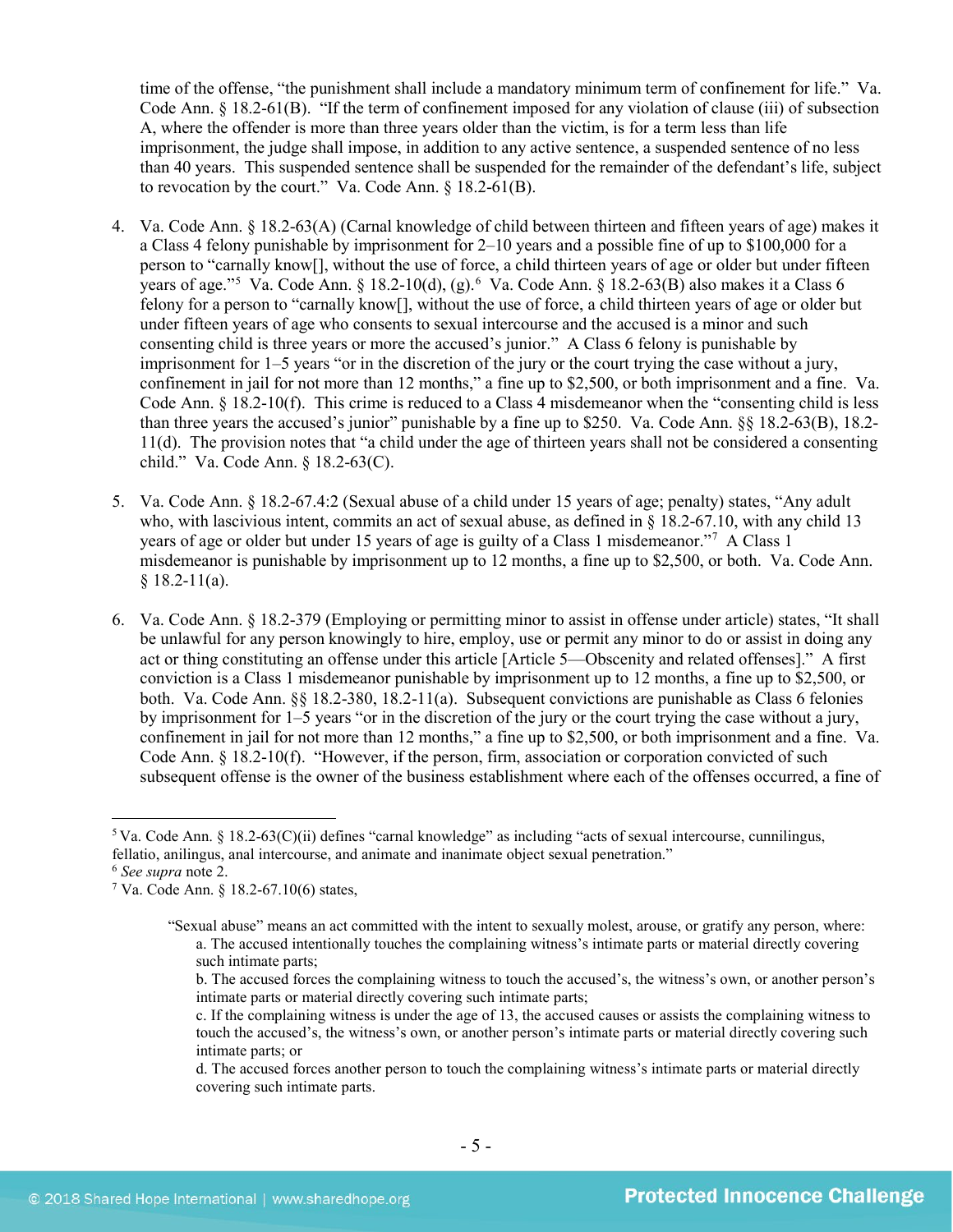not more than \$10,000 shall be imposed in addition to the penalties otherwise prescribed by this section." Va. Code Ann. § 18.2-381.

7. Va. Code Ann. § 18.2-374.4 (Display of child pornography or grooming video or materials to a child unlawful) states,

> Any person 18 years of age or older who displays child pornography or a grooming video or materials to a child under 13 years of age with the intent to entice, solicit, or encourage the child to engage in the fondling of the sexual or genital parts of another or the fondling of his sexual or genital parts by another, sexual intercourse, cunnilingus, fellatio, anilingus, anal intercourse, or object sexual penetration is guilty of a Class 6 felony.

A Class 6 felony is punishable by "a term of imprisonment of not less than one year nor more than five years, or in the discretion of the jury or the court trying the case without a jury, confinement in jail for not more than 12 months and a fine of not more than \$ 2,500, either or both." Va. Code Ann. § 18.2-10(f). Va. Code Ann. § 18.2-374.4(B) defines "Grooming video or materials" as "a cartoon, animation, image, or series of images depicting a child engaged in the fondling of the sexual or genital parts of another or the fondling of his sexual or genital parts by another, masturbation, sexual intercourse, cunnilingus, fellatio, anilingus, anal intercourse, or object sexual penetration."

*1.3 Prostitution statutes refer to the sex trafficking statute to acknowledge the intersection of prostitution with trafficking victimization.* 

Virginia's prostitution statute, Va. Code Ann. § 18.2-346 (Prostitution; commercial sexual conduct; commercial exploitation of a minor; penalties), does not refer to the sex trafficking statute, Va. Code Ann. § 18.2-357.1 (Commercial sex trafficking; penalties) to acknowledge the intersection of prostitution with trafficking victimization.

- 1.3.1 Recommendation: Amend Va. Code Ann. § 18.2-346 (Prostitution; commercial sexual conduct; commercial exploitation of a minor; penalties) to refer to Va. Code Ann. § 18.2-357.1 (Commercial sex trafficking; penalties) to acknowledge the intersection of prostitution with trafficking victimization.
- *1.4 The state racketeering or gang crimes statute includes sex trafficking or commercial sexual exploitation of children (CSEC) offenses as predicate acts allowing the statute to be used to prosecute child sex trafficking crimes.*

Va. Code Ann. § 18.2-514 (Racketeering offenses) states,

A. It shall be unlawful for an enterprise, $8$  or for any person who occupies a position of organizer, supervisor, or manager of an enterprise, to receive any proceeds known to have been derived directly from racketeering activity and to use or invest an aggregate of \$10,000 or more of such proceeds in the acquisition of any title to, or any right, interest, or equity in, real property, or in the establishment or operation of any enterprise.

B. It shall be unlawful for any enterprise, or for any person who occupies a position of organizer, supervisor, or manager of an enterprise, to directly acquire or maintain any interest in or control of any enterprise or real property through racketeering activity.

<span id="page-5-0"></span> <sup>8</sup> Va. Code Ann. § 18.2-513 (Definitions) defines "enterprise" to mean "any of the following: sole proprietorship, partnership, corporation, business trust, criminal street gang; or other group of three or more individuals associated for the purpose of criminal activity."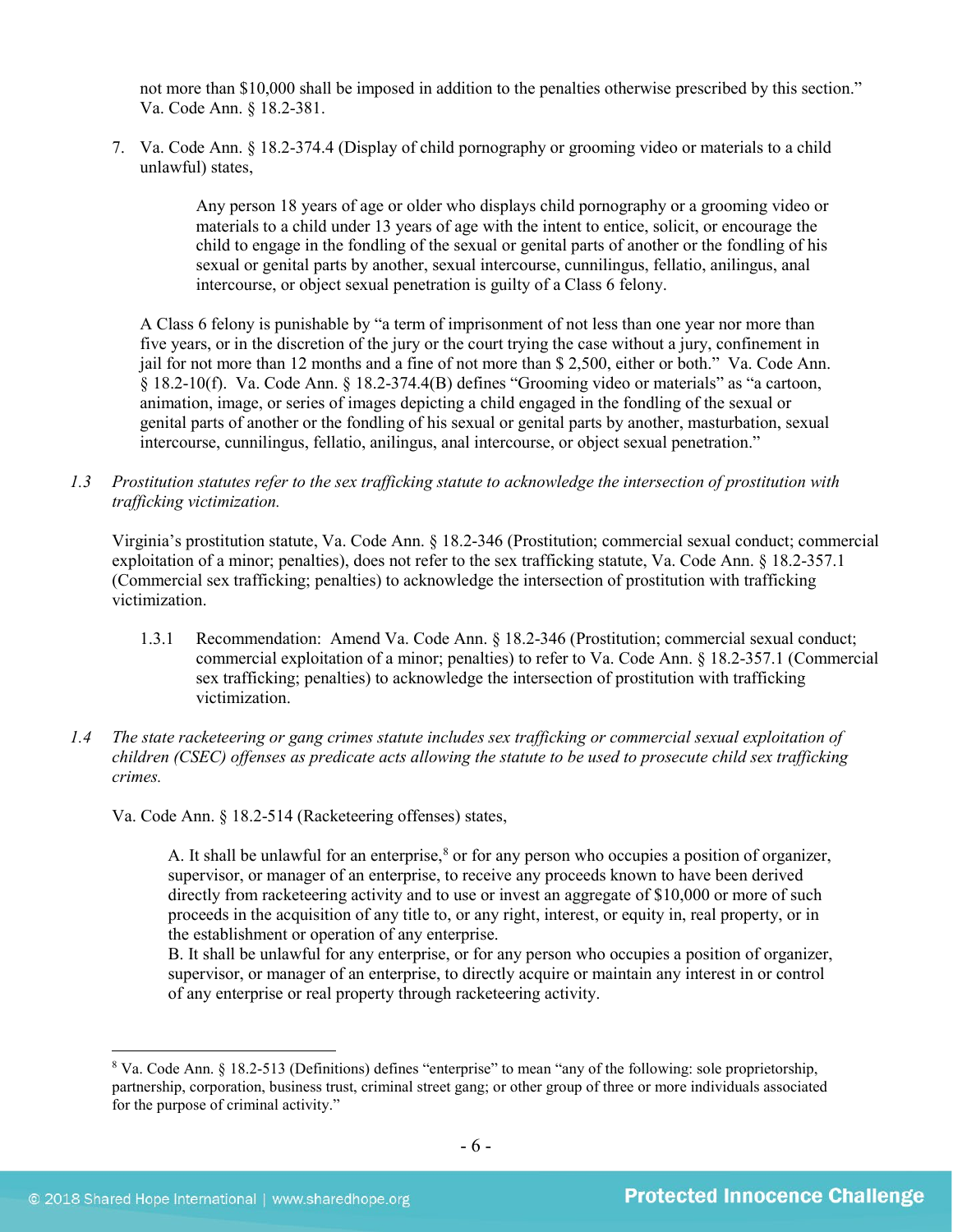C. It shall be unlawful for any person employed by, or associated with, any enterprise to conduct or participate, directly or indirectly, in such enterprise through racketeering activity. D. It shall be unlawful for any person to conspire to violate any of the provisions of subsection A, B, or C.

Va. Code Ann. § 18.2-513 (Definitions) defines "racketeering activity" to mean:

[to] commit, attempt to commit, conspire to commit, or to solicit, coerce, or intimidate another person to commit two or more of the following offenses: 18.2-355 [Taking, detaining, etc., person for prostitution, etc., or consenting thereto; human trafficking], [18.2-356](https://a.next.westlaw.com/Link/Document/FullText?findType=L&pubNum=1000040&cite=VASTS18.2-356&originatingDoc=NE39F68D0341B11DEA7CD81F2617D4421&refType=LQ&originationContext=document&transitionType=DocumentItem&contextData=(sc.Document)) [Receiving money for procuring person], 18.2-357 [Receiving money from earnings of male or female prostitute; penalties], 18.2-357.1 [Commercial sex trafficking; penalties] . . . § 18.2-48 [Abduction with intent to extort money or for immoral purpose] . . . § 18.2-49 [Threatening, attempting or assisting in such abduction] . . . 18.2-374.1 [Possession, reproduction, distribution, solicitation, and facilitation of child pornography; penalty] . . . ; or any substantially similar offenses under the laws of any other state, the District of Columbia, the United States or its territories.

Based on this definition of racketeering, certain acts of commercial sexual exploitation of children constitute predicate crimes to the racketeering law, making it available for combatting criminal enterprises that engage in domestic minor sex trafficking.

Penalties for violation of Va. Code Ann. § 18.2-514 (Racketeering offenses) are described in Va. Code Ann. § 18.2-515 (Criminal penalties; forfeiture)

A. Any person or enterprise convicted of engaging in activity in violation of the provisions of § 18.2-514 is guilty of a felony punishable by imprisonment for not less than five years nor more than 40 years and a fine of not more than \$1 million. A second or subsequent offense shall be punishable as a Class 2 felony and a fine of not more than \$2 million.

The court may order any such person or enterprise to be divested of any interest in any enterprise or real property identified in § 18.2-514; order the dissolution or reorganization of such enterprise; and order the suspension or revocation of any license, permit, or prior approval granted to such enterprise or person by any agency of the Commonwealth or political subdivision thereof.

B. All property, real or personal, including money, together with any interest or profits derived from the investment of such money, used in substantial connection with, intended for use in the course of, or traceable to, conduct in violation of any provision of  $\S$  18.2-514 is subject to civil forfeiture to the Commonwealth.

Finally, where the alleged enterprise is a criminal street gang, additional charges may apply. Under Va. Code Ann. § 18.2-46.2(A),

Any person who actively participates in or is a member of a criminal street gang and who knowingly and willfully participates in any predicate criminal act<sup>[9](#page-6-0)</sup> committed for the benefit of, at the direction of,

<span id="page-6-0"></span> <sup>9</sup> Va. Code Ann. § 18.2-46.1 defines "predicate criminal act" as including "(i) an act of violence; (ii) any violation of § 18.2-42, 18.2-46.3 [Recruitment of persons for criminal street gang; penalty], . . .18.2-355 [Taking, detaining, etc., person for prostitution, etc., or consenting thereto; human trafficking], 18.2-356 [Receiving money for procuring person], 18.2-357 [Receiving money from earnings of male or female prostitute], or 18.2-357.1 [Commercial sex trafficking; penalties]; … or (v) any substantially similar offense under the laws of another state or territory of the United States, the District of Columbia, or the United States." "Act of violence" is defined as "those felony offenses described in subsection A of § 19.2-297.1." Va. Code Ann. § 18.2-46.1. Pursuant to Va. Code Ann. § 19.2-297.1(A)(i), the term includes "c. Any kidnapping or abduction felony under Article 3 (§ 18.2-47 et seq.)" and "f. Except as otherwise provided in § 18.2-67.5:2 or § 18.2-67.5:3, criminal sexual assault punishable as a felony under Article 7 (§ 18.2-61 et seq.)." It also includes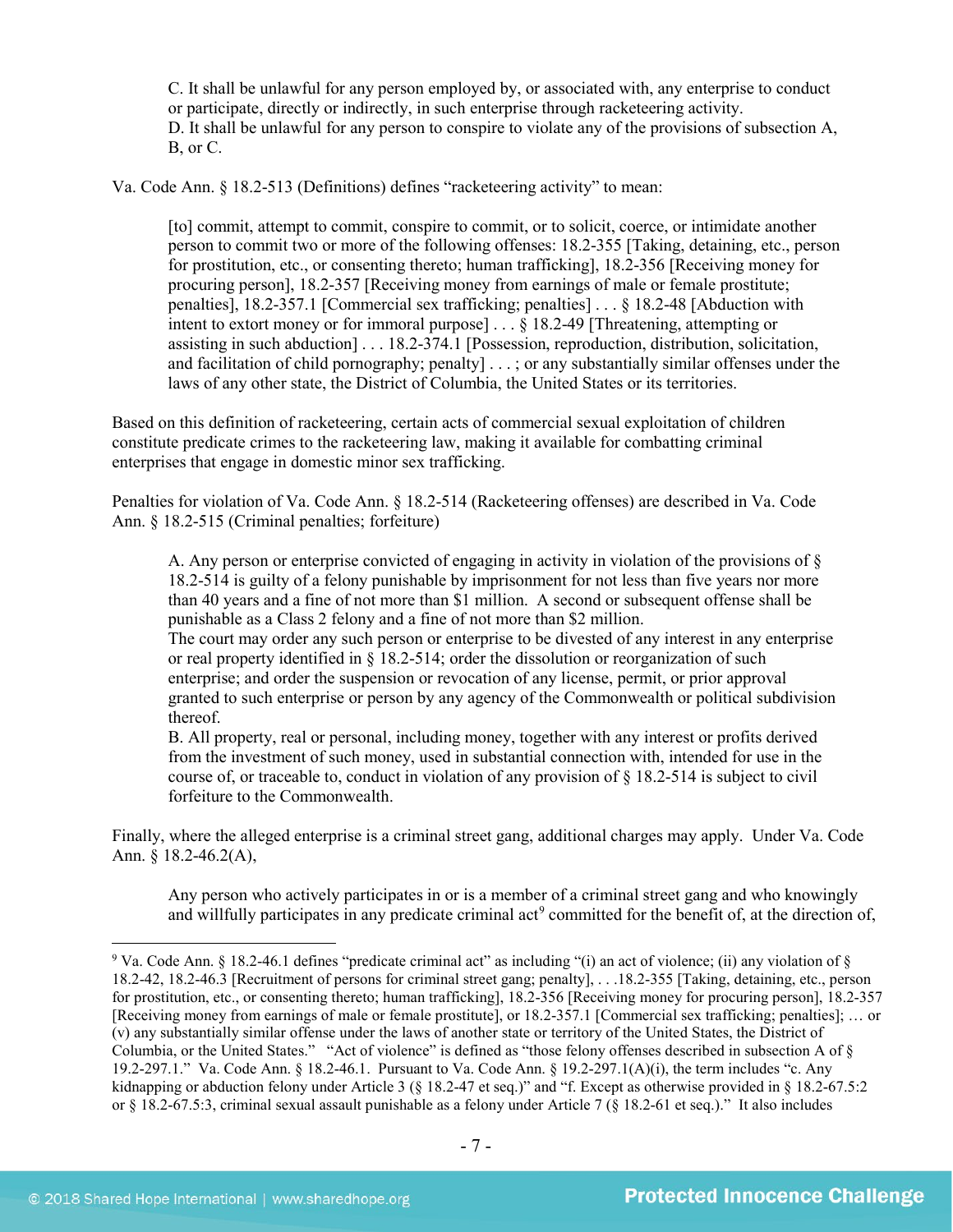or in association with any criminal street gang shall be guilty of a Class 5 felony. However, if such participant in or member of a criminal street gang is age eighteen years or older and knows or has reason to know that such criminal street gang also includes a juvenile member or participant, he shall be guilty of a Class 4 felony.

Va. Code Ann. § 18.2-46.1 defines "criminal street gang" as "any ongoing organization, association, or group of three or more persons, whether formal or informal, (i) which has as one of its primary objectives or activities the commission of one or more criminal activities; (ii) which has an identifiable name or identifying sign or symbol; and (iii) whose members individually or collectively have engaged in the commission of, attempt to commit, conspiracy to commit, or solicitation of two or more predicate criminal acts, at least one of which is an act of violence, provided such acts were not part of a common act or transaction."

Where CSEC and sex trafficking offenses involve gang recruitment or intimidation, gang members may face prosecution under Va. Code Ann. § 18.2-46.3 (Recruitment of persons for criminal street gang; penalty), which states,

A. Any person who solicits, invites, recruits, encourages or otherwise causes or attempts to cause another to actively participate in or become a member of what he knows to be a criminal street gang is guilty of a Class 1 misdemeanor. Any person age 18 years or older who solicits, invites, recruits, encourages or otherwise causes or attempts to cause a juvenile to actively participate in or become a member of what he knows to be a criminal street gang is guilty of a Class 6 felony. B. Any person who, in order to encourage an individual (a) to join a criminal street gang, (b) to remain as a participant in or a member of a criminal street gang, or (c) to submit to a demand made by a criminal street gang to commit a felony violation of this title, (i) uses force against the individual or a member of his family or household or (ii) threatens force against the individual or a member of his family or household, which threat would place any person in reasonable apprehension of death or bodily injury, is guilty of a Class 6 felony. The definition of "family or household member" "set forth in § 16.1-228 applies to this section."

Va. Code Ann. § 18.2-46.3:2 provides for civil forfeiture in the case of criminal street gang activities, stating in part,

All property, both personal and real, of any kind or character used in substantial connection with, intended for use in the course of, derived from, traceable to, or realized through, including any profit or interest derived from, any conduct in violation of any provision of this article<sup>[10](#page-7-0)</sup> is subject to civil forfeiture to the Commonwealth. Further, all property, both personal and real, of any kind or character used or intended to be used in substantial connection with, during the course of, derived from, traceable to, or realized through, including any profit or interest derived from, criminal street gang member recruitment as prohibited under Va. Code § 18.2-46.3 is subject to civil forfeiture to the **Commonwealth** 

<span id="page-7-0"></span>"(ii) conspiracy to commit any of the violations enumerated in clause (i) of this section; and (iii) violations as a principal in the second degree or accessory before the fact of the provisions enumerated in clause (i) of this section." <sup>10</sup> Title 18.2, Chapter 4, Article 2.1 (Crimes by gangs), Va. Code Ann. § 18.2-46.1 *et seq.*, includes offenses under § 18.2-46.2 (Prohibited criminal street gang participation; penalty) and § 18.2-46.3 (Recruitment of persons for criminal street gang; penalty).

 $\overline{a}$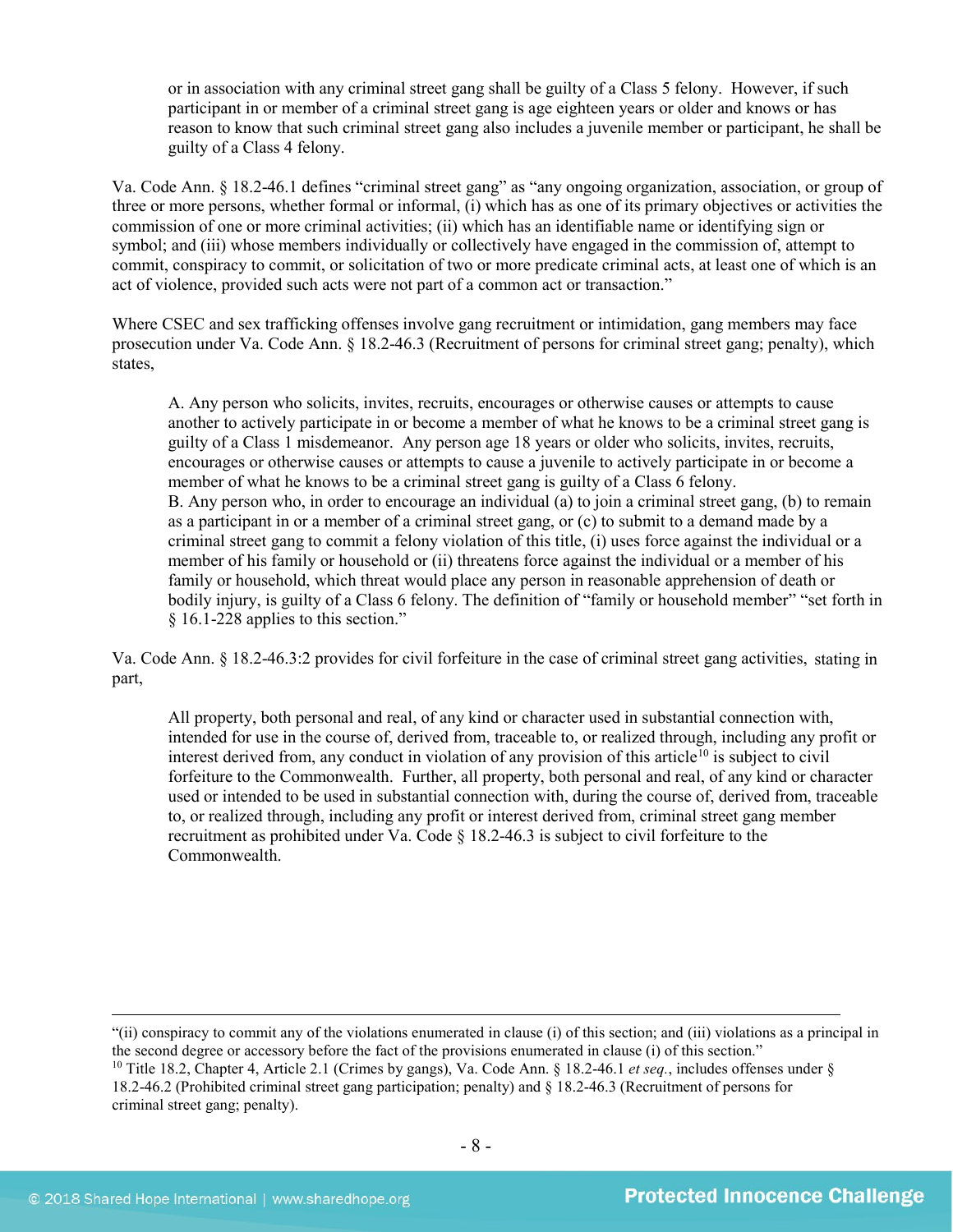#### **FRAMEWORK ISSUE 2: CRIMINAL PROVISIONS ADDRESSING DEMAND**

# *Legal Components:*

- *2.1 The state sex trafficking law can be applied to buyers of commercial sex acts with a minor.*
- *2.2 Buyers of commercial sex acts with a minor can be prosecuted under commercial sexual exploitation of children (CSEC) laws.*
- *2.3 Solicitation laws differentiate between soliciting sex acts with an adult and soliciting sex acts with a minor under 18.*
- *2.4 Penalties for buyers of commercial sex acts with minors are as high as federal penalties.*
- *2.5 Using the Internet or electronic communications to lure, entice, or purchase, or attempt to lure, entice, or purchase commercial sex acts with a minor is a separate crime or results in an enhanced penalty for buyers.*
- *2.6 No age mistake defense is permitted for a buyer of commercial sex acts with any minor under 18.*
- *2.7 Base penalties for buying sex acts with a minor under 18 are sufficiently high and not reduced for older minors.*
- *2.8 Financial penalties for buyers of commercial sex acts with minors are sufficiently high to make it difficult for buyers to hide the crime.*
- *2.9 Buying and possessing images of child sexual exploitation carries penalties as high as similar federal offenses.*

\_\_\_\_\_\_\_\_\_\_\_\_\_\_\_\_\_\_\_\_\_\_\_\_\_\_\_\_\_\_\_\_\_\_\_\_\_\_\_\_\_\_\_\_\_\_\_\_\_\_\_\_\_\_\_\_\_\_\_\_\_\_\_\_\_\_\_\_\_\_\_\_\_\_\_\_\_\_\_\_\_\_\_\_\_\_\_\_\_\_\_\_\_\_

*2.10 Convicted buyers of commercial sex acts with minors are required to register as sex offenders.*

# *Legal Analysis:*

*2.1 The state sex trafficking law can be applied to buyers of commercial sex acts with a minor.*

Since Va. Code Ann. § 18.2-357.1 (Commercial sex trafficking, penalties) is limited in application to offenders who act "with the intent to receive money or other valuable thing or to assist another in receiving money or other valuable thing from the earnings of a person from prostitution or unlawful sexual intercourse in violation of subsection A of §18.2-346 [Prostitution; commercial sexual conduct; commercial exploitation of a minor; penalties]," the sex trafficking law does not apply to the conduct of buyers of sex acts with a minor.

- 2.1.1 Recommendation: Amend Va. Code Ann. § 18.2-357.1 (Commercial sex trafficking, penalties) to make the statute applicable to the actions of buyers of sex with minors.
- *2.2 Buyers of commercial sex acts with a minor can be prosecuted under commercial sexual exploitation of children (CSEC) laws.*

Va. Code Ann. § 18.2-346 (Prostitution; commercial sexual conduct; commercial exploitation of a minor; penalties) criminalizes soliciting sex from minors, stating that "any person who solicits prostitution from a minor (i) 16 years of age or older is guilty of a Class 6 felony or (ii) younger than 16 years of age is guilty of a Class 5 felony*.*" Va. Code Ann. § 18.2-346(B).

In addition, Va. Code Ann. § 18.2-355(4) (Taking, detaining, etc., person for prostitution, etc., or consenting thereto; human trafficking) may apply to buyers through the term "causes." Pursuant to Va. Code Ann. § 18.2- 355(4), any person who "for purposes of prostitution, takes any minor into, or persuades, encourages, or causes any minor to enter, a bawdy place, or takes or causes such person to be taken to any place for such purposes; is guilty of pandering . . . . A violation of subdivision (4) is punishable as a Class 3 felony."

While Va. Code Ann. § 18.2-370(A) (Taking indecent liberties with children; penalties) does not criminalize buying sex with a minor, it may have limited application to buyers who "[p]ropose to such child the performance of an act of sexual intercourse or any act constituting an offense under § 18.2-361 [Crimes against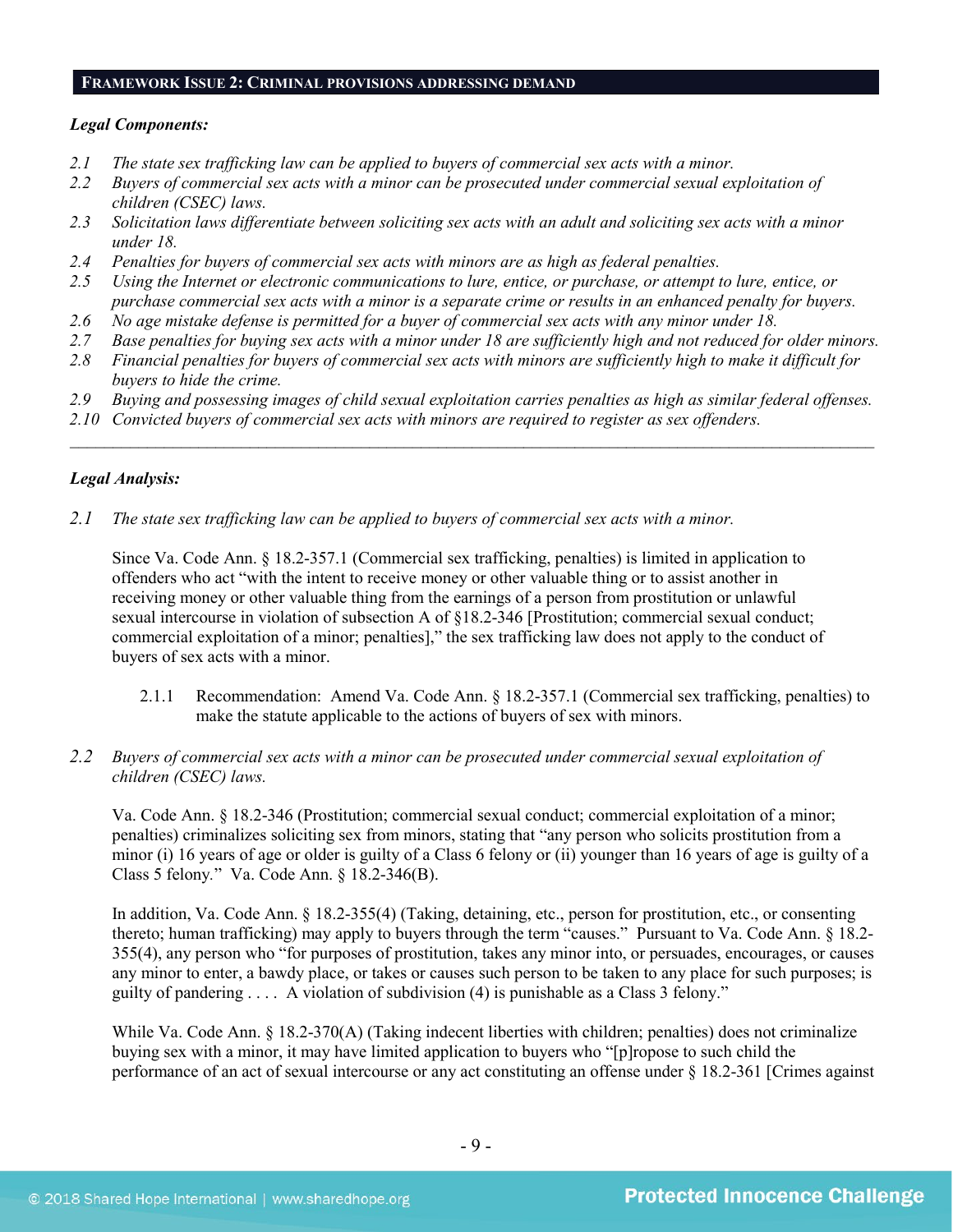nature; penalties]; or . . . [e]ntice, allure, persuade, or invite any such child to enter any vehicle, room, house, or other place, for any of the purposes set forth" in the subsection. Va. Code Ann. § 18.2-370(A)(4), (5).

*2.3 Solicitation laws differentiate between soliciting sex acts with an adult and soliciting sex acts with a minor under 18.*

Virginia law differentiates between soliciting sex acts with an adult and soliciting sex acts with a minor. Specifically, Va. Code Ann. § 18.2-346(B) (Prostitution; commercial sexual conduct; commercial exploitation of a minor; penalties) provides,

Any person who offers money or its equivalent to another for the purpose of engaging in sexual acts . . . is guilty of solicitation of prostitution and which is punishable as a Class 1 misdemeanor. However, any person who solicits prostitution from a minor (i) 16 years of age or older is guilty of a Class 6 felony or (ii) younger than 16 years of age is guilty of a Class 5 felony.

# *2.4 Penalties for buyers of commercial sex acts with minors are as high as federal penalties.*

Soliciting sex with a minor of 16 years of age or older is a Class 6 felony. Va. Code Ann. § 18.2-346(B) (Prostitution; commercial sexual conduct; commercial exploitation of a minor). Soliciting sex with a minor younger than 16 years of age is a Class 5 felony. A Class 5 felony is punishable by a term of imprisonment of 1–10 years, "or in the discretion of the jury or the court trying the case without a jury, confinement in jail for not more than 12 months," a fine of up to \$2,500, or both imprisonment and a fine.<sup>[11](#page-9-0)</sup> A Class 6 felony is punishable by a term of imprisonment of 1–5 years "or in the discretion of the jury or the court trying the case without a jury, confinement in jail for not more than 12 months," a fine of up to \$2,500, or both imprisonment and a fine. $12$ 

Pandering involving a minor is a Class 3 felony. Va. Code Ann. § 18.2-355(4) (Taking, detaining, etc., person for prostitution, etc., or consenting thereto; human trafficking). A Class 3 felony is punishable by imprisonment for 5–20 years and a possible fine of up to \$100,000 may be assessed. Va. Code Ann. §  $18.2 - 10(c)$ .

Finally, a first conviction under Va. Code Ann. § 18.2-370(B) (Taking indecent liberties with children) is a Class 5 felony punishable by a term of imprisonment of 1–10 years, "or in the discretion of the jury or the court trying the case without a jury, confinement in jail for not more than 12 months," a fine of up to \$2,500, or both. Va. Code Ann. §§ 18.2-370(B), 18.2-10(e).

<span id="page-9-4"></span>In comparison, if the victim is under the age of 14, a conviction under the Trafficking Victims Protection Act (TVPA)[13](#page-9-2) for child sex trafficking is punishable by 15 years to life imprisonment and a fine not to exceed \$250,000. 18 U.S.C. §§ 1591(b)(1), 3559(a)(1), 3571(b)(3). If the victim is between the ages of 14–17 a conviction is punishable by 10 years to life imprisonment and a fine not to exceed \$250,000. 18 U.S.C. §§ 1591(b)(2), 3559(a)(1), 3571(b)(3). A conviction is punishable by mandatory life imprisonment, however, if the buyer has a prior conviction for a federal sex offense<sup>[14](#page-9-3)</sup> against a minor. 18 U.S.C. § 3559(e)(1). To the

<span id="page-9-5"></span><span id="page-9-1"></span><span id="page-9-0"></span><sup>&</sup>lt;sup>11</sup> Va. Code Ann § 18.2-10(e) (General punishment for conviction of felony; penalty).  $12$  *Id.*  $\sqrt{8}$  18.2-10(f).

<span id="page-9-2"></span><sup>&</sup>lt;sup>13</sup> Trafficking Victims Protection Act (TVPA) of 2000, Pub. L. No. 106-386, 114 Stat. 1464, 1466 (codified in scattered sections of 18 and 22 U.S.C.).

<span id="page-9-3"></span><sup>14</sup> Pursuant to 18 U.S.C. § 3559(e)(2), "federal sex offense" is defined as an offense under section 1591 [18 USCS § 1591] (relating to sex trafficking of children), 2241 [18 USCS § 2241] (relating to aggravated sexual abuse), 2242 [18 USCS § 2242] (relating to sexual abuse),  $2244(a)(1)$  [18 USCS § 2244(a)(1)] (relating to abusive sexual contact),  $2245$  [18 USCS § 2245] (relating to sexual abuse resulting in death), 2251 [18 USCS § 2251] (relating to sexual exploitation of children), 2251A [18 USCS § 2251A] (relating to selling or buying of children), 2422(b) [18 USCS § 2422(b)] (relating to coercion and enticement of a minor into prostitution), or  $2423(a)$  [18 USCS § 2423(a)] (relating to transportation of minors).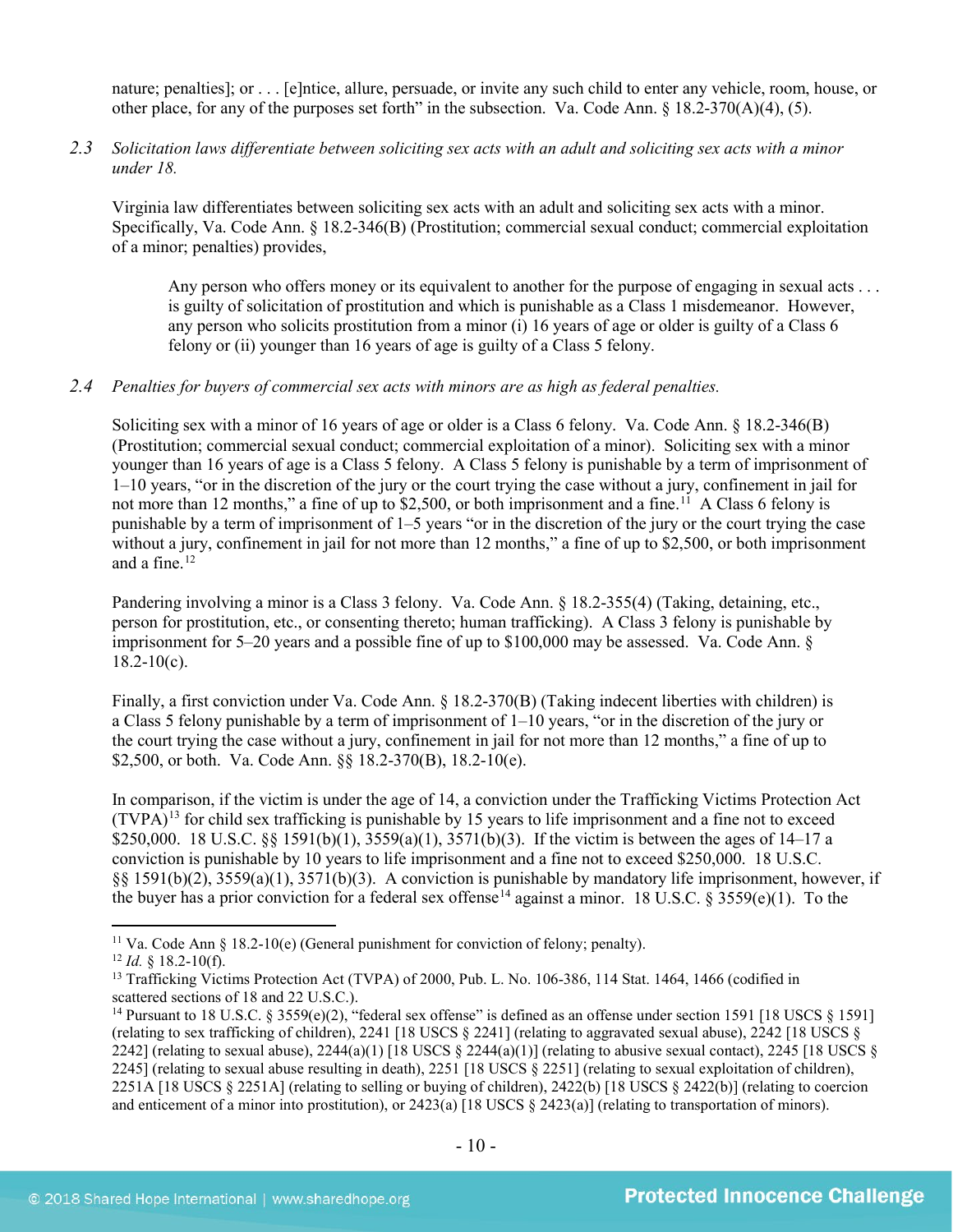extent buyers can be prosecuted under other federal CSEC laws,<sup>[15](#page-10-0)</sup> a conviction is punishable by penalties ranging from a fine not to exceed \$250,000 to life imprisonment and a fine not to exceed \$250,000.<sup>16</sup>

*2.5 Using the Internet or electronic communications to lure, entice, or purchase, or attempt to lure, entice, or purchase commercial sex acts with a minor is a separate crime or results in an enhanced penalty for buyers.*

Va. Code Ann. § 18.2-374.3 (Use of communications systems to facilitate certain offenses involving children) makes it a crime to use the Internet, or other communication systems, to engage in certain types of sexual interactions with a minor. It states in part,

. . . .

<span id="page-10-3"></span>B. It is unlawful for any person to use a communications system,  $17$  including but not limited to computers or computer networks or bulletin boards, or any other electronic means for the purposes of procuring or promoting the use of a minor for any activity in violation of § 18.2-370 [Taking indecent liberties with children; penalties] or 18.2-374.1 [Production, publication, sale, financing, etc., of child pornography; presumption as to age; severability]. A violation of this subsection is a Class 6 felony. C. It is unlawful for any person 18 years of age or older to use a communications system, including but not limited to computers or computer networks or bulletin boards, or any other electronic means, for the purposes of soliciting, with lascivious intent, any person he knows or has reason to believe is a child younger than 15 years of age to knowingly and intentionally:

1. Expose his sexual or genital parts to any child to whom he is not legally married or propose that any such child expose his sexual or genital parts to such person;

2. Propose that any such child feel or fondle his own sexual or genital parts or the sexual or genital parts of such person or propose that such person feel or fondle the sexual or genital parts of any such child;

3. Propose to such child the performance of an act of sexual intercourse, anal intercourse, cunnilingus, fellatio, or anilingus, or any act constituting an offense under § 18.2-361 [Crimes against nature; penalty]; or

4. Entice, allure, persuade, or invite any such child to enter any vehicle, room, house, or other place, for any purposes set forth in the preceding subdivisions.

Any person who violates this subsection is guilty of a Class 5 felony. However, if the person is at least seven years older than the child he knows or has reason to believe is less than 15 years of age, the person shall be punished by a term of imprisonment of not less than five years nor more than 30 years in a state correctional facility, five years of which shall be mandatory minimum term of imprisonment. Any person who commits a second or subsequent violation of this subsection when the person is at least seven years older than the child he knows or has reason to believe is less than 15 years of age shall be

<span id="page-10-0"></span> <sup>15</sup> 18 U.S.C. §§ 2251A(b) (Selling or buying of children), 2251(a) (Sexual exploitation of children), 2423(a) (Transportation of a minor with intent for minor to engage in criminal sexual activity), 2422(a) (Coercion and enticement),

<span id="page-10-1"></span> $2252(a)(2)$ , (a)(4) (Certain activities relating to material involving the sexual exploitation of minors).<br><sup>16</sup> 18 U.S.C. §§ 2251A(b) (conviction punishable by imprisonment for 30 years to life and a fine), 2251(e) (convic punishable by imprisonment for 15–30 years and a fine), 2423(a) (conviction punishable by imprisonment for 10 years to life and a fine), 2422(a) (conviction punishable by a fine, imprisonment up to 20 years, or both), 2252(b) (stating that a conviction under subsection (a)(2) is punishable by imprisonment for 5–20 years and a fine, while a conviction under subsection (a)(4) is punishable by imprisonment up to 10 years, a fine, or both); *see also* 18 U.S.C. §§ 3559(a)(1) (classifying all of the above listed offenses as felonies),  $3571(b)(3)$  (providing a fine up to \$250,000 for any felony conviction).

<span id="page-10-2"></span><sup>&</sup>lt;sup>17</sup> Va. Code Ann. § 18.2-374.3(A) defines "use a communications system" as "making personal contact or direct contact through any agent or agency, any print medium, the United States mail, any common carrier or communication common carrier, any electronic communications system, the Internet, or any telecommunications, wire, computer network, or radio communications system."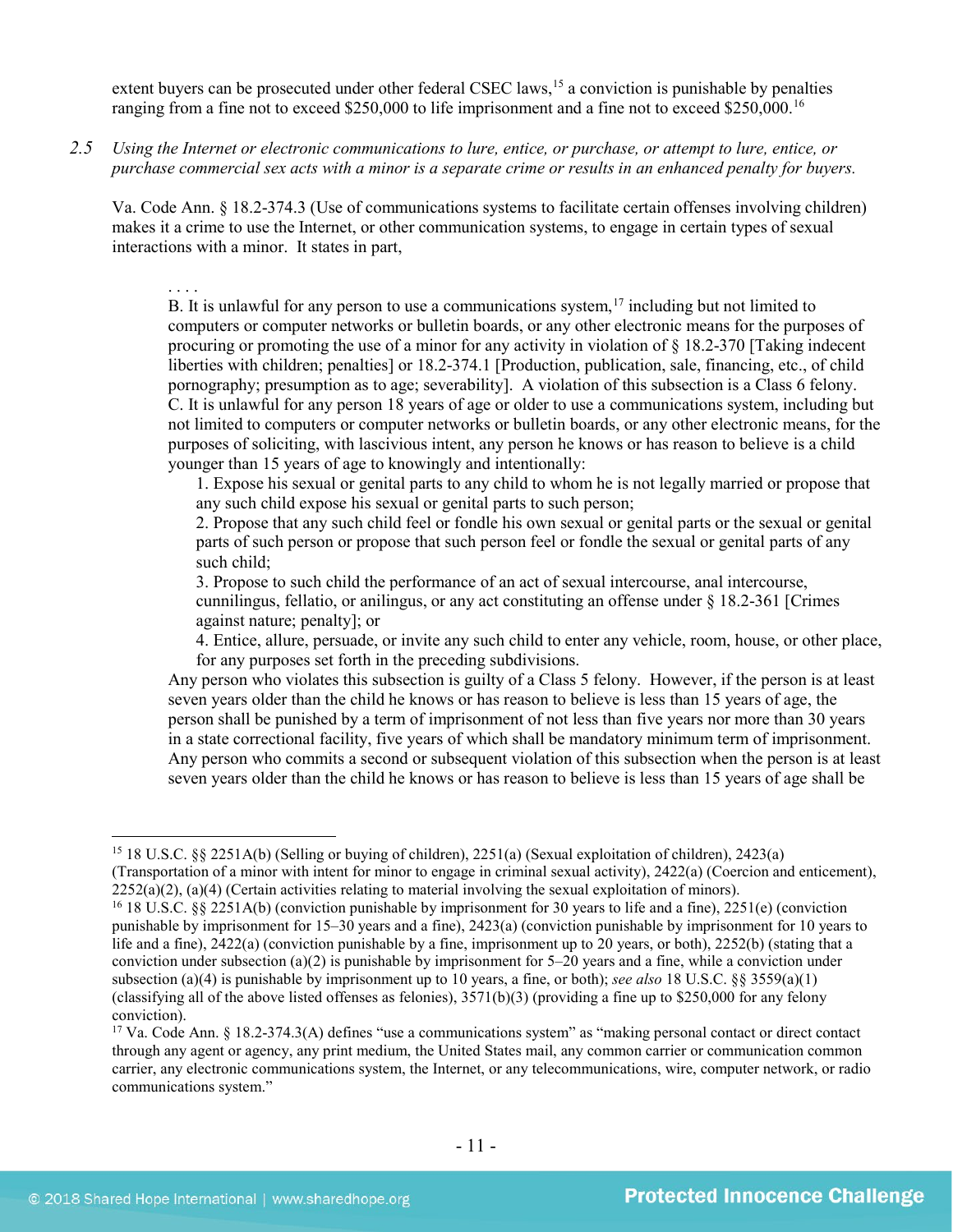punished by a term of imprisonment of not less than 10 years nor more than 40 years, 10 years of which shall be a mandatory minimum term of imprisonment.

D. Any person who uses a communications system, including but not limited to computers or computer networks or bulletin boards, or any other electronic means, for the purposes of soliciting, with lascivious intent, any child he knows or has reason to believe is at least 15 years of age but younger than 18 years of age to knowingly and intentionally commit any of the activities listed in subsection C if the person is at least seven years older than the child is guilty of a Class 5 felony. Any person who commits a second or subsequent violation of this subsection shall be punished by a term of imprisonment of not less than one nor more than 20 years, one year of which shall be a mandatory minimum term of imprisonment.

E. Any person 18 years of age or older who uses a communications system, including but not limited to computers or computer networks or bulletin boards, or any other electronic means, for the purposes of soliciting any person he knows or has reason to believe is a child younger than 18 years of age for (i) any activity in violation of § 18.2-355 [Taking, detaining, etc., person for prostitution, etc., or consenting thereto; human trafficking] or 18.2-361 [Crimes against nature; penalty], (ii) any activity in violation of § 18.2-374.1 [Production, publication, sale, financing, etc., of child pornography; presumption as to age; severability], or (iii) a violation of § 18.2-374.1:1 [Possession, reproduction, distribution, and facilitation of child pornography; penalty] is guilty of a Class 5 felony.

Va. Code Ann. § 18.2-376.1 (Enhanced penalties for using a computer in certain violations) states, "Any person who uses a computer in connection with a violation of §§ 18.2-374 [Production, publication, sale, possession, etc., of obscene items], 18.2-375 [Obscene exhibitions and performances], or § 18.2-376 [Advertising, etc., obscene items, exhibitions or performances] is guilty of a separate and distinct Class 1 misdemeanor, and for a second or subsequent such offense within 10 years of a prior such offense is guilty of a Class 6 felony, the penalties to be imposed in addition to any other punishment otherwise prescribed for a violation of any of those sections."

# *2.6 No age mistake defense is permitted for a buyer of commercial sex acts with any minor under 18.*

Virginia law is silent regarding the availability of a mistake of age defense in prosecutions for buying commercial sex acts with a minor.

- 2.6.1 Recommendation: Amend Va. Code Ann. § 18.2-357.1 (Commercial sex trafficking) and Virginia's CSEC laws to prohibit a mistake of age defense.
- *2.7 Base penalties for buying sex acts with a minor under 18 are sufficiently high and not reduced for older minors.*

Virginia's buyer-applicable CSEC law, Va. Code Ann. § 18.2-346(B) (Prostitution; commercial sexual conduct; commercial exploitation of a minor; penalties), staggers penalties based on a minor's age; penalties are not sufficiently high when the victim is an older minor. A conviction under Va. Code Ann. § 18.2-346(B) is a Class 5 felony when the victim is a minor under 16 years of age or a Class 6 felony when the victim is 16 years of age or older. Va. Code Ann. § 18.2-346(B). A Class 5 felony is punishable by a term of imprisonment of 1–10 years, "or in the discretion of the jury or the court trying the case without a jury, confinement in jail for not more than 12 months . . . ." Va. Code Ann. § 18.2- 10(e). A Class 6 felony is punishable by a term of imprisonment 1–5 years "or in the discretion of the jury or the court trying the case without a jury, confinement in jail for not more than 12 months . . . ." Va. Code Ann. § 18.2-10(f).

2.7.1 Recommendation: Amend Va. Code Ann. § 18.2-346 (Prostitution; commercial sexual conduct; commercial exploitation of a minor; penalties) to provide a sufficiently high base penalty for commercial sexual exploitation offenses against any minor under 18.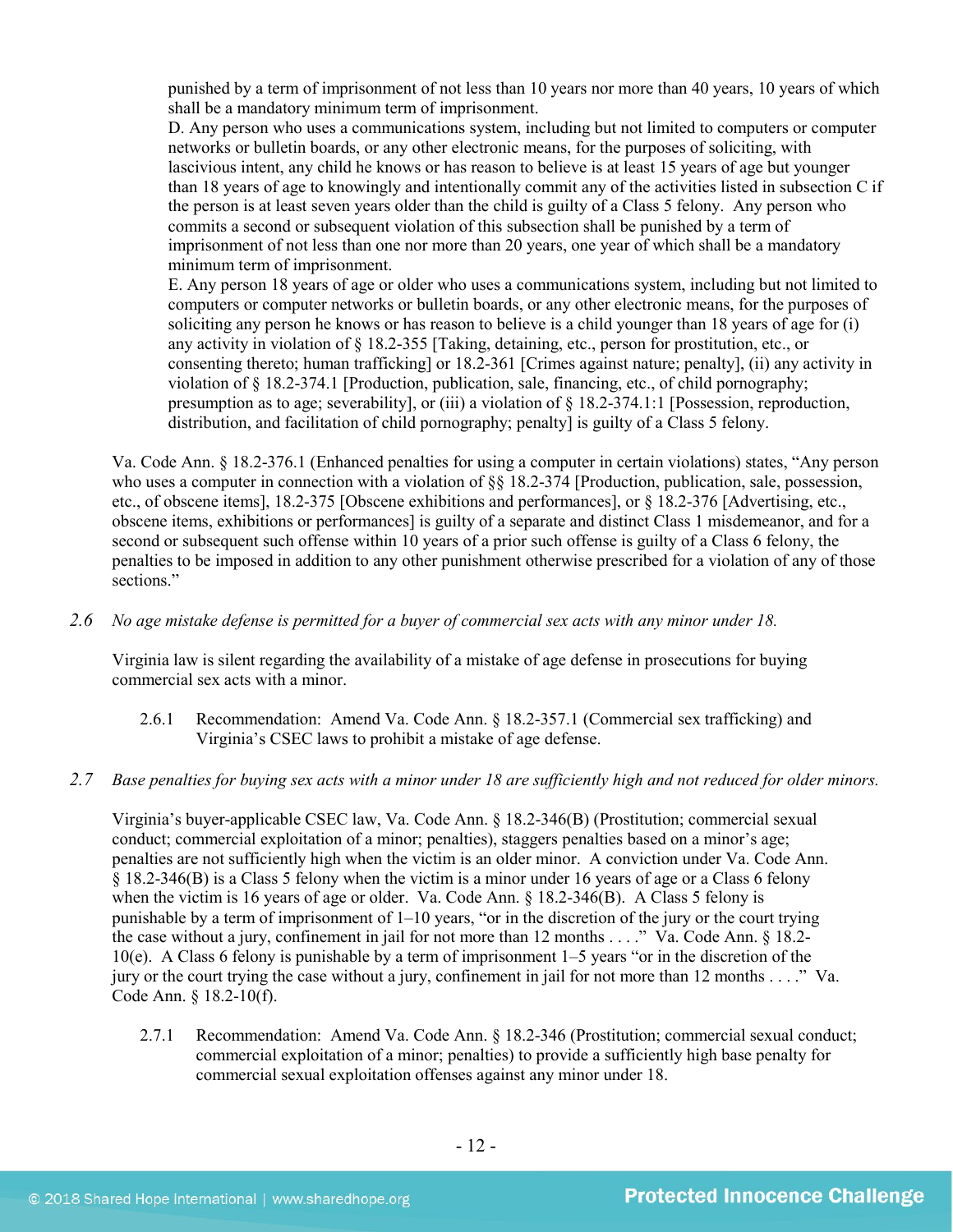*2.8 Financial penalties for buyers of commercial sex acts with minors are sufficiently high to make it difficult for buyers to hide the crime.*

Penalties under Va. Code Ann. § 18.2-346(B) (Prostitution; commercial sexual conduct; commercial exploitation of a minor; penalties) may include a fine not to exceed \$2,500. Also, sexual offenses may be used to prosecute a buyer of sex with a minor, most imposing fines of not more than \$2,500.<sup>18</sup>

A buyer convicted for possessing images of child sexual exploitation (ICSE) may be subject to a fine of not more than \$2,500. Va. Code Ann. §§ 18.2-10(f), 18.2-374.1:1. A person possessing ICSE may also face asset forfeiture pursuant to Va. Code Ann. § 19.2-386.31 (Seizure and forfeiture of property used in connection with the exploitation and solicitation of children), which states in part,

All audio and visual equipment, electronic equipment, devices and other personal property used in connection with the possession, production, distribution, publication, sale, possession with intent to distribute or making of child pornography that constitutes a violation of § 18.2-374.1 [Production, publication, sale, financing, etc., of child pornography; presumption as to age; severability] or 18.2-374.1:1 [Possession, reproduction, distribution, and facilitation of child pornography; penalty], or in connection with the solicitation of a person less than 18 years of age that constitutes a violation of § 18.2-374.3 [Use of communications systems to facilitate certain offenses involving children] shall be subject to lawful seizure by a law-enforcement officer and shall be subject to forfeiture to the Commonwealth pursuant to Chapter 22.1 (Section 19.2-386.1 et seq.). The Commonwealth shall file an information and notice of seizure in accordance with the procedures in Chapter 22.1 (Section 19.2- 386.1 et seq.); however, any forfeiture action shall be stayed until conviction of the person whose property is subject to forfeiture. Upon his conviction, the court may dispose of the issue of forfeiture or may continue the civil case allowing the defendant time to answer, at the court's discretion.

Should a buyer be convicted under Va. Code Ann. § 18.2-374.1:1 (Possession, reproduction, distribution, and facilitation of child pornography; penalty) or § 18.2-374.3 (Use of communications systems to facilitate certain offenses involving children) will also be required to pay mandatory restitution to the victim. Under Va. Code Ann. § [19](#page-12-1).2-305.1(H)<sup>19</sup> (Restitution for property damage or loss; community service),

<span id="page-12-2"></span>A defendant convicted of an offense under § 18.2-374.1 [Production, publication, sale, financing, etc., of child pornography; presumption as to age; severability], 18.2-374.1:1 [Possession, reproduction, distribution, and facilitation of child pornography; penalty], or 18.2-374.3 [Use of communications systems to facilitate certain offenses involving children] shall be ordered to pay mandatory restitution to the victim of the offense in an amount as determined by the court. For purposes of this subsection, "victim" means a person who is depicted in a still or videographic image involved in an offense under § 18.2-374.1, 18.2-374.1:1, or 18.2-374.3. The Commonwealth shall make reasonable efforts to notify victims of offenses under § 18.2-374.1, 18.2-374.1:1, or 18.2-374.3.

Also, under Va. Code Ann. § 19.2-386.35 (Seizure of property used in connection with certain offenses), property used in connection with certain offenses is subject to forfeiture. Va. Code Ann. § 19.2-386.35 provides,

<span id="page-12-0"></span> <sup>18</sup> These may include Va. Code Ann. § 18.2-63(A) (Carnal knowledge of child between thirteen and fifteen years of age) carrying a fine of not more than \$100,000 (Va. Code Ann. §§ 18.2-63(A), 18.2-10(d)), and Va. Code Ann. § 18.2-370(A) (Taking indecent liberties with children; penalties), § 18.2-371 (Causing or encouraging acts rendering children delinquent, abused, etc.; penalty; abandoned infant), and § 18.2-67.4:2 (Sexual abuse of a child under 15 years of age; penalty) carrying fines of not more than \$2,500 (Va. Code Ann. §§ 18.2-10(e), 18.2-11(a), 18.2- 370(A), 18.2-371, 18.2-67.4:2).

<span id="page-12-1"></span><sup>&</sup>lt;sup>19</sup> The text Va. Code Ann. § 19.2-305.1 cited here and elsewhere in this report includes amendments made by the enactment of House Bill 484 and Senate Bill 994 during the 2018 Regular Session of the Virginia General Assembly (effective July 1, 2018).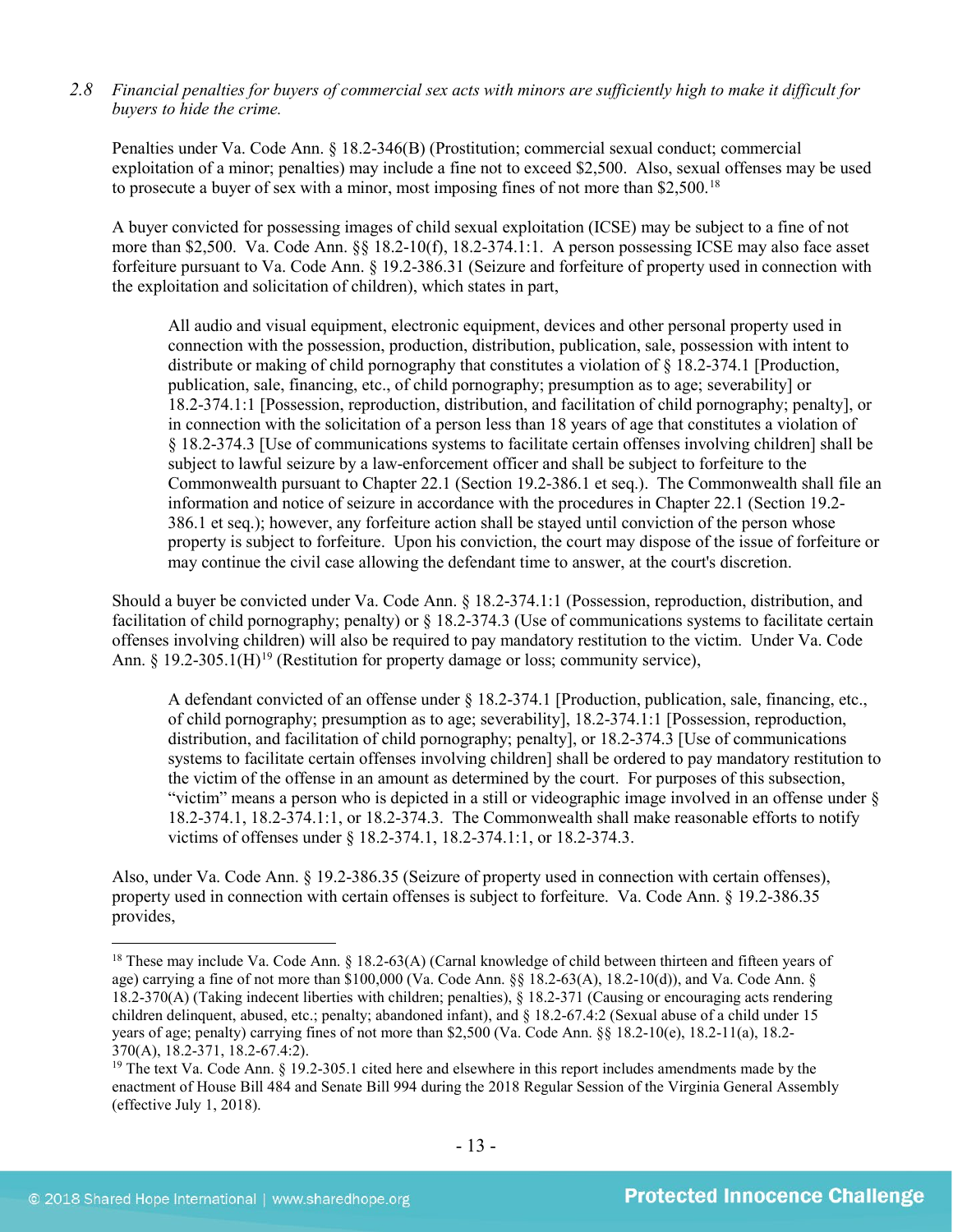All money, equipment, motor vehicles, and other personal and real property of any kind or character together with any interest or profits derived from the investment of such proceeds or other property that (i) was used in connection with the commission of, or in an attempt to commit, a violation of . . . subsection B of § 18.2-346 [Prostitution; commercial sexual conduct; commercial exploitation of a minor; penalties], . . . 18.2-355 [Taking, detaining, etc., person for prostitution, etc., or consenting thereto] . . . ; (ii) is traceable to the proceeds of some form of activity that violates . . . subsection B of § 18.2-346 [Prostitution; commercial sexual conduct; commercial exploitation of a minor; penalties], . . . 18.2-355 [Taking, detaining, etc., person for prostitution, etc., or consenting thereto], 18.2-357 [Receiving money from earnings of male or female prostitute; penalties], 18.2-357.1 [Commercial sex trafficking, penalties] [. . . ;](http://lis.virginia.gov/cgi-bin/legp604.exe?000+cod+40.1-29) or (iii) was used to or intended to be used to promote some form of activity that violates . . . subsection B of § 18.2-346 [Prostitution; commercial sexual conduct; commercial exploitation of a minor; penalties], . . . 18.2-355 [Taking, detaining, etc., person for prostitution, etc., or consenting thereto] . . . is subject to lawful seizure by a law-enforcement officer and subject to forfeiture to the Commonwealth pursuant to Chapter 22.1 (§ 19.2-386.1 et seq.). Any forfeiture action under this section shall be stayed until conviction, and property eligible for forfeiture pursuant to this section shall be forfeited only upon the entry of a final judgment of conviction for an offense listed in this section; if no such judgment is entered, all property seized pursuant to this section shall be released from seizure.

Finally, buyers convicted under Va. Code Ann. § 18.2-374.1:1 (Possession, reproduction, distribution, and facilitation of child pornography; penalty) or § 18.2-374.3 (Use of communications systems to facilitate certain offenses involving children) are subject to mandatory asset forfeiture. Under Va. Code Ann. § 19.2-386.31 (Seizure and forfeiture of property used in connection with the exploitation and solicitation of children),

All audio and visual equipment, electronic equipment, devices and other personal property used in connection with the possession, production, distribution, publication, sale, possession with intent to distribute or making of child pornography that constitutes a violation of § 18.2-374.1 [Production, publication, sale, financing, etc., of child pornography; presumption as to age; severability] or 18.2- 374.1:1 [Possession, reproduction, distribution, solicitation, and facilitation of child pornography; penalty], or in connection with the solicitation of a person less than 18 years of age that constitutes a violation of § 18.2-374.3 [Use of communications systems to facilitate certain offenses involving children] shall be subject to lawful seizure by a law-enforcement officer and shall be subject to forfeiture to the Commonwealth pursuant to Chapter 22.1 (§ 19.2-386.1 et seq.). The Commonwealth shall file an information and notice of seizure in accordance with the procedures in Chapter 22.1 (§ 19.2-386.1 et seq.); however, any forfeiture action shall be stayed until conviction of the person whose property is subject to forfeiture.

Asset forfeiture under Va. Code Ann. § 19.2-386.31 may be pursued through criminal or civil procedures. "Upon [the defendant's] conviction, the court may dispose of the issue of forfeiture or may continue the civil case allowing the defendant time to answer, at the court's discretion." Va. Code Ann. § 19.2-386.31.

Under Va. Code Ann. § 19.2-386.12 (Sale of forfeited property), forfeited property is sold and the money obtained from the sale is "paid over to the state treasury into a special fund of the Department of Criminal Justice Services . . . ." The Department of Criminal Justice Services then distributes the money to "federal, state and local agencies to promote law enforcement . . . ." Va. Code Ann. § 19.2-386.14(A1) (Sharing of forfeited assets).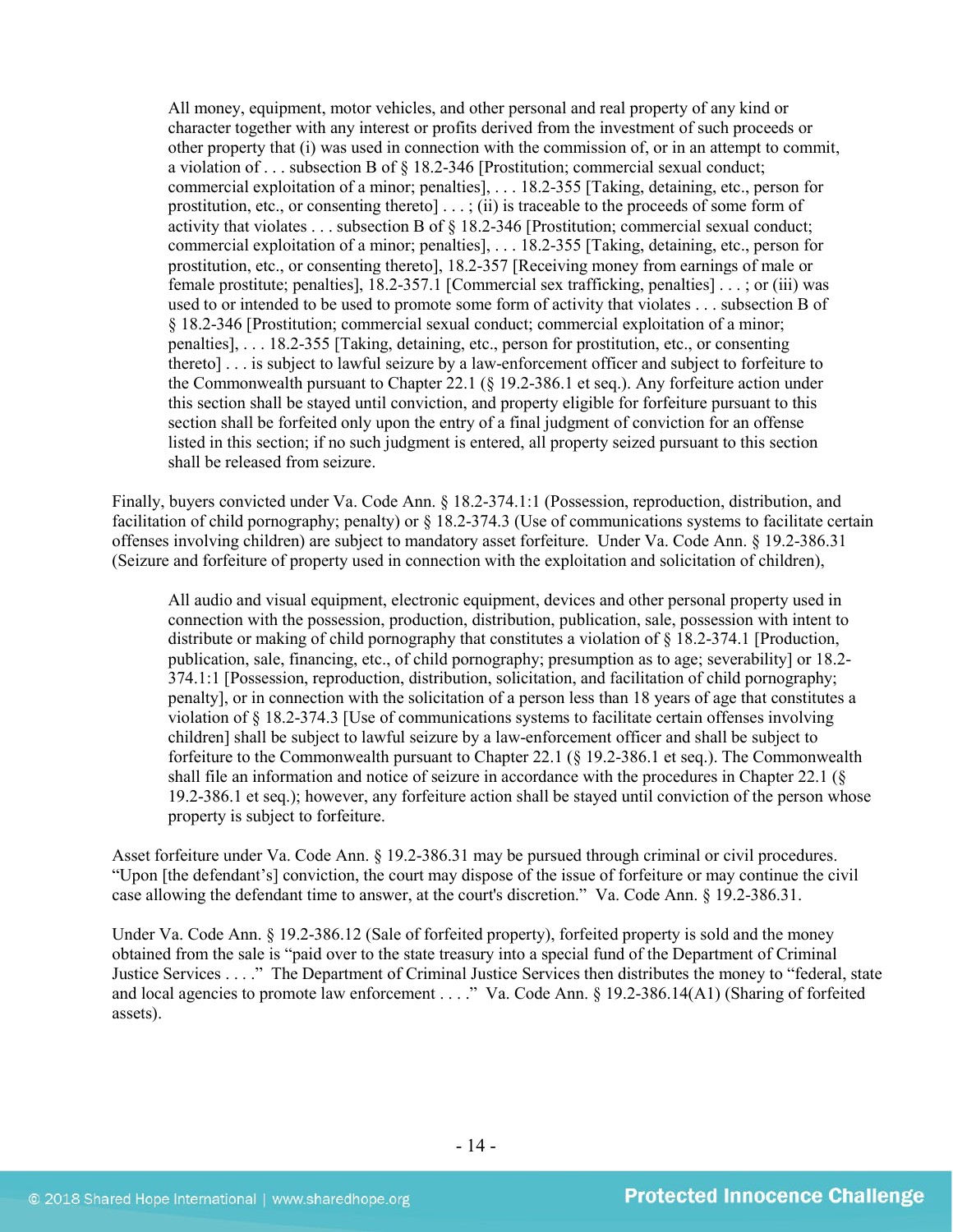A buyer arrested for a second or subsequent offense of Va. Code Ann. 18.2-346 (Prostitution; commercial exploitation of a minor) may be subject to vehicle seizure and forfeiture. Va. Code Ann.  $\S$  19.2-386.16(A)<sup>[20](#page-14-0)</sup> (Forfeiture of motor vehicles used in commission of certain crimes) states in part,

<span id="page-14-5"></span>Any vehicle knowingly used by the owner thereof or used by another with his knowledge of and during the commission of, or in an attempt to commit, a second or subsequent offense of Section 18.2-346 [Prostitution; commercial exploitation of a minor], 18.2-347 [Keeping, residing in or frequenting a bawdy place; "bawdy place" defined], 18.2-348 [Aiding prostitution or illicit sexual intercourse], 18.2- 349 [Using vehicles to promote prostitution or unlawful sexual intercourse], 18.2-355 [Taking, detaining, etc., person for prostitution, etc., or consenting thereto; human trafficking], 18.2-356 [Receiving money for procuring person] or § 18.2-357 [Receiving money from earnings of male or female prostitute] or of a similar ordinance of any county, city or town or knowingly used for the transportation of any stolen goods, chattels or other property, when the value of such stolen goods, chattels or other property is \$500 or more, or any stolen property obtained as a result of a robbery, without regard to the value of the property, shall be forfeited to the Commonwealth. The vehicle shall be seized by any law-enforcement officer arresting the operator of such vehicle for the criminal offense, and delivered to the sheriff of the county or city in which the offense occurred . . . .

# *2.9 Buying and possessing images of child sexual exploitation carries penalties as high as similar federal offenses.*

Va. Code Ann. § 18.2-374.1:1(A) (Possession, reproduction, distribution, and facilitation of child pornography; penalty) makes it a Class 6 felony to "knowingly possess[] child pornography,"[21](#page-14-1) which is punishable by a possible term of imprisonment of 1–5 years, "or in the discretion of the jury or the court trying the case without a jury, confinement in jail for not more than 12 months and a fine of not more than \$2,500, either or both." Va. Code Ann. § 18.2-10(f). Subsequent offenses are Class 5 felonies, punishable by a possible imprisonment of 1– 10 years, "or in the discretion of the jury or the court trying the case without a jury, confinement in jail for not more than 12 months and a fine of not more than \$2,500, either or both." Va. Code Ann. §§ 18.2-10(e), 18.2- 374.1:1(B). In addition, Va. Code Ann. § 18.2-374.1:1(C) provides,

Any person who knowingly (i) reproduces by any means, including by computer, sells, gives away, distributes, electronically transmits, displays, purchases, or possesses with intent to sell, give away, distribute, transmit, or display child pornography or (ii) commands, entreats, or otherwise attempts to persuade another person to send, submit, transfer or provide to him any child pornography in order to gain entry into a group, association, or assembly of persons engaged in trading or sharing child pornography shall be punished by not less than five years nor more than 20 years in a state correctional facility.

A subsequent violation of subsection C is punishable by imprisonment for 5–20 years with a mandatory minimum of 5 years. Va. Code Ann. § 18.2-374.1:1(C).

<span id="page-14-3"></span>In comparison, a federal conviction for possession of images of child sexual exploitation  $(ICSE)^{22}$  $(ICSE)^{22}$  $(ICSE)^{22}$  is generally punishable by imprisonment for  $5-20$  years and a fine not to exceed \$250,000.<sup>[23](#page-14-3)</sup> Subsequent convictions, however, are punishable by imprisonment up to 40 years and a fine not to exceed \$250,000.<sup>24</sup>

<span id="page-14-0"></span><sup>&</sup>lt;sup>20</sup> The text Va. Code Ann.  $\delta$  19.2-386.16 cited here and elsewhere in this report includes amendments made by the enactment of House Bill 1550 and Senate Bill 105 during the 2018 Regular Session of the Virginia General Assembly (effective July 1, 2018).

<span id="page-14-4"></span><span id="page-14-1"></span><sup>&</sup>lt;sup>21</sup> Va. Code Ann. § 18.2-374.1:1(F) states, "For purposes of this section it may be inferred by text, title or appearance that a person who is depicted as or presents the appearance of being less than 18 years of age in sexually explicit visual material is less than 18 years of age."

<span id="page-14-2"></span><sup>&</sup>lt;sup>22</sup> 18 U.S.C. §§ 2252(a)(2), (a)(4)(A) (Certain activities relating to material involving the sexual exploitation of minors),  $2252A(a)(2)$ –(3) (Certain activities relating to material constituting or containing child pornography), 1466A(a), (b) (Obscene visual representations of the sexual abuse of children).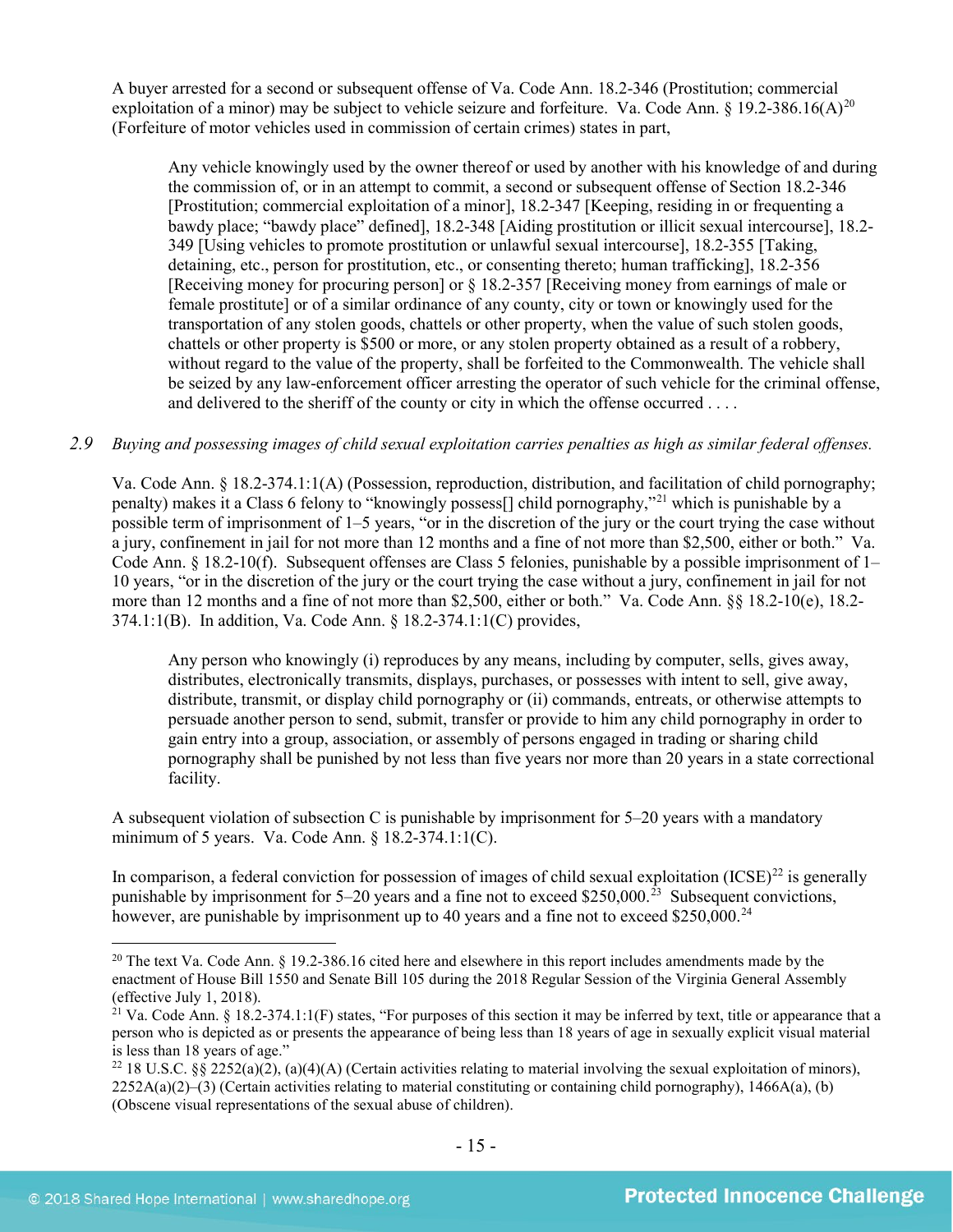- 2.9.1 Recommendation: Amend Va. Code Ann. § 18.2-374.1:1(A) (Possession, reproduction, distribution, and facilitation of child pornography; penalty) to impose more substantial penalties to reflect the seriousness of the offense.
- *2.10 Convicted buyers of commercial sex acts with minors are required to register as sex offenders*.

Under Va. Code Ann. § 9.1-902(A) (Offenses requiring registration), "offense for which registration is required" is defined to include the following:

1. Any offense listed in subsection B;

. . . . 4. A sexually violent offense;

5. Any offense similar to those listed in subdivisions 1 through 4 under the laws of any foreign country or any political subdivision thereof, the United States or any political subdivision thereof; and 6. Any offense for which registration in a sex offender and crimes against minors registry is required under the laws of the jurisdiction where the offender was convicted.

Under subsection (B),

The offenses included under this subsection include any violation of, attempted violation of, or conspiracy to violate:

1. § 18.2-63 [Carnal knowledge of child between thirteen and fifteen years of age] unless registration is required pursuant to subdivision E 1;  $\S$  18.2-64.1 [Carnal knowledge of certain minors]; . . . any felony violation of §18.2-346 [Prostitution; commercial sexual conduct; commercial exploitation of a minor; penalties]; any violation of subdivision (4) of § 18.2-355 [Taking, detaining, etc., person for prostitution, etc., or consenting thereto; human trafficking]; any violation of subsection C of § 18.2-357.1 [Commercial sex trafficking; penalties]; subsection B or C of § 18.2-374.1:1 [Possession, reproduction, distribution, and facilitation of child pornography; penalty]; . . . subsection B, C, or D of § 18.2-374.3 [Use of communications systems to facilitate certain offenses involving children]; or a third or subsequent conviction of (i) § 18.2-67.4 [Sexual battery], (ii) § 18.2-67.4:2 [Sexual abuse of a child under 15 years of age; penalty], (iii) subsection C of § 18.2-67.5 [Attempted rape, forcible sodomy, object sexual penetration, aggravated sexual battery, and sexual battery], or (iv) § 18.2-386.1 [Unlawful filming, videotaping or photographing of another; penalty].

If the offense was committed on or after July 1, 2006, § 18.2-91 [Entering a dwelling, etc.] with the intent to commit any felony offense listed in this section; subsection A of § 18.2-374.1:1

<sup>&</sup>lt;sup>23</sup> 18 U.S.C. §§ 2252(b) (stating that a conviction under subsection (a)(2) is punishable by imprisonment for 5–20 years and a fine, while a conviction under subsection (a)(4) is punishable by imprisonment up to 10 years, a fine, or both),  $2252A(b)(1)$  (a conviction is punishable by imprisonment for 5–20 years and a fine),  $1466A(a)$ , (b) (stating that a conviction under subsection (a) is "subject to the penalties provided in section  $2252A(b)(1)$ ," imprisonment for 5–20 years and a fine, while a conviction under subsection (b) is "subject to the penalties provided in section  $2252A(b)(2)$ ," imprisonment up to 10 years, a fine, or both); *see also* 18 U.S.C. §§ 3559(a)(1) (classifying all of the above listed offenses as felonies), 3571(b)(3) (providing a fine up to \$250,000 for any felony conviction).

<sup>&</sup>lt;sup>24</sup> 18 U.S.C. §§ 2252(b) (stating if a person has a prior conviction under subsection (b)(1), or a list of other statutes, a conviction is punishable by a fine and imprisonment for 15–40 years, but if a person has a prior conviction under subsection (b)(1), or a list of other statutes, a conviction is punishable by a fine and imprisonment for  $10-20$  years),  $2252A(b)(1)$  (stating if a person has a prior conviction under subsection (a)(2), (a)(3), or a list of other statutes, a conviction is punishable by a fine and imprisonment for 15–40 years), 1466A(a), (b) (stating that the penalty scheme for section 2252A(b) applies); *see also* 18 U.S.C. §§ 3559(a)(1) (classifying all of the above listed offenses as felonies), 3571(b)(3) (providing a fine up to \$250,000 for any felony conviction).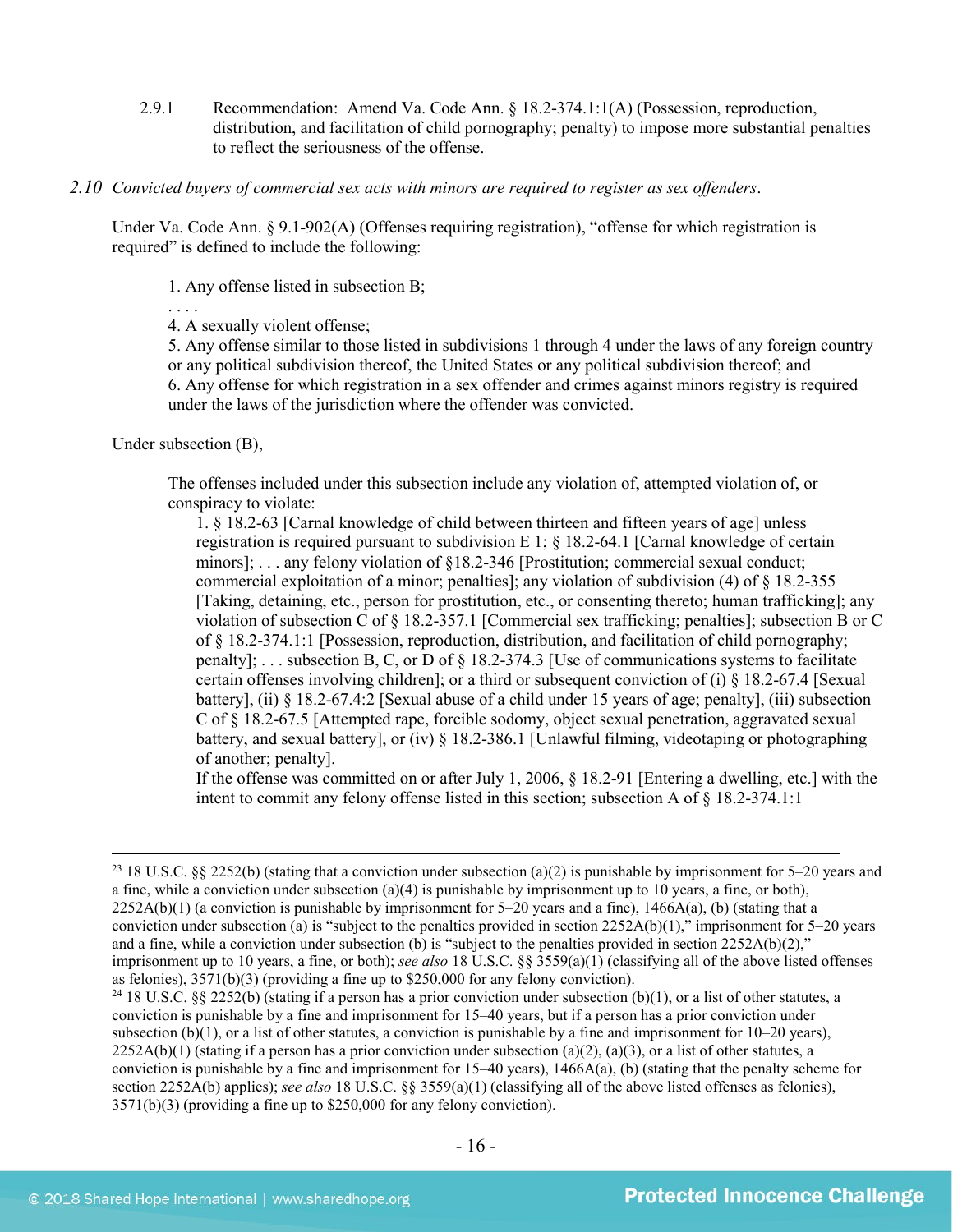[Possession, reproduction, distribution, solicitation, and facilitation of child pornography; penalty]; or a felony under § 18.2-67.5:1.

2. Where the victim is a minor or is physically helpless or mentally incapacitated as defined in § 18.2-67.10, subsection A of § 18.2-47 [Abduction and kidnapping defined; punishment], clause (i) of  $\S$  18.2-48 [Abduction with intent to extort money or for immoral purpose],  $\S$  18.2-67.4, subsection C of  $\S$  18.2-67.5,  $\S$  18.2-361 [Crimes against nature; penalty],  $\S$ 18.2-366 [Incest], or a felony violation of former § 18.1-191 or a felony violation of former §18.1-191. 3. § 18.2-370.6 [Penetration of mouth of child with lascivious intent; penalty].

. . . .

5. If the offense was committed on or after July 1, 2016, any violation of §18.2-356 [Receiving money for procuring persons] punishable as a Class 3 felony or any violation of §18.2-357 [Receiving money from earnings of male or female prostitute; penalties] punishable as a Class 3 felony.

A "sexually violent offense" is defined in subsection (E) as the following:

[A] violation of, attempted violation of, or conspiracy to violate:

1. Clause (ii) and (iii) of § 18.2-48 [Abduction with intent to extort money or for immoral purpose], former § 18.1-38 with the intent to defile or, for the purpose of concubinage or prostitution, a felony violation of subdivision (2) or (3) of former § 18.1-39 that involves assisting or aiding in such an abduction,  $\S$  18.2-61 [Rape], former  $\S$  18.1-44 when such act is accomplished against the complaining witness's will, by force, or through the use of the complaining witness's mental incapacity or physical helplessness, or if the victim is under 13 years of age, subsection A of § 18.2-63 [Carnal knowledge of child between thirteen and fifteen years of age] where the perpetrator is more than five years older than the victim,  $\S$ 18.2-67.1 [Forcible Sodomy], § 18.2-67.2 [Aggravated sexual battery; penalty], § 18.2-67.3 [Aggravated sexual battery], former § 18.1-215 when the complaining witness is under 13 years of age, § 18.2-67.4 [Sexual battery] where the perpetrator is 18 years of age or older and the victim is under the age of six, subsections A and B of § 18.2-67.5, § 18.2-370 [Taking indecent liberties with children; penalties], subdivisions (1), (2), or (4) of former §18.1-213, former §18.1-214, §18.2-370.1, or §18.2-374.1 [Production, publication, sale, financing, etc., of child pornography; presumption as to age; severability]; or 2. § 18.2-63, § 18.2-64.1 [Carnal knowledge of certain minors], former § 18.2-67.2:1, § 18.2-90 with the intent to commit rape or, where the victim is a minor or is physically helpless or mentally incapacitated as defined in  $\S 18.2-67.10$ , subsection A of  $\S 18.2-47$  [Abduction and kidnapping defined; punishment], § 18.2-67.4, subsection C of § 18.2-67.5, clause (i) of § 18.2-48, § 18.2-361 [Crimes against nature; penalty], § 18.2-366 [Incest], or subsection C of § 18.2-374.1:1 [Possession,

reproduction, distribution, and facilitation of child pornography; penalty]. An offense listed under this subdivision shall be deemed a sexually violent offense only if the person has been convicted or adjudicated delinquent of any two or more such offenses, provided that person had been at liberty between such convictions or adjudications; ...

4. Chapter 117 (18 U.S.C. § 2421 et seq.) of Title 18 of the United States Code or sex trafficking (as described in § 1591 of Title 18, U.S.C.).

. . . .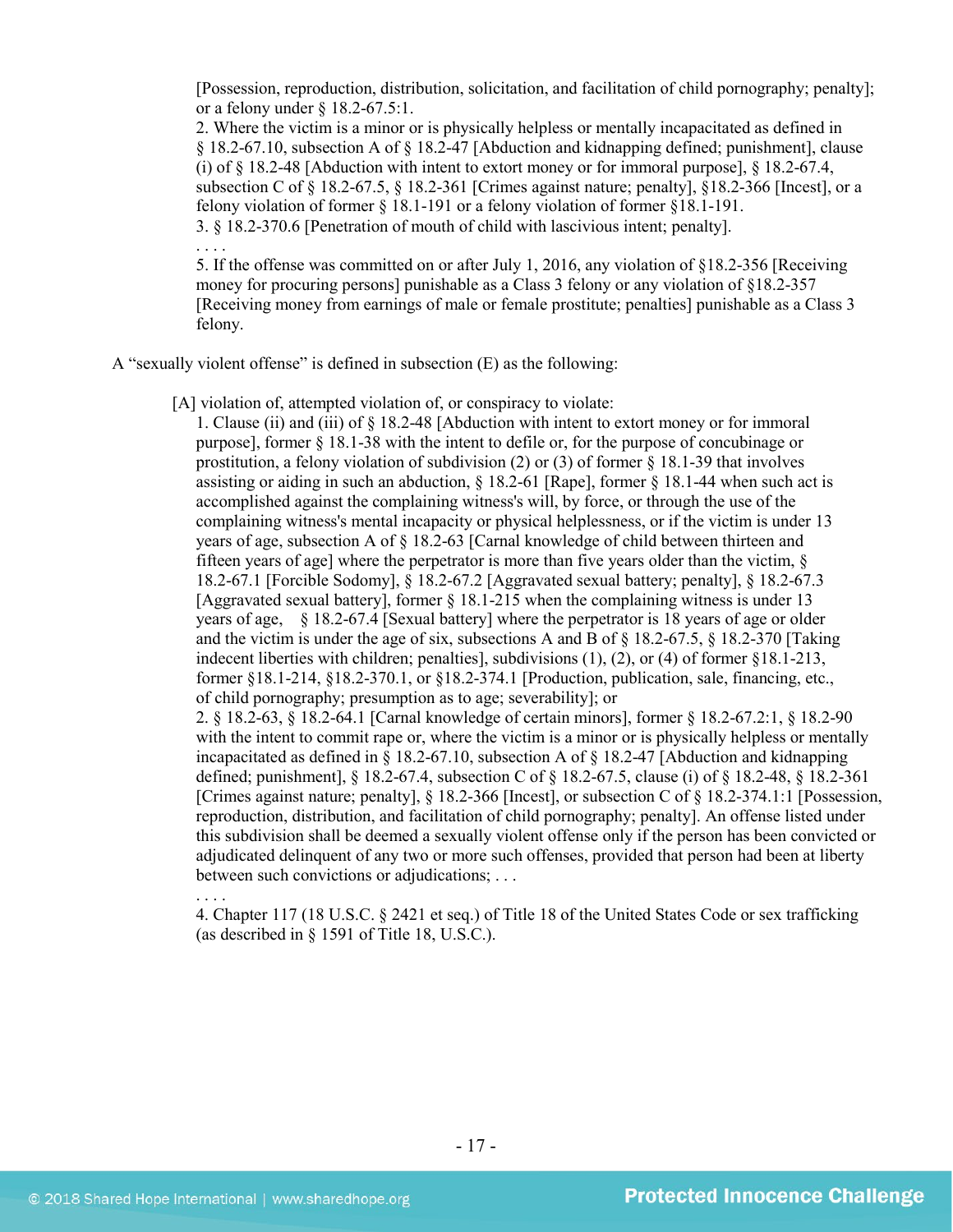#### **FRAMEWORK ISSUE 3: CRIMINAL PROVISIONS FOR TRAFFICKERS**

#### *Legal Components:*

- *3.1 Penalties for trafficking a child for sexual exploitation are as high as federal penalties.*
- *3.2 Creating and distributing images of child sexual exploitation carries penalties as high as similar federal offenses.*
- *3.3 Using the Internet or electronic communications to lure, entice, recruit, or sell commercial sex acts with a minor is a separate crime or results in an enhanced penalty for traffickers.*
- *3.4 Financial penalties for traffickers, including asset forfeiture, are sufficiently high*.
- *3.5 Convicted traffickers are required to register as sex offenders.*
- *3.6 Laws relating to parental custody and termination of parental rights include sex trafficking or commercial sexual exploitation of children (CSEC) offenses as grounds for sole custody or termination in order to prevent traffickers from exploiting their parental rights as a form of control.*

*\_\_\_\_\_\_\_\_\_\_\_\_\_\_\_\_\_\_\_\_\_\_\_\_\_\_\_\_\_\_\_\_\_\_\_\_\_\_\_\_\_\_\_\_\_\_\_\_\_\_\_\_\_\_\_\_\_\_\_\_\_\_\_\_\_\_\_\_\_\_\_\_\_\_\_\_\_\_\_\_\_\_\_\_\_\_\_\_\_\_\_\_\_\_*

#### *Legal Analysis:*

*3.1 Penalties for trafficking a child for sexual exploitation are as high as federal penalties.* 

A violation of Va. Code Ann. § 18.2-357.1 (Commercial sex trafficking; penalties) with a person under the age of 18 is punishable as a Class 3 felony by 5–20 years imprisonment and a possible fine of up to \$100,000. Va. Code Ann. § 18.2-10(c).

A violation of Va. Code Ann. § 18.2-48 (Abduction with intent to extort money or for immoral purpose) is punishable as a Class 2 felony, which carries a minimum sentence of 20 years and a maximum sentence of life imprisonment. Va. Code Ann. § 18.2-10(b). Va. Code Ann. § 18.2-48 also specially directs that "[i]f the sentence imposed for a violation of (ii), (iii), (iv), or (v) includes a term of confinement less than life imprisonment, the judge shall impose, in addition to any active sentence, a suspended sentence of no less than 40 years. This suspended sentence shall be suspended for the remainder of the defendant's life subject to revocation by the court." Va. Code Ann. § 18.2-48.

Traffickers also face Class 3 felonies for violating Va. Code Ann. § 18.2-355 (Taking, detaining, etc., person for prostitution, etc., or consenting thereto; human trafficking), Va. Code § 18.2-356 (Receiving money for procuring person) and Va. Code Ann. § 18.2-357 (Receiving money from earnings of male or female prostitute) when these offenses involve a minor victim and a Class 5 felony for violating Va. Code Ann. § 18.2-370(B) (Taking indecent liberties with children). A Class 3 felony is punishable by 5–20 years imprisonment and a possible fine of up to \$100,000. Va. Code Ann. §18.2-10(c). A Class 5 felony is punishable by a term of imprisonment of 1–10 years, "or in the discretion of the jury or the court trying the case without a jury, confinement in jail for not more than 12 months," a fine of up to \$2,500, or both. Va. Code Ann. § 18.2-10(e).

Other crimes which might apply to the act of trafficking a minor for sexual exploitation do not carry as severe penalties. Va. Code Ann. § 18.2-371 (Causing or encouraging acts rendering children delinquent, abused, etc.) is a Class 1 misdemeanor punished by "confinement in jail for not more than twelve months and a fine of not more than \$2,500, either or both." Va. Code Ann. §§ 18.2-11(a), 18.2-371. Also, Va. Code Ann. § 18.2-375 (Obscene[25](#page-17-0) exhibitions and performances) is a Class 1 misdemeanor, stating in part, "It shall be unlawful for any person knowingly to: (1) Produce, promote, prepare, present, manage, direct, carry on or participate in, any

<span id="page-17-0"></span> $25$  Va. Code Ann. § 18.2-372 defines "obscene" as "that which, considered as a whole, has as its dominant theme or purpose an appeal to the prurient interest in sex, that is, a shameful or morbid interest in nudity, sexual conduct, sexual excitement, excretory functions or products thereof or sadomasochistic abuse, and which goes substantially beyond customary limits of candor in description or representation of such matters and which, taken as a whole, does not have serious literary, artistic, political or scientific value."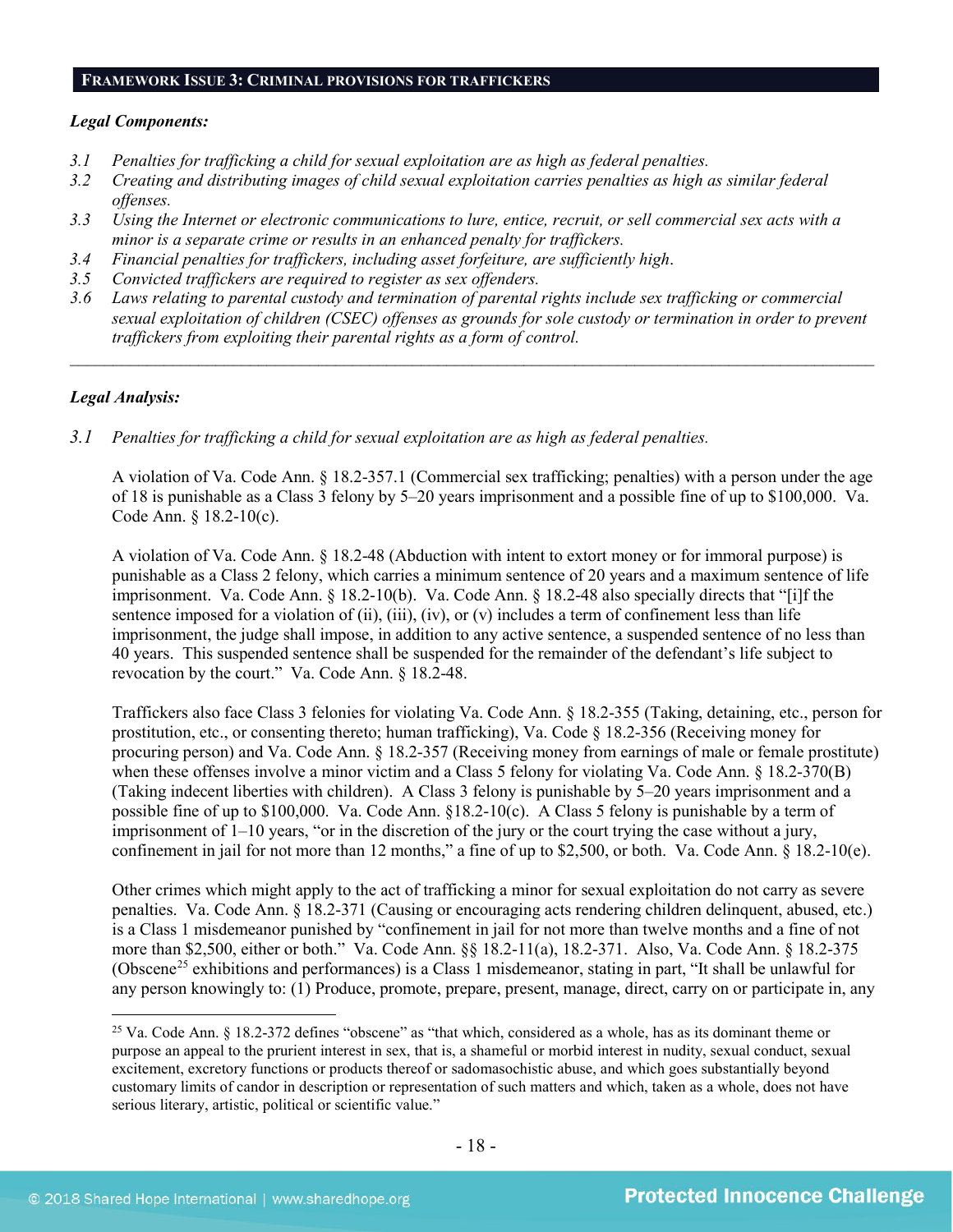obscene exhibitions or performances, including the exhibition or performance of any obscene motion picture, play, drama, show, entertainment, exposition, tableau or scene . . . ." Va. Code Ann. §§ 18.2-375, 18.2-380. An offender is subject to a sentence of up to 12 months in jail, a fine of up to \$2,500, or both. Va. Code Ann. § 18.2-11(a). A second or subsequent violation is punishable as a Class 6 felony by imprisonment for 1–5 years "or in the discretion of the jury or the court trying the case without a jury, confinement in jail for not more than 12 months," a fine not to exceed \$2,500, or both imprisonment and a fine. Va. Code Ann. §§ 18.2-10(f), 18.2- 381.[26](#page-18-0) 

Va. Code Ann. § 18.2-374.4 (Display of child pornography or grooming video or materials to a child unlawful) states,

Any person 18 years of age or older who displays child pornography or a grooming video or materials<sup>[27](#page-18-1)</sup> to a child under 13 years of age with the intent to entice, solicit, or encourage the child to engage in the fondling of the sexual or genital parts of another or the fondling of his sexual or genital parts by another, sexual intercourse, cunnilingus, fellatio, anilingus, anal intercourse, or object sexual penetration is guilty of a Class 6 felony.

A Class 6 felony is punishable by "a term of imprisonment of not less than one year nor more than five years, or in the discretion of the jury or the court trying the case without a jury, confinement in jail for not more than 12 months and a fine of not more than \$ 2,500, either or both." Va. Code Ann. § 18.2-10(f).

The age-neutral prostitution offense under Va. Code Ann. § 18.2-347 (Keeping, residing in or frequenting a bawdy place; "bawdy place" defined) may also be used to prosecute a trafficker. Va. Code Ann. § 18.2-347 provides, "It shall be unlawful for any person to keep any bawdy place, or to reside in or at or visit, for immoral purposes, any such bawdy place . . . . As used in this Code, 'bawdy place' shall mean any place within or without any building or structure which is used or is to be used for lewdness, assignation or prostitution." A conviction under Va. Code Ann. § 18.2-347 is a Class 1 misdemeanor punishable by up to 12 months in jail, a fine up to \$2,500, or both. Va. Code Ann. §§ 18.2-11(a), 18.2-350.

In comparison, if the victim is under the age of 14, a conviction under the Trafficking Victims Protection Act<sup>28</sup> for child sex trafficking is punishable by 15 years to life imprisonment and a fine not to exceed \$250,000. 18 U.S.C. §§ 1591(b)(1),  $3559(a)(1)$ ,  $3571(b)(3)$ . If the victim is between the ages of 14–17, a conviction is punishable by 10 years to life imprisonment and a fine not to exceed \$250,000. 18 U.S.C. §§ 1591(b)(2), 3559(a)(1), 3571(b)(3). A conviction is punishable by mandatory life imprisonment, however, if the trafficker has a prior conviction for a federal sex offense<sup>[29](#page-18-3)</sup> against a minor. 18 U.S.C. § 3559(e)(1).

<span id="page-18-0"></span><sup>&</sup>lt;sup>26</sup> Va. Code Ann. § 18.2-381 states in full, "Any person, firm, association or corporation convicted of a second or other subsequent offense under § 18.2-374, 18.2-375, 18.2-376, 18.2-377, 18.2-378, or 18.2-379 is guilty of a Class 6 felony. However, if the person, firm, association or corporation convicted of such subsequent offense is the owner of the business establishment where each of the offenses occurred, a fine of not more than \$10,000 shall be imposed in addition to the penalties otherwise prescribed by this section."

<span id="page-18-1"></span><sup>&</sup>lt;sup>27</sup> Va. Code Ann. § 18.2-374.4(B) defines "Grooming video or materials" as "a cartoon, animation, image, or series of images depicting a child engaged in the fondling of the sexual or genital parts of another or the fondling of his sexual or genital parts by another, masturbation, sexual intercourse, cunnilingus, fellatio, anilingus, anal intercourse, or object sexual penetration."

<span id="page-18-3"></span><span id="page-18-2"></span><sup>28</sup> *See supra* note [13.](#page-9-4)

<sup>29</sup> *See supra* note [14](#page-9-5) for the definition of "federal sex offense."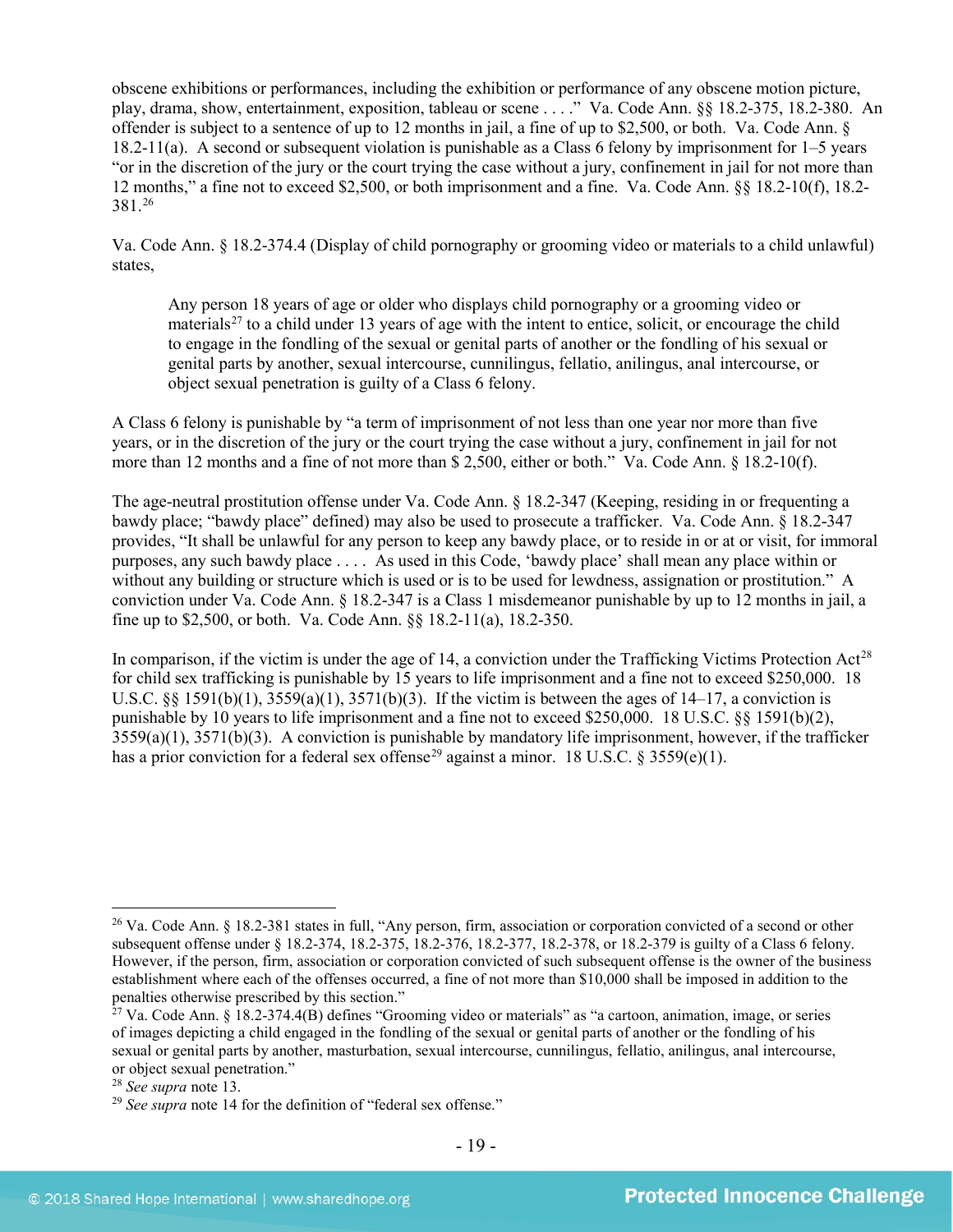*3.2 Creating and distributing images of child sexual exploitation carries penalties as high as similar federal offenses*.

Va. Code Ann. § 18.2-374.1(B) (Production, publication, sale, financing, etc., of child pornography; presumption as to age; severability) $30$  states,

A person shall be guilty of production of child pornography who:

<span id="page-19-2"></span>1. Accosts, entices or solicits a person less than 18 years of age with intent to induce or force such person to perform in or be a subject of child pornography; or

2. Produces or makes or attempts or prepares to produce or make child pornography; or

3. Who knowingly takes part in or participates in the filming, photographing, or other production of child pornography by any means; or

4. Knowingly finances or attempts or prepares to finance child pornography.

Va. Code Ann. § 18.2-374.1(D) makes clear that "[f]or the purposes of this section it may be inferred by text, title or appearance that a person who is depicted as or presents the appearance of being less than 18 years of age in sexually explicit visual material is less than 18 years of age.

A violation of Va. Code Ann. § 18.2-374.1(B) is punishable by imprisonment for 5–30 years when the subject of the image of child sexual exploitation (ICSE) is under 15, with a mandatory minimum of 5 years if the offender is at least 7 years older than the subject. A subsequent violation, where the offender is at least 7 years older than the child, is punishable by imprisonment for 15–40 years, "15 years of which shall be a mandatory minimum term of imprisonment." Va. Code Ann. § 18.2-374.1(C1). When the subject of ICSE is at least 15 but less than 18, the sentence is 1–20 years, except if the offender is at least 7 years older than the child then the sentence is 3–30 years, with a 3-year "mandatory minimum term of imprisonment." Va. Code Ann. § 18.2-374.1(C2). A subsequent violation by an offender at least 7 years older than the subject is punishable by imprisonment for 10–30 years, "10 years of which shall be a mandatory minimum term of imprisonment." Va. Code Ann. § 18.2-374.1(C2).

In comparison, if the victim is under the age of 14, a conviction under the TVPA for child sex trafficking is punishable by 15 years to life imprisonment and a fine not to exceed \$250,000. 18 U.S.C. §§ 1591(b)(1),  $3559(a)(1)$ ,  $3571(b)(3)$ . If the victim is between the ages of  $14-17$ , a conviction is punishable by 10 years to life imprisonment and a fine not to exceed \$250,000. 18 U.S.C. §§ 1591(b)(2), 3559(a)(1), 3571(b)(3). A conviction is punishable by mandatory life imprisonment, however, if the trafficker has a prior conviction for a federal sex offense<sup>[31](#page-19-1)</sup> against a minor. 18 U.S.C. § 3559(e)(1). Additionally, a federal conviction for

<span id="page-19-1"></span>*<sup>31</sup> See supra* note [14](#page-9-5) for the definition of "federal sex offense."

<span id="page-19-0"></span><sup>&</sup>lt;sup>30</sup> Va. Code Ann. § 18.2-374.1(A) defines "child pornography" for "this article and Article 4 (§ 18.2-362 et seq.) . . . [as] sexually explicit visual material which utilizes or has as a subject an identifiable minor. An identifiable minor is a person who was a minor at the time the visual depiction was created, adapted, or modified; or whose image as a minor was used in creating, adapting or modifying the visual depiction; and who is recognizable as an actual person by the person's face, likeness, or other distinguishing characteristic, such as a unique birthmark or other recognizable feature; and shall not be construed to require proof of the actual identity of the identifiable minor." Also, the term "sexually explicit visual material" is defined in the same provision as "a picture, photograph, drawing, sculpture, motion picture film, digital image, including such material stored in a computer's temporary Internet cache when three or more images or streaming videos are present, or similar visual representation which depicts sexual bestiality, a lewd exhibition of nudity, as nudity is defined in § 18.2-390, or sexual excitement, sexual conduct or sadomasochistic abuse, as also defined in § 18.2-390, or a book, magazine or pamphlet which contains such a visual representation. An undeveloped photograph or similar visual material may be sexually explicit material notwithstanding that processing or other acts may be required to make its sexually explicit content apparent."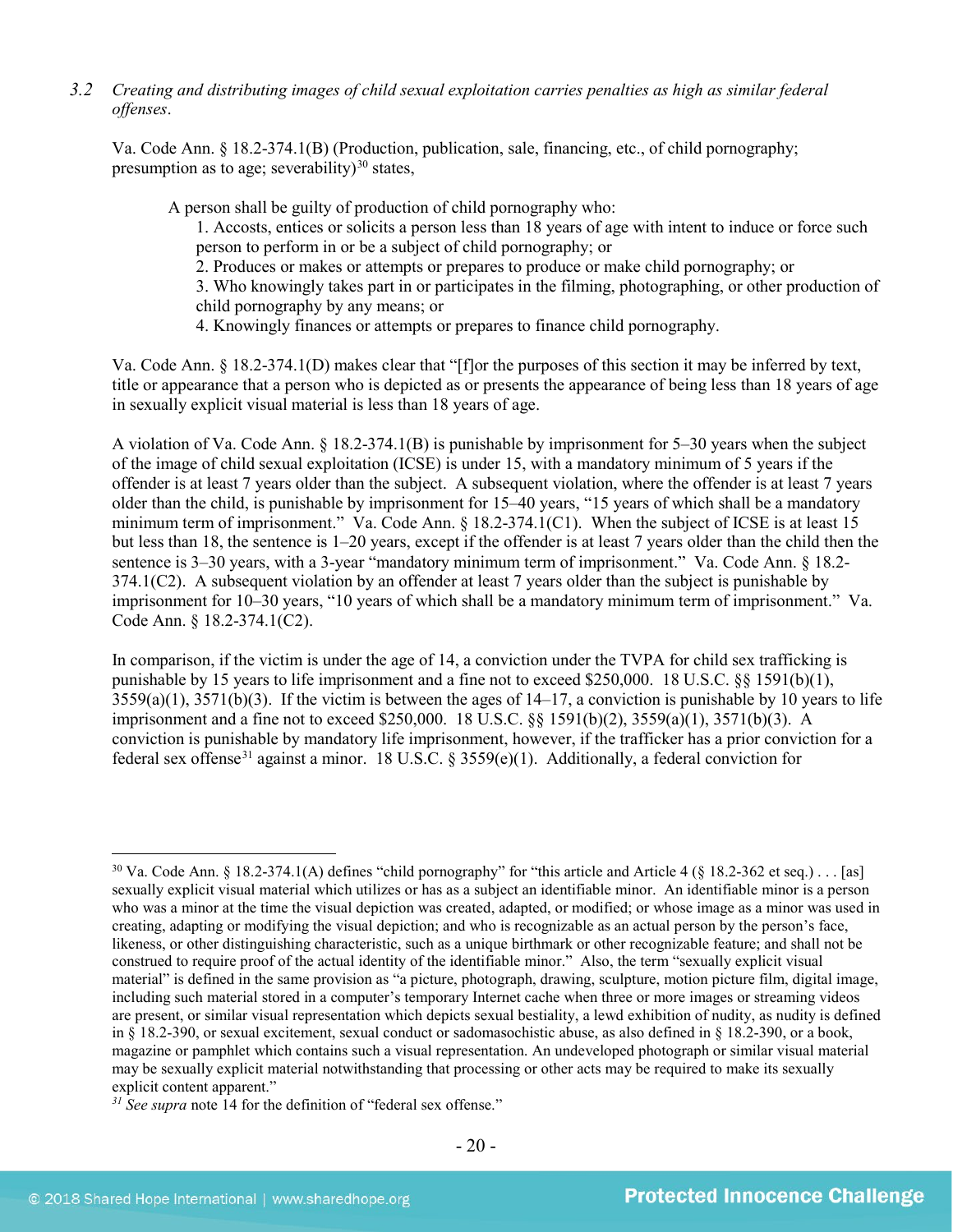distribution of ICSE<sup>[32](#page-20-0)</sup> is generally punishable by imprisonment for  $5-20$  years and a fine not to exceed \$250,000.<sup>[33](#page-20-1)</sup> Subsequent convictions, however, are punishable by imprisonment up to 40 years and a fine not to exceed \$250,000.<sup>[34](#page-20-2)</sup>

*3.3 Using the Internet or electronic communications to lure, entice, recruit, or sell commercial sex acts with a minor is a separate crime or results in an enhanced penalty for traffickers.*

Va. Code Ann. § 18.2-374.3 (Use of communications systems to facilitate certain offenses involving children) makes it a crime to use the Internet, or other communication systems, to engage in certain types of sexual interactions with a minor.<sup>[35](#page-20-3)</sup> It states in part,

. . . .

B. It shall be unlawful for any person to use a communications system,<sup>[36](#page-20-4)</sup> including but not limited to computers or computer networks or bulletin boards, or any other electronic means for the purposes of procuring or promoting the use of a minor for any activity in violation of § 18.2-370 [Taking indecent liberties with children; penalties] or § 18.2-374.1 [Production, publication, sale, financing, etc., of child pornography; presumption as to age; severability]. A violation of this subsection is a Class 6 felony. C. It shall be unlawful for any person 18 years of age or older to use a communications system, including but not limited to computers or computer networks or bulletin boards, or any other electronic means, for the purposes of soliciting, with lascivious intent, any person he knows or has reason to believe is a child younger than 15 years of age to knowingly and intentionally:

1. Expose his sexual or genital parts to any child to whom he is not legally married or propose that any such child expose his sexual or genital parts to such person;

2. Propose that any such child feel or fondle his own sexual or genital parts or the sexual or genital parts of such person or propose that such person feel or fondle the sexual or genital parts of any such child;

3. Propose to such child the performance of an act of sexual intercourse or any act constituting an offense under § 18.2-361 [Crimes against nature; penalty]; or

4. Entice, allure, persuade, or invite any such child to enter any vehicle, room, house, or other place, for any purposes set forth in the preceding subdivisions.

<span id="page-20-0"></span> $32\,18$  U.S.C. §§ 2252(a)(1), (a)(2), (a)(3) (Certain activities relating to material involving the sexual exploitation of minors),  $2252A(a)(2)$ ,  $(a)(3)$  (Certain activities relating to material constituting or containing child pornography), 1466A(a) (Obscene visual representations of the sexual abuse of children).

<span id="page-20-1"></span><sup>&</sup>lt;sup>33</sup> 18 U.S.C. §§ 2252(b) (stating that a conviction under subsection (a)(1), (a)(2), or (a)(3) is punishable by imprisonment for 5–20 years and a fine), 2252A(b)(1) (a conviction is punishable by imprisonment for 5–20 years and a fine), 1466A(a), (b) (stating that a conviction under subsection (a) is "subject to the penalties provided in section 2252A(b)(1)," imprisonment for 5–20 years and a fine, while a conviction under subsection (b) is "subject to the penalties provided in section 2252A(b)(2)," imprisonment up to 10 years, a fine, or both); *see also* 18 U.S.C. §§ 3559(a)(1) (classifying all of the above listed offenses as felonies), 3571(b)(3) (providing a fine up to \$250,000 for any felony conviction).

<span id="page-20-2"></span><sup>&</sup>lt;sup>34</sup> 18 U.S.C. §§ 2252(b) (stating if a person has a prior conviction under subsection (a)(1), (a)(2), or (a)(3) or a list of other statutes, a conviction is punishable by a fine and imprisonment for  $15-40$  years),  $2252A(b)(1)$  (stating if a person has a prior conviction under subsection (a)(2), (a)(3), or a list of other statutes, a conviction is punishable by a fine and imprisonment for 15–40 years),  $1466A(a)$ , (b) (stating that the penalty scheme for section 2252A(b) applies); *see also* 18 U.S.C. §§ 3559(a)(1) (classifying all of the above listed offenses as felonies), 3571(b)(3) (providing a fine up to \$250,000 for any felony conviction).

<span id="page-20-4"></span><span id="page-20-3"></span><sup>35</sup> *Podracky v. Commonwealth*, 662 S.E.2d 81, 87 (Va. Ct. App. 2008) (stating that language of § 18.2-374.3(B) "does not require the solicitation of an actual minor, only the use of a communications system 'for the purposes of soliciting any person he knows or has reason to believe is a minor' for specified criminal offenses."); *see also Grafmuller v. Commonwealth*, 698 S.E.2d 276, 279 (Va. Ct. App. 2010) (citing *Podracky*, explaining "the defendant's solicitation of sexual behavior from a person that he believes is a child constitutes the behavior that the legislature intended to prohibit.") <sup>36</sup> See supra note [17](#page-10-3) for the definition of "use a communications system."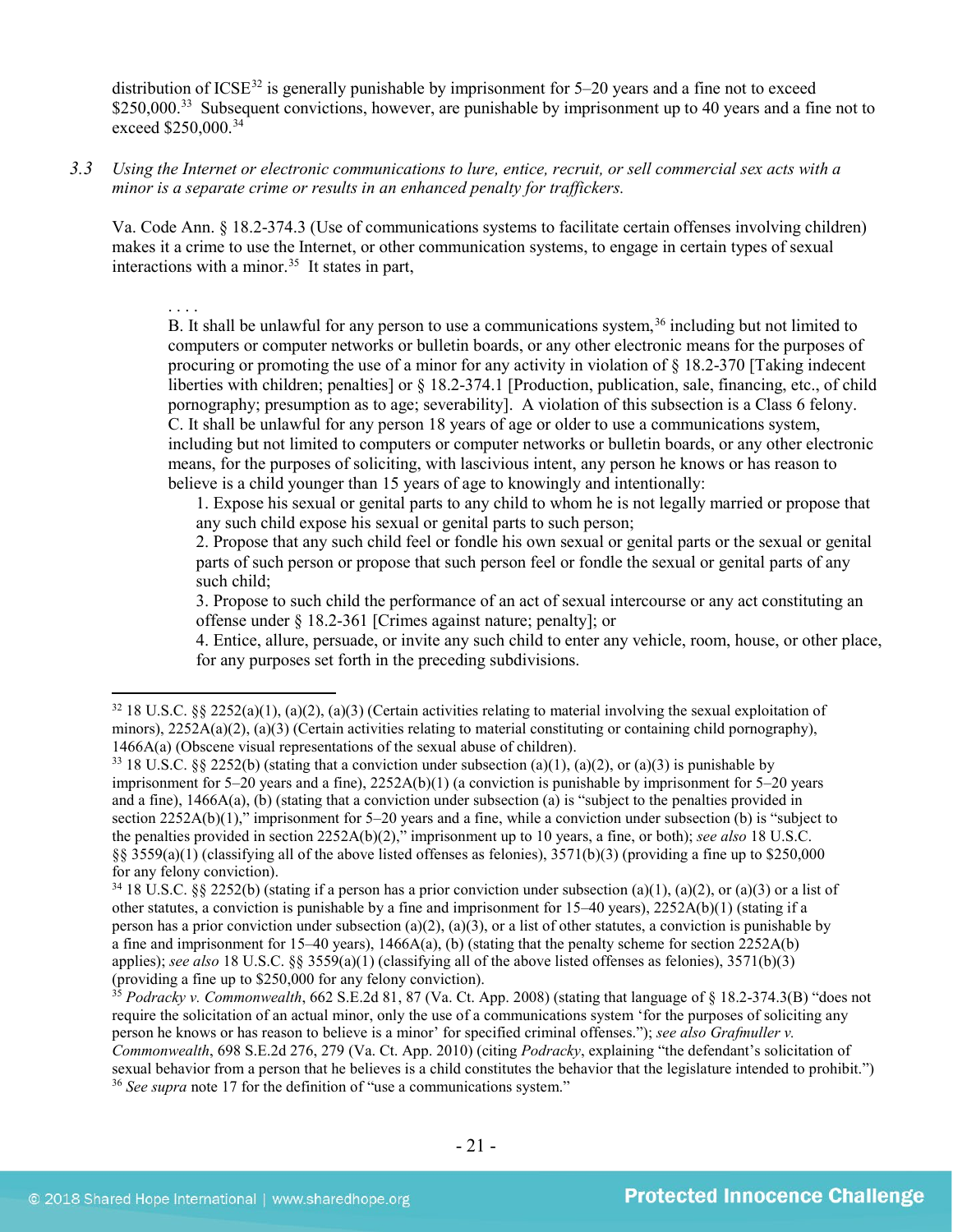Any person who violates this subsection is guilty of a Class 5 felony. However, if the person is at least seven years older than the child he knows or has reason to believe is less than 15 years of age, the person shall be punished by a term of imprisonment of not less than five years nor more than 30 years in a state correctional facility, five years of which shall be mandatory minimum term of imprisonment. Any person who commits a second or subsequent violation of this subsection when the person is at least seven years older than the child he knows or has reason to believe is less than 15 years of age shall be punished by a term of imprisonment of not less than 10 years nor more than 40 years, 10 years of which shall be a mandatory minimum term of imprisonment.

D. Any person who uses a communications system, including but not limited to computers or computer networks or bulletin boards, or any other electronic means, for the purposes of soliciting, with lascivious intent, any child he knows or has reason to believe is at least 15 years of age but younger than 18 years of age to knowingly and intentionally commit any of the activities listed in subsection C if the person is at least seven years older than the child is guilty of a Class 5 felony. Any person who commits a second or subsequent violation of this subsection shall be punished by a term of imprisonment of not less than one nor more than 20 years, one year of which shall be a mandatory minimum term of imprisonment.

E. Any person 18 years of age or older who uses a communications system, including but not limited to computers or computer networks or bulletin boards, or any other electronic means, for the purposes of soliciting any person he knows or has reason to believe is a child younger than 18 years of age for (i) any activity in violation of § 18.2-355 [Taking, detaining, etc., person for prostitution, etc., or consenting thereto; human trafficking] or 18.2-361 [Crimes against nature; penalty], (ii) any activity in violation of § 18.2-374.1 [Production, publication, sale, financing, etc., of child pornography; presumption as to age; severability], or (iii) a violation of § 18.2-374.1:1 [Possession, reproduction, distribution, and facilitation of child pornography; penalty] is guilty of a Class 5 felony.

Va. Code Ann. § 18.2-376.1 (Enhanced penalties for using a computer in certain violations) states, "Any person who uses a computer in connection with a violation of  $\S$  18.2-374 [Production, publication, sale, possession, etc., of obscene items], 18.2-375 [Obscene exhibitions and performances], or § 18.2-376 [Advertising, etc., obscene items, exhibitions or performances] is guilty of a separate and distinct Class 1 misdemeanor, and for a second or subsequent such offense within 10 years of a prior such offense is guilty of a Class 6 felony, the penalties to be imposed in addition to any other punishment otherwise prescribed for a violation of any of those sections."

#### *3.4 Financial penalties for traffickers, including asset forfeiture, are sufficiently high*.

A trafficker convicted under Va. Code Ann. § 18.2-357.1(Commercial sex trafficking; penalties), § 18.2-48 (Abduction with intent to extort money or for immoral purpose), § 18.2-355 (Taking, detaining, etc., person for prostitution, etc., or consenting thereto; human trafficking), § 18.2-356 (Receiving money for procuring person; penalties), or § 18.2-357 (Receiving money from earnings of male or female prostitute; penalties) could be fined of up to \$100,000. Va. Code Ann. § 18.2-10(b), (c).

Pursuant to Va. Code Ann. § 19.2-386.32 (Seizure and forfeiture of property used in connection with the abduction of children), a trafficker could be subject to non-mandatory asset forfeiture in the course of their criminal proceedings. Va. Code Ann. § 19.2-386.32 states,

All moneys and other property, real and personal, owned by a person and used to further the abduction of a child in violation of § 18.2-47, 18.2-48, or 18.2-48.1 are subject to lawful seizure by a lawenforcement officer and are subject to forfeiture to the Commonwealth pursuant to Chapter 22.1 (§ 19.2-386.1 et seq.) by order of the court in which a conviction under § 18.2-47, 18.2-48, or 18.2-48.1 is obtained.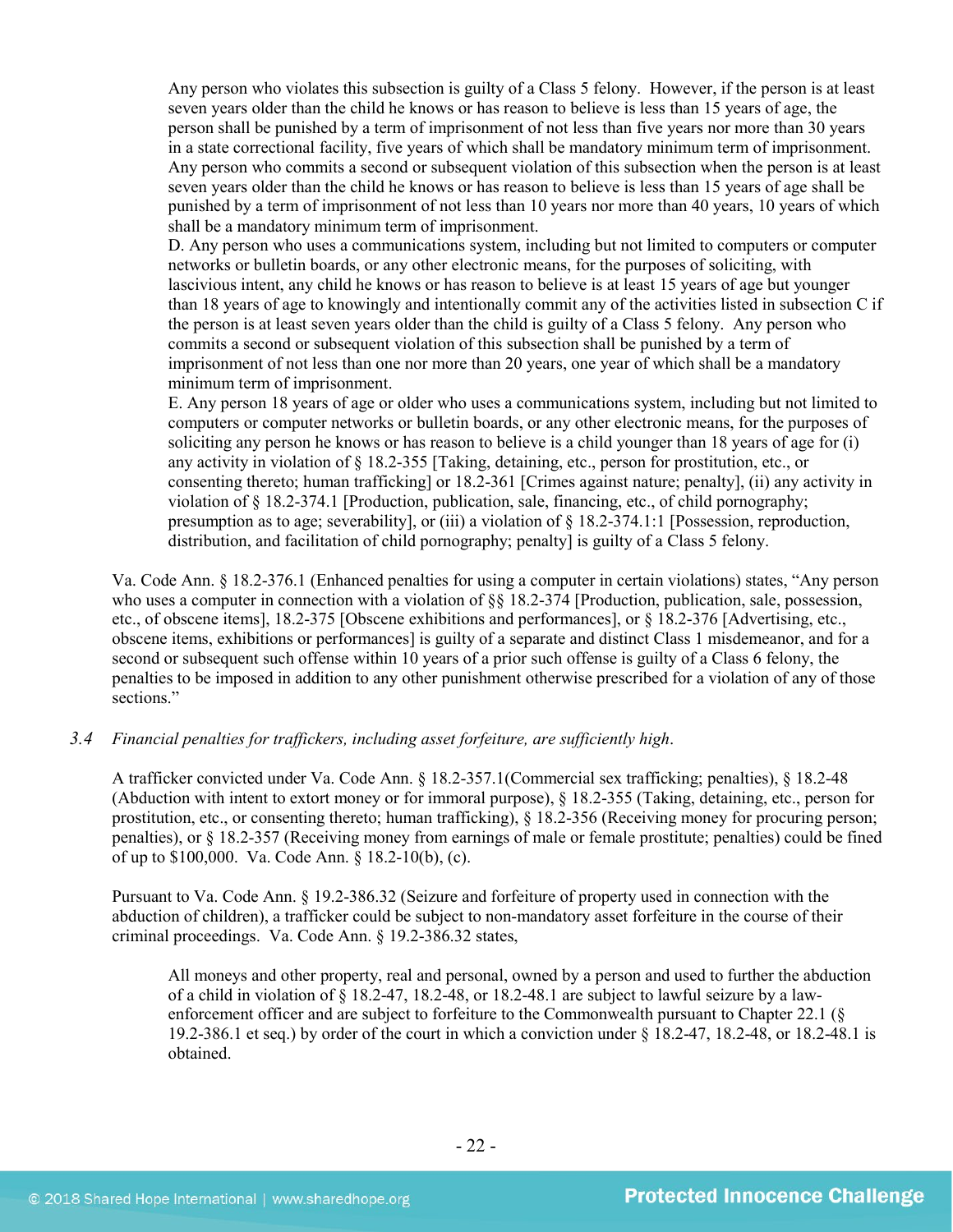Also, under Va. Code Ann. § 19.2-386.35 (Seizure of property used in connection with certain offenses), property used in connection with certain offenses is subject to forfeiture. Va. Code Ann. § 19.2-386.35 provides,

All money, equipment, motor vehicles, and other personal and real property of any kind or character together with any interest or profits derived from the investment of such proceeds or other property that (i) was used in connection with the commission of, or in an attempt to commit, a violation of subsection B of § 18.2-47 [Abduction and kidnapping defined; punishment], § 18.2- 48 [Abduction with intent to extort money or for immoral purpose] or . . . subsection B of § 18.2- 346 [Prostitution; commercial sexual conduct; commercial exploitation of a minor; penalties], or § 18.2-347 [Keeping, residing in or frequenting a bawdy place; "bawdy place" defined], [18.2-348](http://lis.virginia.gov/cgi-bin/legp604.exe?000+cod+18.2-348) [Aiding prostitution or illicit sexual intercourse], 18.2-349 [Using vehicles to promote prostitution or unlawful sexual intercourse], 18.2-355 [Taking, detaining, etc., person for prostitution, etc., or consenting thereto], 18.2-356 [Receiving money for procuring person], 18.2- 357 [Receiving money from earnings of male or female prostitute], 18.2-357.1 [Commercial sex trafficking; penalties  $\cdots$ ; (ii) is traceable to the proceeds of some form of activity that violates subsection B of § 18.2-47 [Abduction and kidnapping defined; punishment], § 18.2- 48 [Abduction with intent to extort money or for immoral purpose] . . . ; subsection B of § 18.2- 346 [Prostitution; commercial sexual conduct; commercial exploitation of a minor; penalties], or § 18.2-347 [Keeping, residing in or frequenting a bawdy place; "bawdy place" defined], 18.2-348 [Aiding prostitution or illicit sexual intercourse], 18.2-349 [Using vehicles to promote prostitution or unlawful sexual intercourse], 18.2-355 [Taking, detaining, etc., person for prostitution, etc., or consenting thereto], 18.2-356 [Receiving money for procuring person], [18.2-](http://lis.virginia.gov/cgi-bin/legp604.exe?000+cod+18.2-357) [357](http://lis.virginia.gov/cgi-bin/legp604.exe?000+cod+18.2-357) [Receiving money from earnings of male or female prostitute] [. . . ;](http://lis.virginia.gov/cgi-bin/legp604.exe?000+cod+40.1-29) or (iii) was used to or intended to be used to promote some form of activity that violates subsection B of § 18.2-47 [Abduction and kidnapping defined; punishment], § 18.2-48 [Abduction with intent to extort money or for immoral purpose] or . . . subsection B of § 18.2-346 [Prostitution; commercial sexual conduct; commercial exploitation of a minor; penalties], or § 18.2-347 [Keeping, residing in or frequenting a bawdy place; "bawdy place" defined], 18.2-348 [Aiding prostitution or illicit sexual intercourse], 18.2-349 [Using vehicles to promote prostitution or unlawful sexual intercourse], 18.2-355 [Taking, detaining, etc., person for prostitution, etc., or consenting thereto], 18.2-356 [Receiving money for procuring person], 18.2-357 [Receiving money from earnings of male or female prostitute] . . . is subject to lawful seizure by a law-enforcement officer and subject to forfeiture to the Commonwealth pursuant to Chapter 22.1 (§ 19.2-386.1 et seq.). Any forfeiture action under this section shall be stayed until conviction, and property eligible for forfeiture pursuant to this section shall be forfeited only upon the entry of a final judgment of conviction for an offense listed in this section; if no such judgment is entered, all property seized pursuant to this section shall be released from seizure.

A trafficker arrested under Va. Code Ann. § 18.2-48 (Abduction with intent to extort money or for immoral purpose) or § 18.2-357 (Receiving money from earnings of male or female prostitute) may be subject to vehicle seizure and forfeiture. Va. Code Ann. § 19.2-386.16<sup>[37](#page-22-0)</sup> (Forfeiture of motor vehicles used in commission of certain crimes) states in part,

A. Any vehicle knowingly used by the owner thereof or used by another with his knowledge of and during the commission of, or in an attempt to commit, a second or subsequent offense of Section 18.2- 346 [Prostitution; commercial exploitation of a minor], 18.2-347 [Keeping, residing in or frequenting a bawdy place; "bawdy place" defined], 18.2-348 [Aiding prostitution or illicit sexual intercourse], 18.2- 349 [Using vehicles to promote prostitution or unlawful sexual intercourse], 18.2-355 [Taking, detaining, etc., person for prostitution, etc., or consenting thereto; human trafficking], 18.2-356

<span id="page-22-0"></span> <sup>37</sup> *See supra* note [20.](#page-14-5)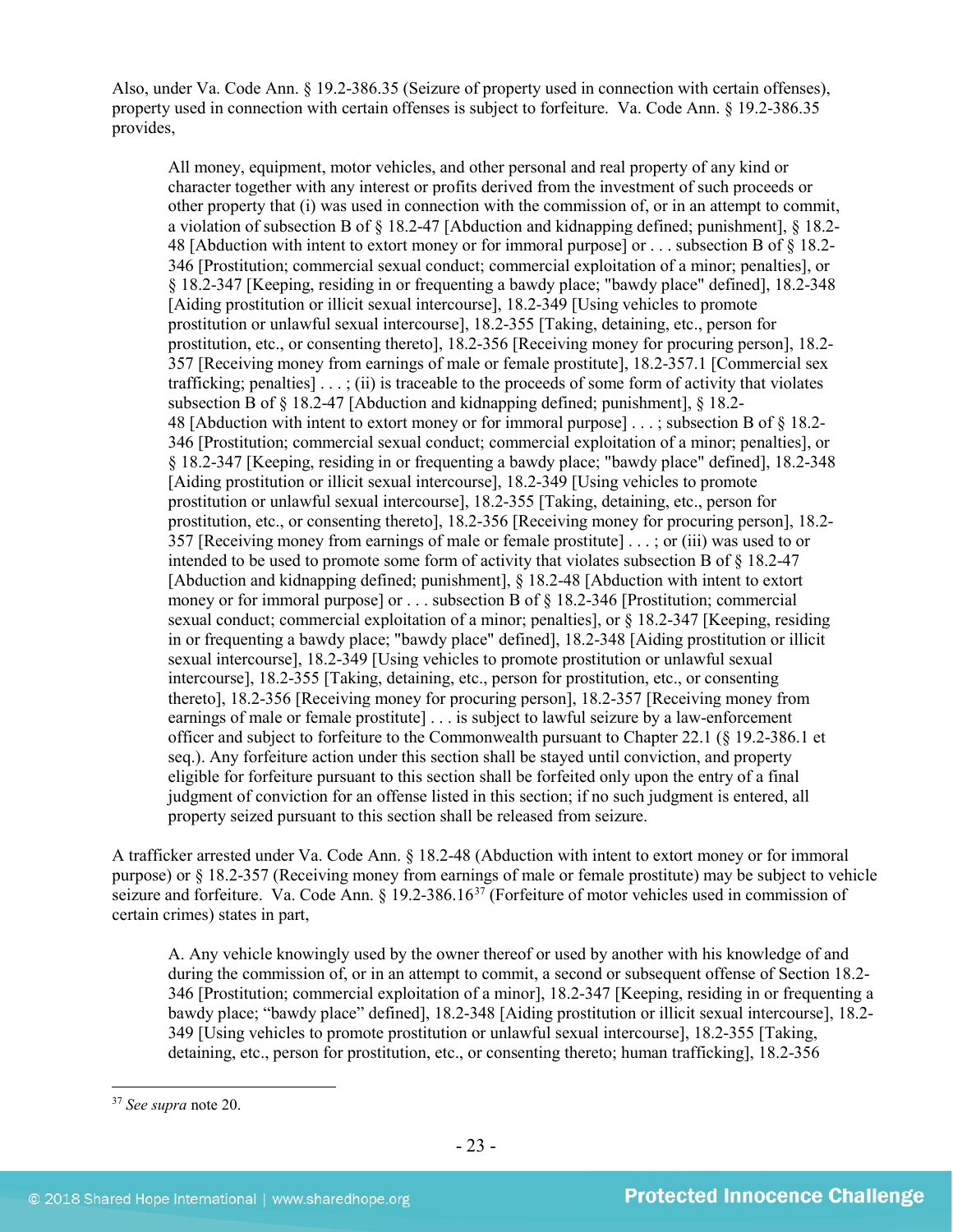[Receiving money for procuring person] or § 18.2-357 [Receiving money from earnings of male or female prostitute] or of a similar ordinance of any county, city or town or knowingly used for the transportation of any stolen goods, chattels or other property, when the value of such stolen goods, chattels or other property is \$500 or more, or any stolen property obtained as a result of a robbery, without regard to the value of the property, shall be forfeited to the Commonwealth. The vehicle shall be seized by any law-enforcement officer arresting the operator of such vehicle for the criminal offense, and delivered to the sheriff of the county or city in which the offense occurred .... B. Any vehicle knowingly used by the owner thereof or used by another with his knowledge of and during the commission of, or in an attempt to commit, a misdemeanor violation of subsection D of Section 18.2-47 [Abduction and kidnapping defined; punishment] or a felony violation of (i) Article 3  $(\S 18.2-47 \text{ et seq.})$  of Chapter 4 of Title 18.2 or (ii)  $\S 18.2-357$  [Receiving money from earnings of male or female prostitute] where the prostitute is a minor, shall be forfeited to the Commonwealth . . . .

A trafficker convicted for an offense involving an image of child sexual exploitation (ICSE) is subject to mandatory asset forfeiture. Va. Code Ann. § 19.2-386.31 (Seizure and forfeiture of property used in connection with the exploitation and solicitation of children) states,

All audio and visual equipment, electronic equipment, devices and other personal property used in connection with the possession, production, distribution, publication, sale, possession with intent to distribute or making of child pornography that constitutes a violation of  $\S 18.2-374.1$  [Production, publication, sale, financing, etc., of child pornography; presumption as to age; severability] or 18.2- 374.1:1 [Possession, reproduction, distribution, and facilitation of child pornography; penalty], or in connection with the solicitation of a person less than 18 years of age that constitutes a violation of § 18.2-374.3 [Use of communications systems to facilitate certain offenses involving children] shall be subject to lawful seizure by a law-enforcement officer and shall be subject to forfeiture to the Commonwealth pursuant to Chapter 22.1 (Section 19.2-386.1 et seq.). The Commonwealth shall file an information and notice of seizure in accordance with the procedures in Chapter 22.1 (Section 19.2- 386.1 et seq.); however, any forfeiture action shall be stayed until conviction of the person whose property is subject to forfeiture. Upon his conviction, the court may dispose of the issue of forfeiture or may continue the civil case allowing the defendant time to answer, at the court's discretion.

Under Va. Code Ann. § 19.2-386.12 (Sale of forfeited property), forfeited property is sold and the money obtained from the sale is "paid over to the state treasury into a special fund of the Department of Criminal Justice Services . . ." The Department of Criminal Justice Services then distributes the money to "federal, state and local agencies to promote law enforcement . . . ." Va. Code Ann. § 19.2-386.14(A1) (Sharing of forfeited assets).

Traffickers convicted of certain offenses also have to pay mandatory restitution under Va. Code Ann. § 19.2-  $305.1(H)^{38}$  $305.1(H)^{38}$  $305.1(H)^{38}$  (Restitution for property damage or loss; community service), which states,

A defendant convicted of an offense under § 18.2-374.1 [Production, publication, sale, financing, etc., of child pornography; presumption as to age; severability], 18.2-374.1:1 [Possession, reproduction, distribution, and facilitation of child pornography; penalty], or 18.2-374.3 [Use of communications systems to facilitate certain offenses involving children] shall be ordered to pay mandatory restitution to the victim of the offense in an amount as determined by the court. For purposes of this subsection, "victim" means a person who is depicted in a still or videographic image involved in an offense under § 18.2-374.1, 18.2-374.1:1, or 18.2-374.3. The Commonwealth shall make reasonable efforts to notify victims of offenses under § 18.2-374.1, 18.2-374.1:1, or 18.2-374.3.

<span id="page-23-0"></span> <sup>38</sup> *See supra* note [19.](#page-12-2)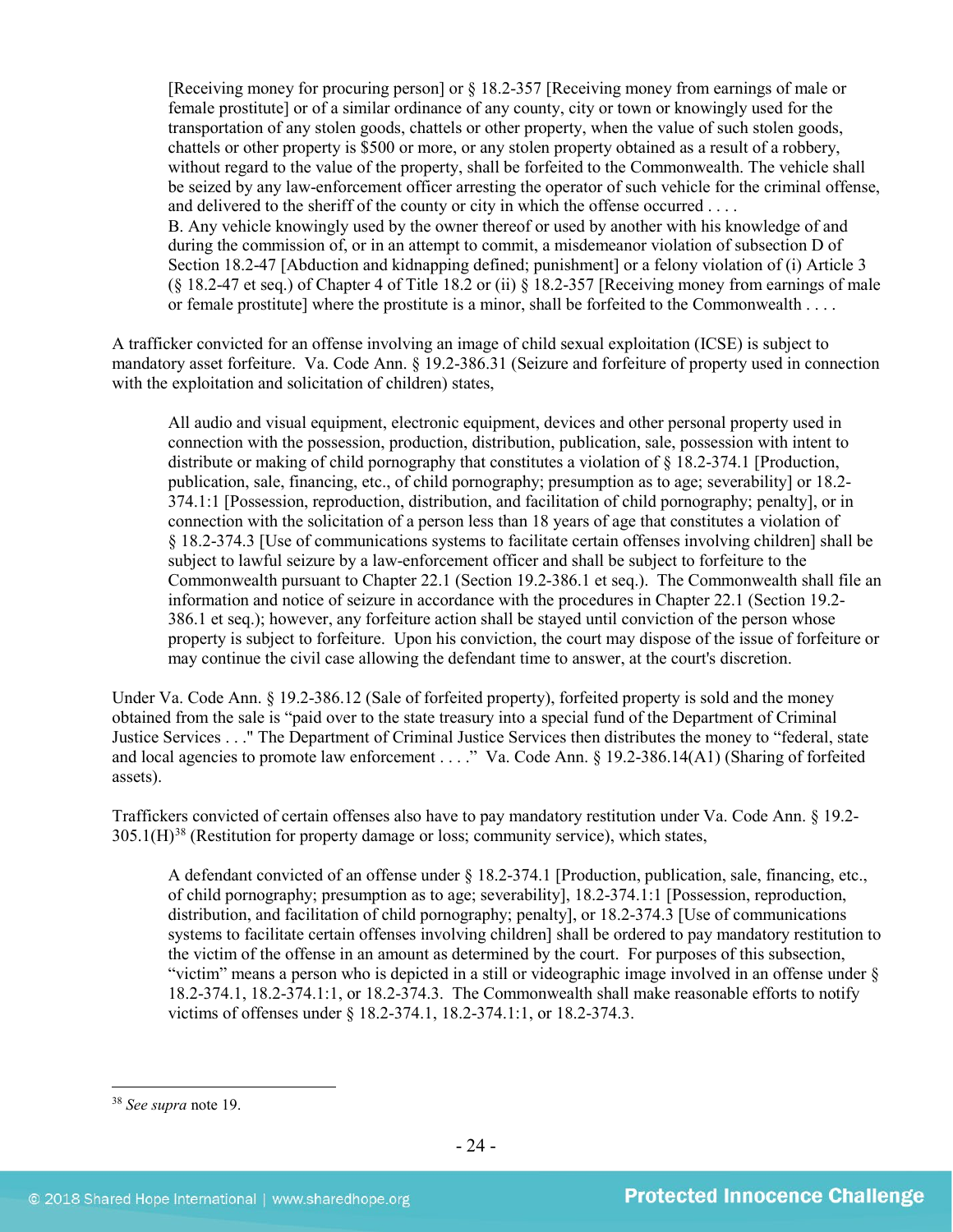## *3.5 Convicted traffickers are required to register as sex offenders.*

Under Va. Code Ann. § 9.1-902(A) (Offenses requiring registration), "offense for which registration is required" is defined to include the following:

1. Any offense listed in subsection B;

4. A sexually violent offense;

5. Any offense similar to those listed in subdivisions 1 through 4 under the laws of any foreign country or any political subdivision thereof, the United States or any political subdivision thereof; and 6. Any offense for which registration in a sex offender and crimes against minors registry is required under the laws of the jurisdiction where the offender was convicted.

Under subsection (B),

. . . .

The offenses included under this subsection include any violation of, attempted violation of, or conspiracy to violate:

1. § 18.2-63 [Carnal knowledge of child between thirteen and fifteen years of age]; unless registration is required pursuant to subdivision E 1; § 18.2-64.1 [Carnal knowledge of certain minors]; . . . any felony violation of §18.2-346 [Prostitution; commercial sexual conduct; commercial exploitation of a minor; penalties]; any violation of subdivision (4) of § 18.2-355 [Taking, detaining, etc., person for prostitution, etc., or consenting thereto; human trafficking]; any violation of subsection C of § 18.2-357.1 [Commercial sex trafficking; penalties]; subsection B or C of § 18.2-374.1:1 [Possession, reproduction, distribution, and facilitation of child pornography; penalty]; ... subsection B, C, or D of § 18.2-374.3; or a third or subsequent conviction of (i) § 18.2-67.4 [Sexual battery], (ii) § 18.2-67.4:2 [Sexual abuse of a child under 15 years of age; penalty], (iii) subsection C of § 18.2-67.5 [Attempted rape, forcible sodomy, object sexual penetration, aggravated sexual battery, and sexual battery] or (iv) § 18.2-386.1 [Unlawful filming, videotaping or photographing of another; penalty].

If the offense was committed on or after July 1, 2006, § 18.2-91 with the intent to commit any felony offense listed in this section; subsection A of  $\S 18.2-374.1:1$ ; or a felony under § 18.2-67.5:1.

2. Where the victim is a minor or is physically helpless or mentally incapacitated as defined in § 18.2-67.10, subsection A of § 18.2-47 [Abduction and kidnapping defined; punishment], clause (i) of § 18.2-48 [Abduction with intent to extort money or for immoral purpose], § 18.2-67.4, subsection C of § 18.2-67.5, § 18.2-361 [Crimes against nature; penalty], §18.2-366, or a felony violation of former § 18.1-191.

. . . . 5. If the offense was committed on or after July 1, 2016, any violation of §18.2-356 [Receiving money for procuring persons] punishable as a Class 3 felony or any violation of §18.2-357 [Receiving money from earnings of male or female prostitute; penalties] punishable as a Class 3 felony.

A "sexually violent offense" is defined in subsection (E) as the following:

[A] violation of, attempted violation of, or conspiracy to violate:

1. Clause (ii) and (iii) of § 18.2-48 [Abduction with intent to extort money or for immoral purpose], former § 18.1-38 with the intent to defile or, for the purpose of concubinage or prostitution, a felony violation of subdivision (2) or (3) of former § 18.1-39 that involves assisting or aiding in such an abduction,  $\S$  18.2-61, former  $\S$  18.1-44 when such act is accomplished against the complaining witness's will, by force, or through the use of the complaining witness's mental incapacity or physical helplessness, or if the victim is under 13 years of age, subsection A of § 18.2-63 where the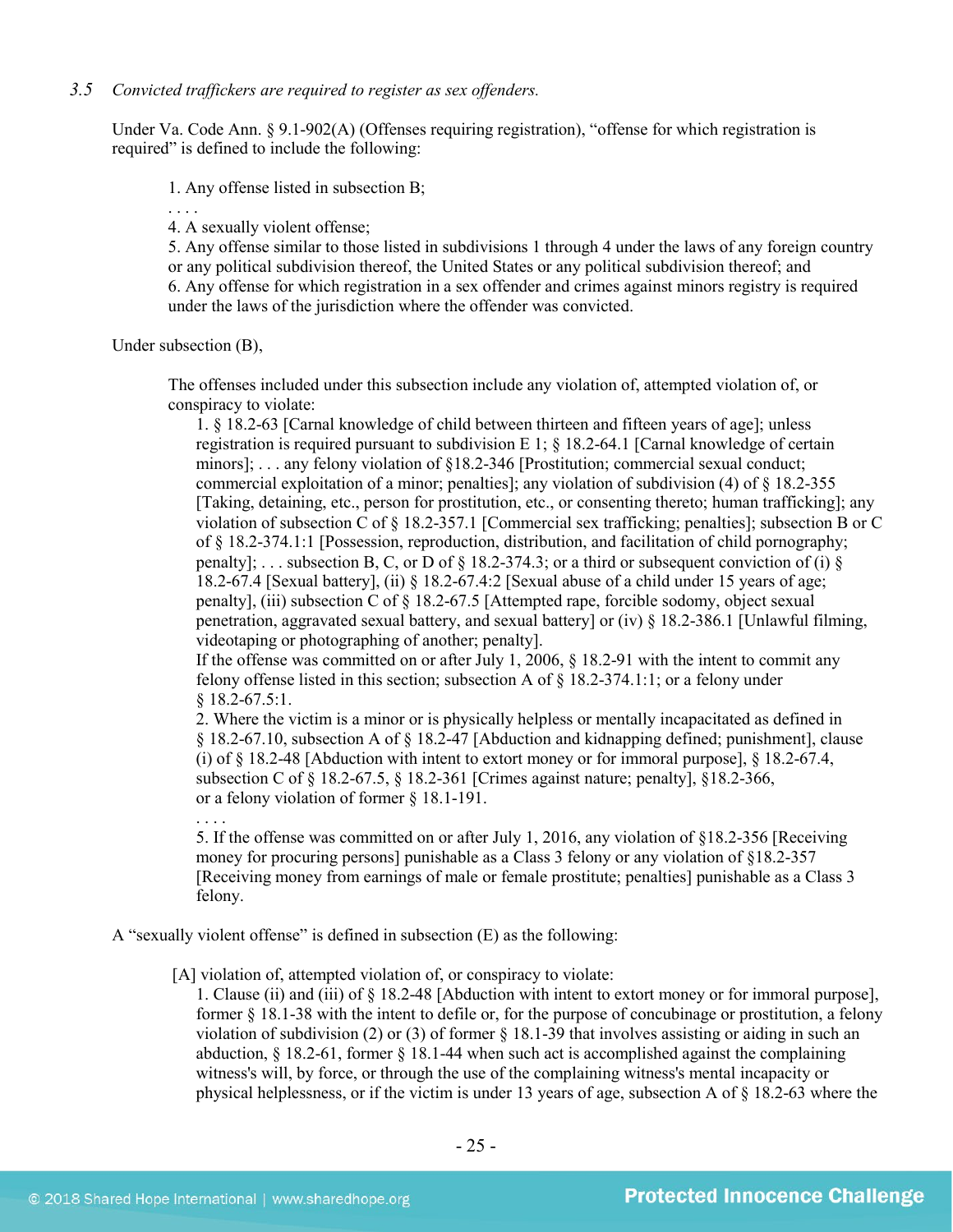perpetrator is more than five years older than the victim, § 18.2-67.1, § 18.2-67.2, § 18.2-67.3, former § 18.1-215 when the complaining witness is under 13 years of age, § 18.2-67.4 where the perpetrator is 18 years of age or older and the victim is under the age of six, subsections A and B of § 18.2-67.5, § 18.2-370 [Taking indecent liberties with children; penalties], subdivisions (1), (2), or (4) of former §18.1-213, former §18.1-214, §18.2-370.1, or §18.2-374.1 [Production, publication, sale, financing, etc., of child pornography; presumption as to age; severability]; or 2. § 18.2-63, § 18.2-64.1 [Carnal knowledge of certain minors], former § 18.2-67.2:1, § 18.2-90 with the intent to commit rape or, where the victim is a minor or is physically helpless or mentally incapacitated as defined in § 18.2-67.10, subsection A of § 18.2-47 [Abduction and kidnapping defined; punishment], § 18.2-67.4, subsection C of § 18.2-67.5, clause (i) of § 18.2-48, § 18.2-361 [Crimes against nature; penalty], § 18.2-366 or subsection C of § 18.2-374.1:1 [Possession, reproduction, distribution, and facilitation of child pornography; penalty]. An offense listed under this subdivision shall be deemed a sexually violent offense only if the person has been convicted or adjudicated delinquent of any two or more such offenses, provided that person had been at liberty between such convictions or adjudications; . . .

4. Chapter 117 (18 U.S.C. § 2421 et seq.) of Title 18 of the United States Code or sex trafficking (as described in § 1591 of Title 18, U.S.C.).

*3.6 Laws relating to parental custody and termination of parental rights include sex trafficking or commercial sexual exploitation of children (CSEC) offenses as grounds for sole custody or termination in order to prevent traffickers from exploiting their parental rights as a form of control.* 

Va. Code Ann. § 16.1-283 (Termination of residual parental rights) does not specifically include violations of Va. Code Ann. § 18.2-357.1 (Commercial sex trafficking; penalties) or Virginia's CSEC laws as grounds for terminating parental rights.

Pursuant to Va. Code Ann. § 16.1-283, "residual parental rights" may be terminated for a number of reasons. Under subsection (B), residual parental rights of a parent of a neglected or abused child placed in foster care "as a result of (i) court commitment; (ii) an entrustment agreement entered into by the parent or parents; or (iii) other voluntary relinquishment by the parent or parents may be terminated if the court finds, based upon clear and convincing evidence, that it is in the best interests of the child."

However, the court must also find:

. . . .

1. The neglect or abuse suffered by such child presented a serious and substantial threat to his life, health or development; and

2. It is not reasonably likely that the conditions which resulted in such neglect or abuse can be substantially corrected or eliminated so as to allow the child's safe return to his parent or parents within a reasonable period of time . . . .

Proof of severe mental or emotional illness or intellectual disability, debilitating habitual abuse or addiction to drugs or alcohol without attempts to complete treatment to improve parenting ability, or failure "without good cause, [to] respond[] to or follow[] through with appropriate, available and reasonable rehabilitative efforts on the part of social, medical, mental health or other rehabilitative agencies designed to reduce, eliminate or prevent the neglect or abuse of the child" is prima facie evidence of the conditions in Va. Code Ann.  $§ 16.1-283(B)(2).$ 

Under subsection (E), the residual parental rights of a parent whose child "is in the custody of a local board or licensed child-placing agency" may be terminated if, by clear and convincing evidence, the court finds it is in the best interests of the child and that, among other things, "(iii) the parent has been convicted of . . . felony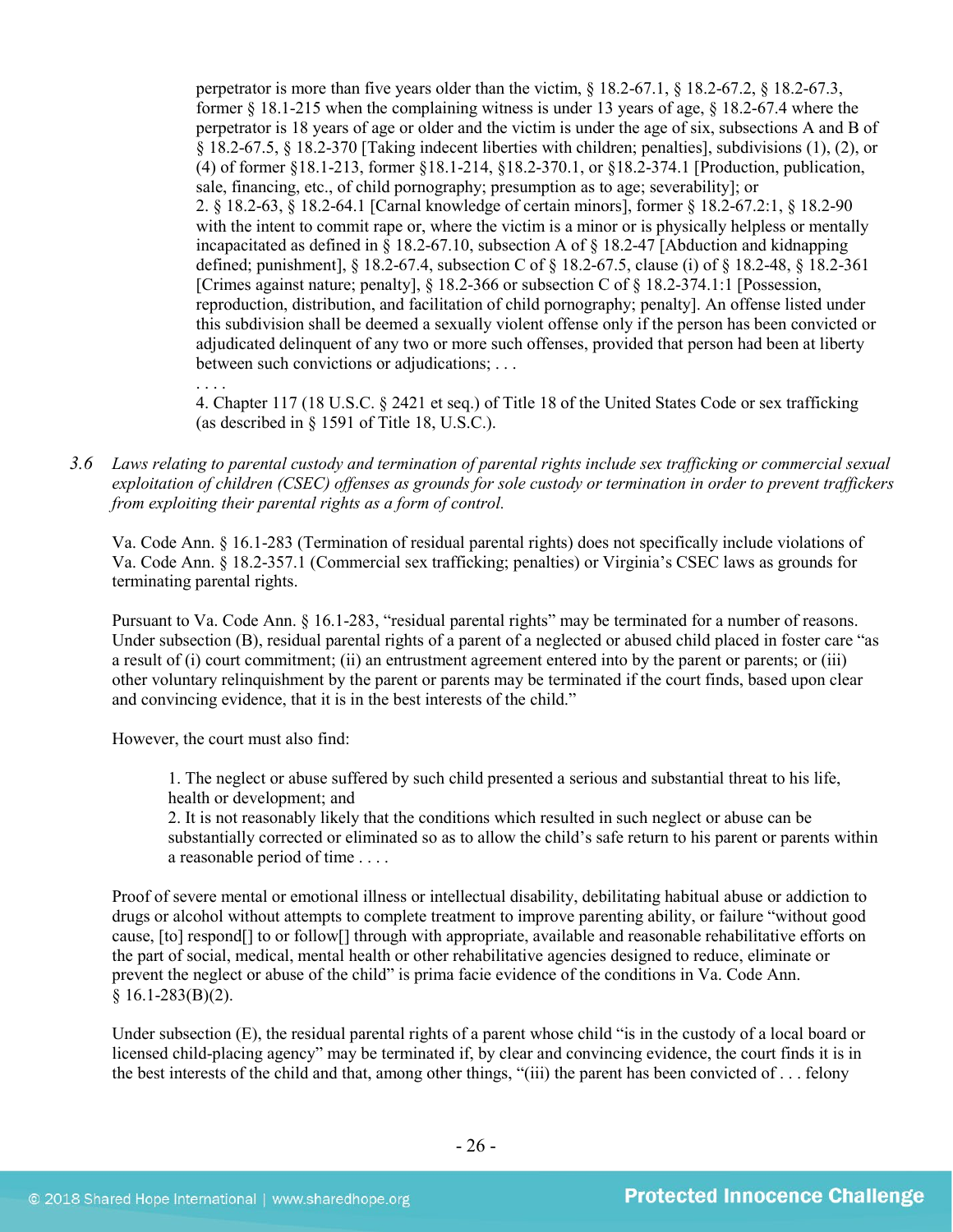sexual assault, if the victim of the offense was a child of the parent or a child with whom the parent resided at the time of such offense; or (iv) the parent has subjected any child to aggravated circumstances."

Va. Code Ann. § 16.1-283(E) defines "aggravated circumstances" as

torture, chronic or severe abuse, or chronic or severe sexual abuse, if the victim of such conduct was a child of the parent or a child with whom the parent resided at the time such conduct occurred, including the failure to protect such a child from such conduct, which conduct or failure to protect: (i) evinces a wanton or depraved indifference to human life, or (ii) has resulted in the death of such a child or in serious bodily injury to such a child.

Furthermore, "chronic sexual abuse" is defined as "recurring acts of physical abuse which place the child's health, safety and well-being at risk" whereas "severe sexual abuse' may include an act or omission that occurred only once, but otherwise meets the definition of 'aggravated circumstances.'"

3.6.1 Recommendation: Amend Va. Code Ann. § 16.1-283 (Termination of residual parental rights) to include violations of Va. Code Ann. § 18.2-357.1 (Commercial sex trafficking; penalties) and Virginia's CSEC laws as grounds for termination of parental rights.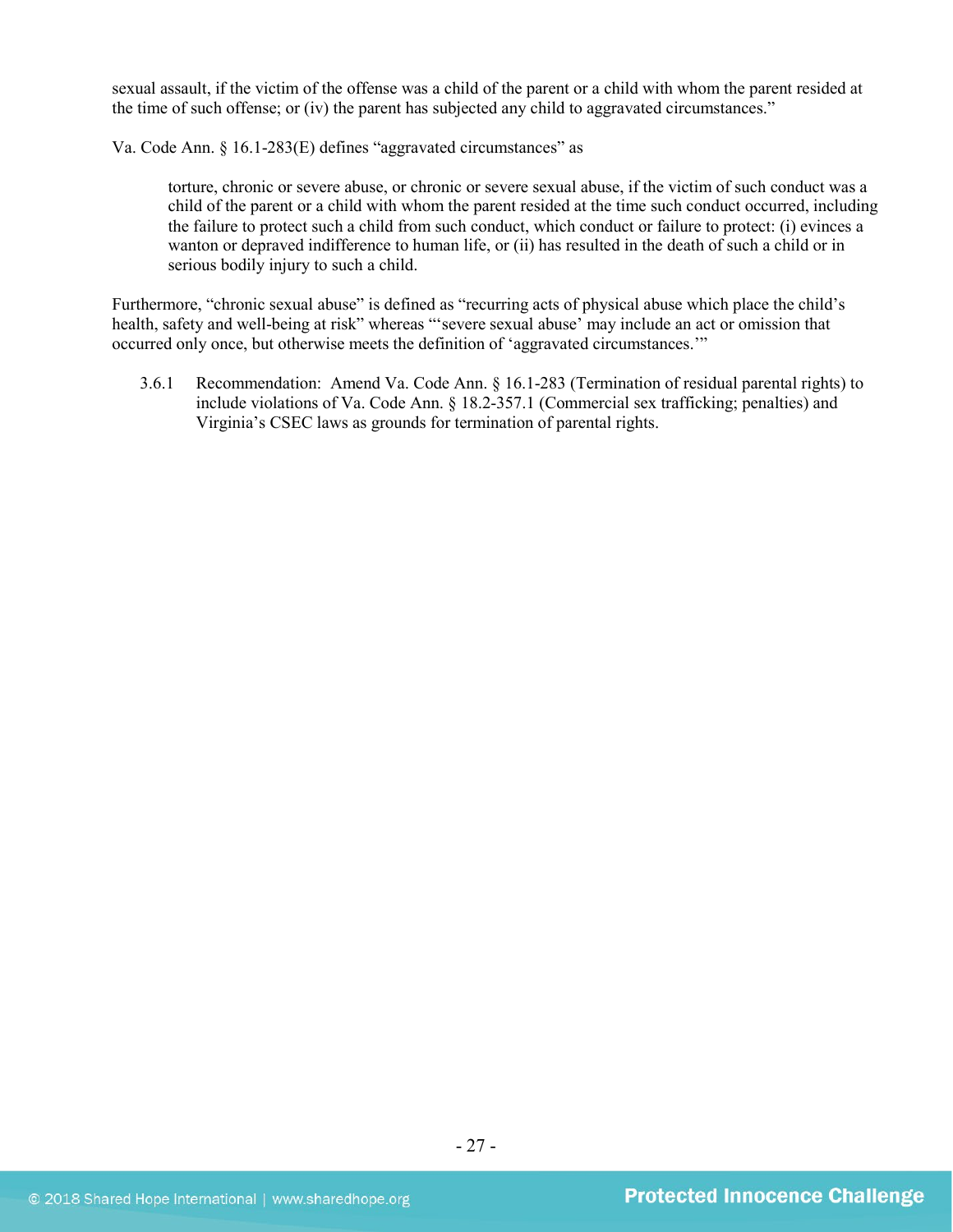# **FRAMEWORK ISSUE 4: CRIMINAL PROVISIONS FOR FACILITATORS**

#### *Legal Components:*

- *4.1 The acts of assisting, enabling, or financially benefitting from child sex trafficking are included as criminal offenses in the state sex trafficking statute.*
- *4.2 Financial penalties, including asset forfeiture laws, are in place for those who benefit financially from or aid and assist in committing domestic minor sex trafficking.*
- *4.3 Promoting and selling child sex tourism is illegal.*
- *4.4 Promoting and selling images of child sexual exploitation carries penalties as high as similar federal offenses. \_\_\_\_\_\_\_\_\_\_\_\_\_\_\_\_\_\_\_\_\_\_\_\_\_\_\_\_\_\_\_\_\_\_\_\_\_\_\_\_\_\_\_\_\_\_\_\_\_\_\_\_\_\_\_\_\_\_\_\_\_\_\_\_\_\_\_\_\_\_\_\_\_\_\_\_\_\_\_\_\_\_\_\_\_\_\_\_\_\_\_\_\_\_*

#### *Legal Analysis:*

*4.1 The acts of assisting, enabling, or financially benefitting from child sex trafficking are included as criminal offenses in the state sex trafficking statute*.

Va. Code Ann. § 18.2-357.1(A) (Commercial sex trafficking; penalties) does not specifically criminalize assisting, enabling, or financially benefitting from child sex trafficking unless the facilitator engages in the primary conduct prohibited under the trafficking law. In order to be held liable for sex trafficking, a facilitator must "solicit[], invite[], recruit[], encourage[], or otherwise cause[] or attempt[] to cause a person to violate subsection A of § 18.2-346 [Prostitution]" while acting "with the intent to receive money or other valuable thing or to assist another in receiving money or other valuable thing from the earnings of a person from prostitution or unlawful sexual intercourse." Therefore, the conduct of assisting, enabling or financially benefitting from child sex trafficking is not specifically criminalized under this offense.

Facilitators may face prosecution under Virginia's CSEC laws. Va. Code Ann. § 18.2-355(4) (Taking, detaining, etc., person for prostitution, etc., or consenting thereto; human trafficking) provides that any person who "for purposes of prostitution, takes any minor into, or persuades, encourages, or causes any minor to enter, a bawdy place, or takes or causes such person to be taken to any place for such purposes; is guilty of pandering. . . A violation of subdivision (4) is punishable as a Class 3 felony." Va. Code Ann. § 18.2-356 (Receiving money for procuring person) criminalizes the conduct of, "[a]ny person who receives any money or other valuable thing for or on account of (i) procuring for or placing in a house of prostitution or elsewhere any person for the purpose of causing such person to engage in unlawful sexual intercourse, anal intercourse, cunnilingus, fellatio, or anilingus or any act in violation of § 18.2-361 or (ii) causing any person to engage in forced labor or services, concubinage, prostitution, or the manufacture of any obscene material or child pornography . . . . Any person who violates clause (i) or (ii) with a person under the age of 18 is guilty of a Class 3 felony." Va. Code Ann. § 18.2-357 (Receiving money from earnings of male or female prostitute; penalties) states, "Any person who shall knowingly receive any money or other valuable thing from the earnings of any male or female engaged in prostitution, except for a consideration deemed good and valuable in law, shall be guilty of pandering . . . [and] who violates this section by receiving money or other valuable thing from a person under the age of 18 is guilty of a Class 3 felony." A Class 3 felony is punishable by imprisonment for 5–20 years and a possible fine of up to \$100,000 may be assessed. Va. Code Ann. § 18.2-10(c).

Va. Code Ann. § 18.2-49 (Threatening, attempting or assisting in such abduction) states, "Any person who (1) threatens, or attempts, to abduct any other person with intent to extort money, or pecuniary benefit, or (2) assists or aids in the abduction of, or threatens to abduct, any person with the intent to defile such person, or (3) assists or aids in the abduction of, or threatens to abduct, any female under sixteen years of age for the purpose of concubinage or prostitution, shall be guilty of a Class 5 felony." This crime is punishable by imprisonment for 1–10 years "or in the discretion of the jury or the court trying the case without a jury, confinement in jail for not more than 12 months and a fine of not more than \$ 2,500, either or both." Va. Code Ann. § 18.2-10(e).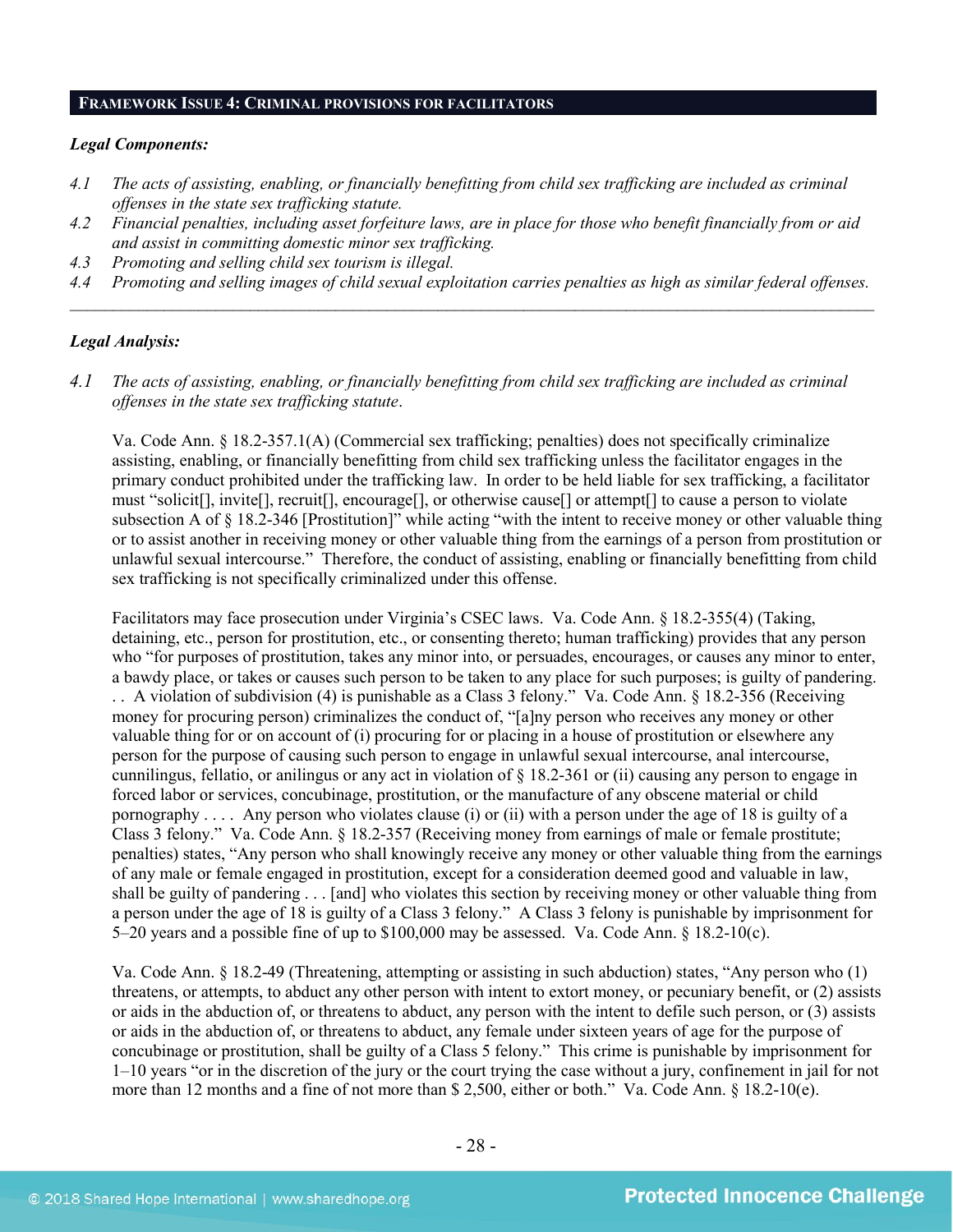Facilitators of prostitution with minors or adults may also be found guilty of Va. Code Ann. § 18.2-348 (Aiding prostitution or illicit sexual intercourse), which states, "It is unlawful for any person or any officer, employee or agent of any firm, association or corporation, with knowledge of, or good reason to believe, the immoral purpose of such visit, to take or transport or assist in taking or transporting, or offer to take or transport on foot or in any way, any person to a place, whether within or without any building or structure, used or to be used for the purpose of lewdness, assignation or prostitution within the Commonwealth*,* or to procure or assist in procuring for the purpose of illicit sexual intercourse, anal intercourse, cunnilingus, fellatio, or anilingus or any act violative of § 18.2-361 [Crimes against nature; penalty], or to give any information or direction to any person with intent to enable such person to commit an act of prostitution." Any person convicted under Va. Code Ann. 18.2-348 is guilty of a Class 1 misdemeanor punishable by up to 12 months in jail, a fine up to \$2,500, or both. Va. Code Ann. §§ 18.2-11(a), 18.2-350.

Also, Va. Code Ann. § 18.2-347 (Keeping, residing in or frequenting a bawdy place; "bawdy place" defined) prohibits the maintenance of a place, indoors or outdoors, in which prostitution occurs and states, "It shall be unlawful for any person to keep any bawdy place, or to reside in or at or visit, for immoral purposes, any such bawdy place. Each and every day such bawdy place shall be kept, resided in or visited, shall constitute a separate offense. In a prosecution under this section the general reputation of the place may be proved. As used in this Code, '*bawdy place'* shall mean any place within or without any building or structure which is used or is to be used for lewdness, assignation or prostitution." A conviction under Va. Code Ann. § 18.2-347 is a Class 1 misdemeanor punishable by up to 12 months in jail, a fine up to \$2,500, or both. Va. Code Ann.  $\S$ § 18.2-11(a), 18.2-350.

Va. Code Ann. § 18.2-349 (Using vehicles to promote prostitution or unlawful sexual intercourse) states, "It shall be unlawful for any owner or chauffeur of any vehicle, with knowledge or reason to believe the same is to be used for such purpose, to use the same or to allow the same to be used for the purpose of prostitution or unlawful sexual intercourse, or to aid or promote such prostitution or unlawful sexual intercourse by the use of any such vehicle." Va. Code Ann. § 18.2-349 is a Class 1 misdemeanor punishable by up to 12 months in jail, a fine up to \$2,500, or both. Va. Code Ann. §§ 18.2-11(a), 18.2- 350. Facilitators are prosecuted for transporting minors for the purpose of sex trafficking according to the procedures in Va. Code Ann. § 18.2-359 (Venue for criminal sexual assault or where any person transported for criminal sexual assault, attempted criminal sexual assault, or purposes of unlawful sexual intercourse, crimes against nature, and indecent liberties with children; venue for such crimes when coupled with a violent felony). Va. Code Ann. § 18.2-359(A) states, "Any person transporting or attempting to transport through or across the Commonwealth, any person for the purposes of unlawful sexual intercourse, anal intercourse, cunnilingus, fellatio, or anilingus or prostitution, or for the purpose of committing any crime specified in § 18.2-361[Crimes against nature; penalty] or 18.2-370 [Taking indecent liberties with children; penalties], or for the purposes of committing or attempting to commit criminal sexual assault under Article 7 (§ 18.2-61 et seq.) of Chapter 4, may be presented, indicted, tried, and convicted in any county or city in which any part of such transportation occurred."

Va. Code Ann. § 18.2-374.1 (Production, publication, sale, financing, etc., of child pornography; presumption as to age; severability) could apply to facilitators who produce images of child sexual exploitation (ICSE) and who, among other things, "knowingly takes part in or participates in the filming, photographing, or other production of child pornography by any means" or "[k]nowingly finances or attempts or prepares to finance child pornography." Va. Code Ann. § 18.2-374.1(B)(3), (4). A violation of this statute, when the child is under 15, is punishable by imprisonment for 5–30 years with a 5-year mandatory sentence if the offender is 7 years older than the child victim. Va. Code Ann. § 18.2-374.1(C1). A second or subsequent violation by a person seven years older than the child and involving a child under 15 is punishable by imprisonment for 15–40 years with a 15-year mandatory sentence. Va. Code Ann. § 18.2-374.1(C1). The punishment is reduced to 1–20 years, however, if the child is between 15 and less than 18. Va. Code Ann. § 18.2-374.1(C2). However, if the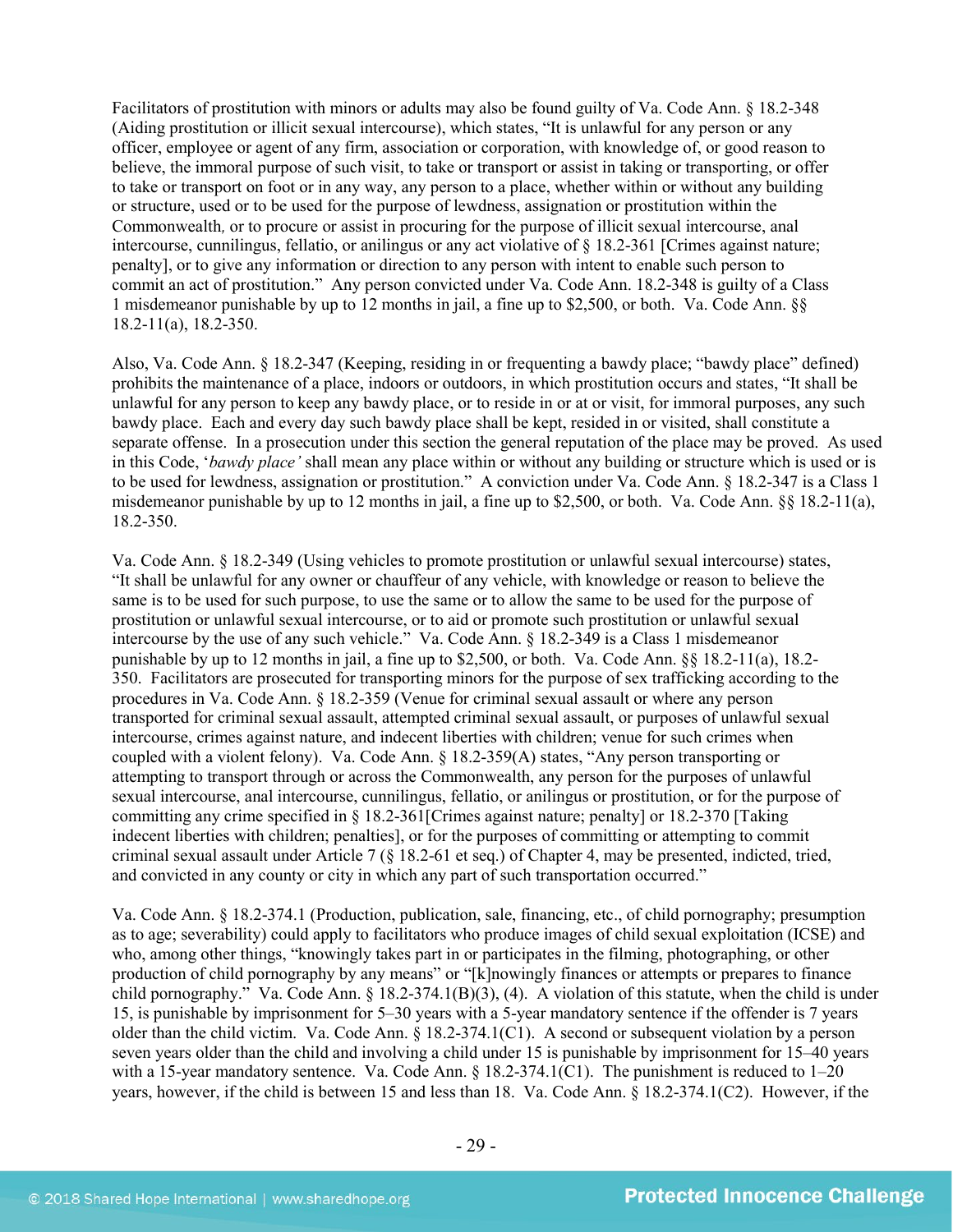offender is seven years older than the child, a violation is punishable by imprisonment for 3–30 years with a 3 year mandatory sentence. Va. Code Ann. § 18.2-374.1(C2). A second or subsequent violation from a person at least seven years older than the child and involving a child between 15 and less than 18 is punishable by imprisonment for 10–30 years with a 10-year mandatory sentence. Va. Code Ann. § 18.2-374.1(C2).

Further, facilitating ICSE is prohibited under Va. Code Ann. § 18.2-375 (Obscene exhibitions and performances). The first conviction under Va. Code Ann. § 18.2-375 is punishable as a Class 1 misdemeanor by imprisonment in jail up to 12 months, a fine up to \$2,500, or both. Va. Code Ann. §§ 18.2-11(a), 18.2-380. A second or subsequent conviction under Va. Code Ann. § 18.2-375 is punishable as a Class 6 felony by imprisonment for 1–5 years "or in the discretion of the jury or the court trying the case without a jury, confinement in jail for not more than 12 months and a fine of not more than \$ 2,500, either or both." Va. Code Ann. §§ 18.2-10(f), 18.2-381. Va. Code Ann. § 18.2-375 states,

It shall be unlawful for any person knowingly to:

(1) Produce, promote, prepare, present, manage, direct, carry on or participate in, any obscene exhibitions or performances, including the exhibition or performance of any obscene motion picture, play, drama, show, entertainment, exposition, tableau or scene; provided, that no employee of any person or legal entity operating a theatre, garden, building, structure, room or place which presents such obscene exhibition or performance shall be subject to prosecution under this section if the employee is not the manager of the theatre or an officer of such entity, and has no financial interest in such theatre other than receiving salary and wages; or (2) Own, lease or manage any theatre, garden, building, structure, room or place and lease, let, lend or permit such theatre, garden, building, structure, room or place to be used for the purpose of presenting such obscene exhibition or performance or to fail to post prominently therein the name and address of a person resident in the locality who is the manager of such theatre, garden, building, structure, room or place.

- 4.1.1 Recommendation: Amend Va. Code Ann. § 18.2-357.1 (Commercial sex trafficking; penalties) to include the crime of assisting, enabling or financially benefitting from child sex trafficking.
- *4.2 Financial penalties, including asset forfeiture laws, are in place for those who benefit financially from or aid and assist in committing domestic minor sex trafficking.*

Convicted facilitators face a fine of up to \$100,000 under Va. Code Ann. § 18.2-357.1 (Commercial sex trafficking; penalties), § 18.2-355 (Taking, detaining, etc., person for prostitution, etc., or consenting thereto; human trafficking), § 18.2-356 (Receiving money for procuring persons; penalties), and § 18.2-357 (Receiving money from earnings of male or female prostitutes; penalties). Va. Code Ann. §§ 18.2-10(e), 18.2-11(a), 18.2- 350, 18.2-11(a), 18.2-11(a), 18.2-380, 18.2-10(f), 18.2-381. Facilitators also face a fine of up to \$2,500 under Va. Code Ann. § 18.2-49 (Threatening, attempting or assisting in such abduction). Va. Code Ann. § 18.2-10(e).

A facilitator convicted of Va. Code Ann. § 18.2-357.1 (Commercial sex trafficking; penalties), § 18.2-355 (Taking, detaining, etc., person for prostitution, etc., or consenting thereto; human trafficking), § 18.2-356 (Receiving money for procuring persons; penalties), or § 18.2-357 (Receiving money from earnings of male or female prostitutes; penalties) faces mandatory criminal asset forfeiture pursuant to Va. Code Ann. § § 19.2-386.35 (Seizure of property used in connection with certain offenses). Va. Code Ann. § 19.2- 386.35 provides,

All money, equipment, motor vehicles, and other personal and real property of any kind or character together with any interest or profits derived from the investment of such proceeds or other property that (i) was used in connection with the commission of, or in an attempt to commit, a violation of . . . § 18.2-347 [Keeping, residing in or frequenting a bawdy place; "bawdy place" defined], [18.2-348](http://lis.virginia.gov/cgi-bin/legp604.exe?000+cod+18.2-348) [Aiding prostitution or illicit sexual intercourse], 18.2-349 [Using vehicles to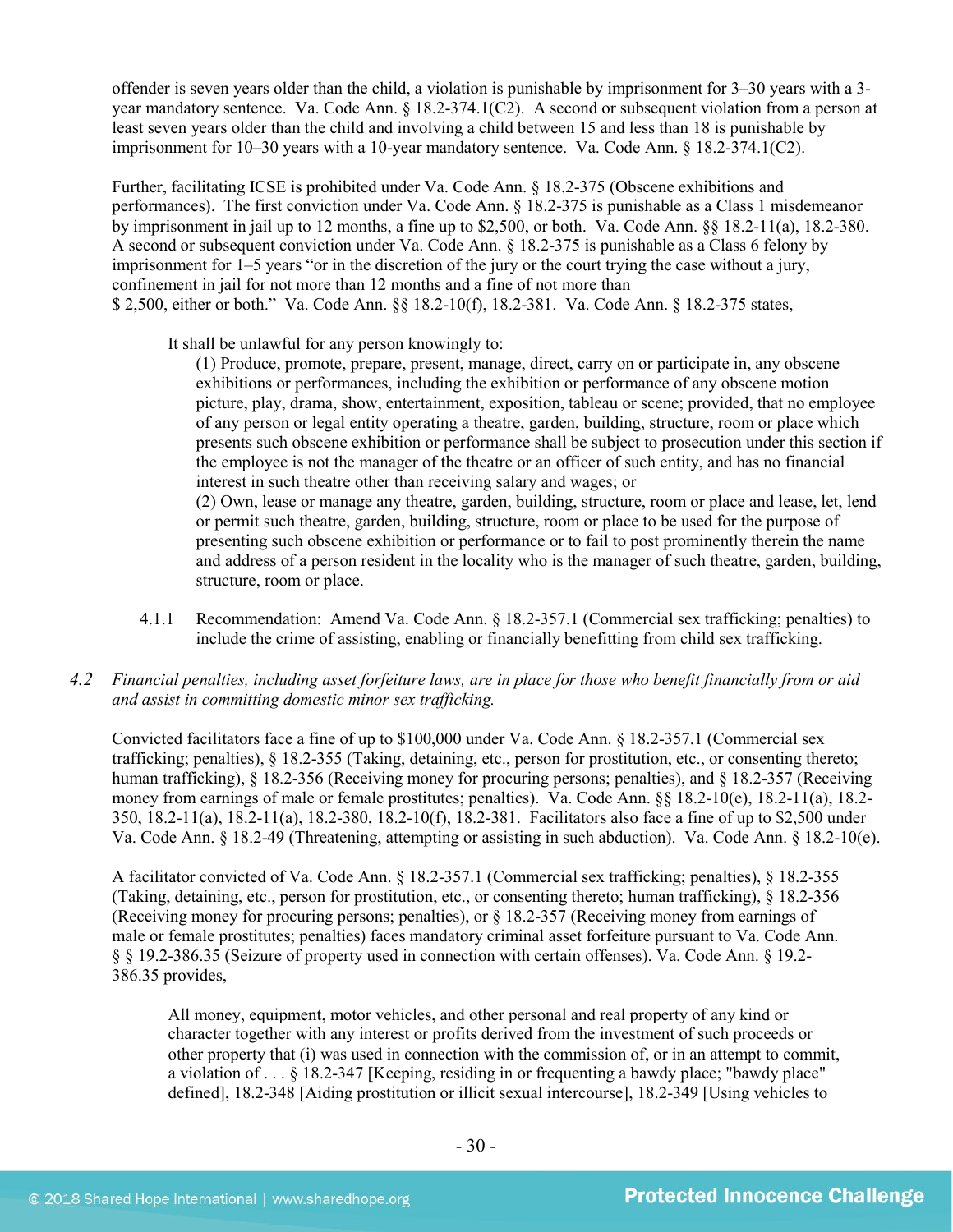promote prostitution or unlawful sexual intercourse] . . . 18.2-357.1 [Commercial sex trafficking; penalties]  $\ldots$ ; (ii) is traceable to the proceeds of some form of activity that violates  $\frac{8}{18.2}$ -347 [Keeping, residing in or frequenting a bawdy place; "bawdy place" defined], 18.2-348 [Aiding prostitution or illicit sexual intercourse], 18.2-349 [Using vehicles to promote prostitution or unlawful sexual intercourse] [. . . ;](http://lis.virginia.gov/cgi-bin/legp604.exe?000+cod+40.1-29) or (iii) was used to or intended to be used to promote some form of activity that violates  $\S 18.2 - 347$  [Keeping, residing in or frequenting a bawdy place; "bawdy place" defined], 18.2-348 [Aiding prostitution or illicit sexual intercourse], 18.2-349 [Using vehicles to promote prostitution or unlawful sexual intercourse] . . . is subject to lawful seizure by a law-enforcement officer and subject to forfeiture to the Commonwealth pursuant to Chapter 22.1 (§ 19.2-386.1 et seq.). Any forfeiture action under this section shall be stayed until conviction, and property eligible for forfeiture pursuant to this section shall be forfeited only upon the entry of a final judgment of conviction for an offense listed in this section; if no such judgment is entered, all property seized pursuant to this section shall be released from seizure.

Additionally, a facilitator of domestic minor sex trafficking arrested under Va. Code Ann. § 18.2-49 (Threatening, attempting or assisting in such abduction) may be subject to vehicle seizure and, upon conviction, forfeiture and mandatory restitution. Va. Code Ann. § 19.2-386.16[39](#page-30-0) (Forfeiture of motor vehicles used in commission of certain crimes) states in part,

A. Any vehicle knowingly used by the owner thereof or used by another with his knowledge of and during the commission of, or in an attempt to commit, a second or subsequent offense of Section 18.2- 346 [Prostitution; commercially exploited children], 18.2-347 [Keeping, residing in or frequenting a bawdy place; "bawdy place" defined], 18.2-348 [Aiding prostitution or illicit sexual intercourse], 18.2- 349 [Using vehicles to promote prostitution or unlawful sexual intercourse], 18.2-355 [Taking, detaining, etc., person for prostitution, etc., or consenting thereto; human trafficking], 18.2-356 [Receiving money for procuring person] or § 18.2-357 [Receiving money from earnings of male or female prostitute] or of a similar ordinance of any county, city or town or knowingly used for the transportation of any stolen goods, chattels or other property, when the value of such stolen goods, chattels or other property is \$500 or more, or any stolen property obtained as a result of a robbery, without regard to the value of the property, shall be forfeited to the Commonwealth. The vehicle shall be seized by any law-enforcement officer arresting the operator of such vehicle for the criminal offense, and delivered to the sheriff of the county or city in which the offense occurred. The officer shall take a receipt therefor.

B. Any vehicle knowingly used by the owner thereof or used by another with his knowledge of and during the commission of, or in an attempt to commit, a misdemeanor violation of subsection D of 18.2-47 [Abduction and kidnapping defined; punishment] or a felony violation of (i) Article 3  $(\S 18.2-47$  et seq.) of Chapter 4 of Title 18.2 or (ii)  $\S 18.2-357$  [Receiving money from earnings of male or female prostitute] where the prostitute is a minor, shall be forfeited to the Commonwealth . . . .

A facilitator convicted for publicizing or selling images of child sexual exploitation (ICSE) is also subject to mandatory asset forfeiture. Va. Code Ann. § 19.2-386.31 (Seizure and forfeiture of property used in connection with the exploitation and solicitation of children) states.

All audio and visual equipment, electronic equipment, devices and other personal property used in connection with the possession, production, distribution, publication, sale, possession with intent to distribute or making of child pornography that constitutes a violation of § 18.2-374.1 [Production, publication, sale, financing, etc., of child pornography; presumption as to age; severability] or 18.2-374.1:1 [Possession, reproduction, distribution, and facilitation of child pornography; penalty], or in connection with the solicitation of a person less than 18 years of age that constitutes a violation of

<span id="page-30-0"></span> <sup>39</sup> *See supra* note [20.](#page-14-5)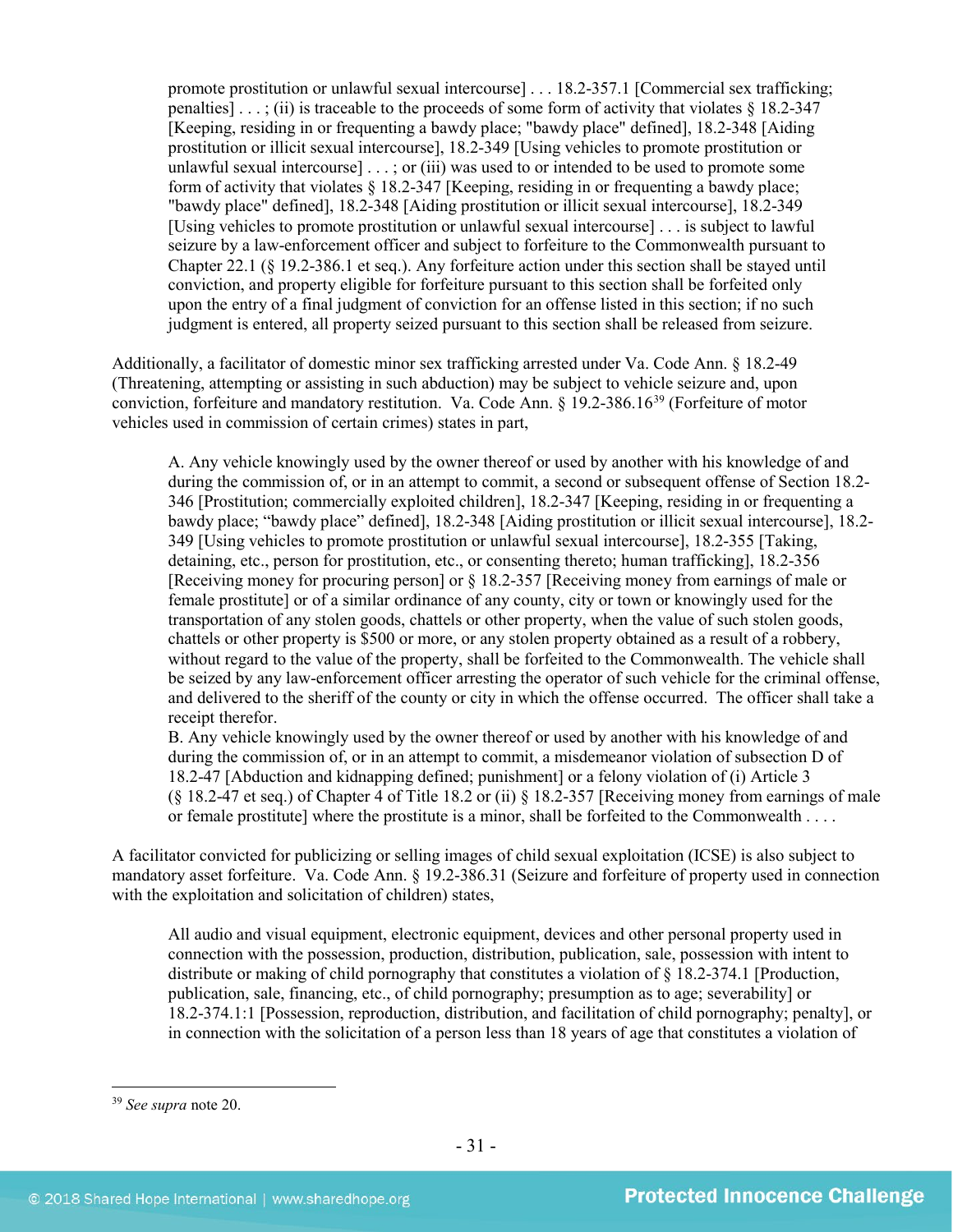§ 18.2-374.3 [Use of communications systems to facilitate certain offenses involving children] shall be subject to lawful seizure by a law-enforcement officer and shall be subject to forfeiture to the Commonwealth pursuant to Chapter 22.1 (Section 19.2-386.1 et seq.). The Commonwealth shall file an information and notice of seizure in accordance with the procedures in Chapter 22.1 (Section 19.2- 386.1 et seq.); however, any forfeiture action shall be stayed until conviction of the person whose property is subject to forfeiture. Upon his conviction, the court may dispose of the issue of forfeiture or may continue the civil case allowing the defendant time to answer, at the court's discretion.

Asset forfeiture under Va. Code Ann. § 19.2-386.31 may be pursued through criminal or civil procedures. "Upon [the defendant's] conviction, the court may dispose of the issue of forfeiture or may continue the civil case allowing the defendant time to answer, at the court's discretion." Va. Code Ann. § 19.2-386.31.

Under Va. Code Ann. § 19.2-386.12 (Sale of forfeited property), forfeited property is sold and the money obtained from the sale is "paid over to the state treasury into a special fund of the Department of Criminal Justice Services . . . ." The Department of Criminal Justice Services then distributes the money to "federal, state and local agencies to promote law enforcement . . . ." Va. Code Ann. § 19.2-386.14(A1) (Sharing of forfeited assets).

Facilitators convicted of certain offenses also have to pay mandatory restitution under Va. Code Ann. § 19.2-  $305.1\,(H)^{40}$  $305.1\,(H)^{40}$  $305.1\,(H)^{40}$  (Restitution for property damage or loss; community service), which states,

A defendant convicted of an offense under § 18.2-374.1 [Production, publication, sale, financing, etc., of child pornography; presumption as to age; severability], 18.2-374.1:1 [Possession, reproduction, distribution, and facilitation of child pornography; penalty], or 18.2-374.3 [Use of communications systems to facilitate certain offenses involving children] shall be ordered to pay mandatory restitution to the victim of the offense in an amount as determined by the court. For purposes of this subsection, "victim" means a person who is depicted in a still or videographic image involved in an offense under § 18.2-374.1, 18.2-374.1:1, or 18.2-374.3. The Commonwealth shall make reasonable efforts to notify victims of offenses under § 18.2-374.1, 18.2-374.1:1, or 18.2-374.3.

Under Va. Code Ann. § 40.1-11.3, facilitators may also be subject to financial penalties for failure to post notice of the Human Trafficking Hotline number. This provision applies to topless entertainment businesses as well as truck stops.

*4.3 Promoting and selling child sex tourism is illegal*.

There is no law in Virginia making child sex tourism a crime.

- 4.3.1 Recommendation: Enact a law prohibiting selling or offering to sell travel services that include or facilitate travel for the purpose of engaging in commercial sexual exploitation of a minor or prostitution of a minor, if occurring in Virginia.
- *4.4 Promoting and selling images of child sexual exploitation carries penalties as high as similar federal offenses*.

Va. Code Ann. § 18.2-374.1 (Production, publication, sale, financing, etc., of child pornography; presumption as to age; severability)<sup>[41](#page-31-0)</sup> states in subsection B,

A person shall be guilty of production of child pornography who: . . . 2. Produces or makes or attempts or prepares to produce or make child pornography; or 3. Who knowingly takes part in or participates in

<span id="page-31-0"></span> <sup>40</sup> *See supra* note [19.](#page-12-2)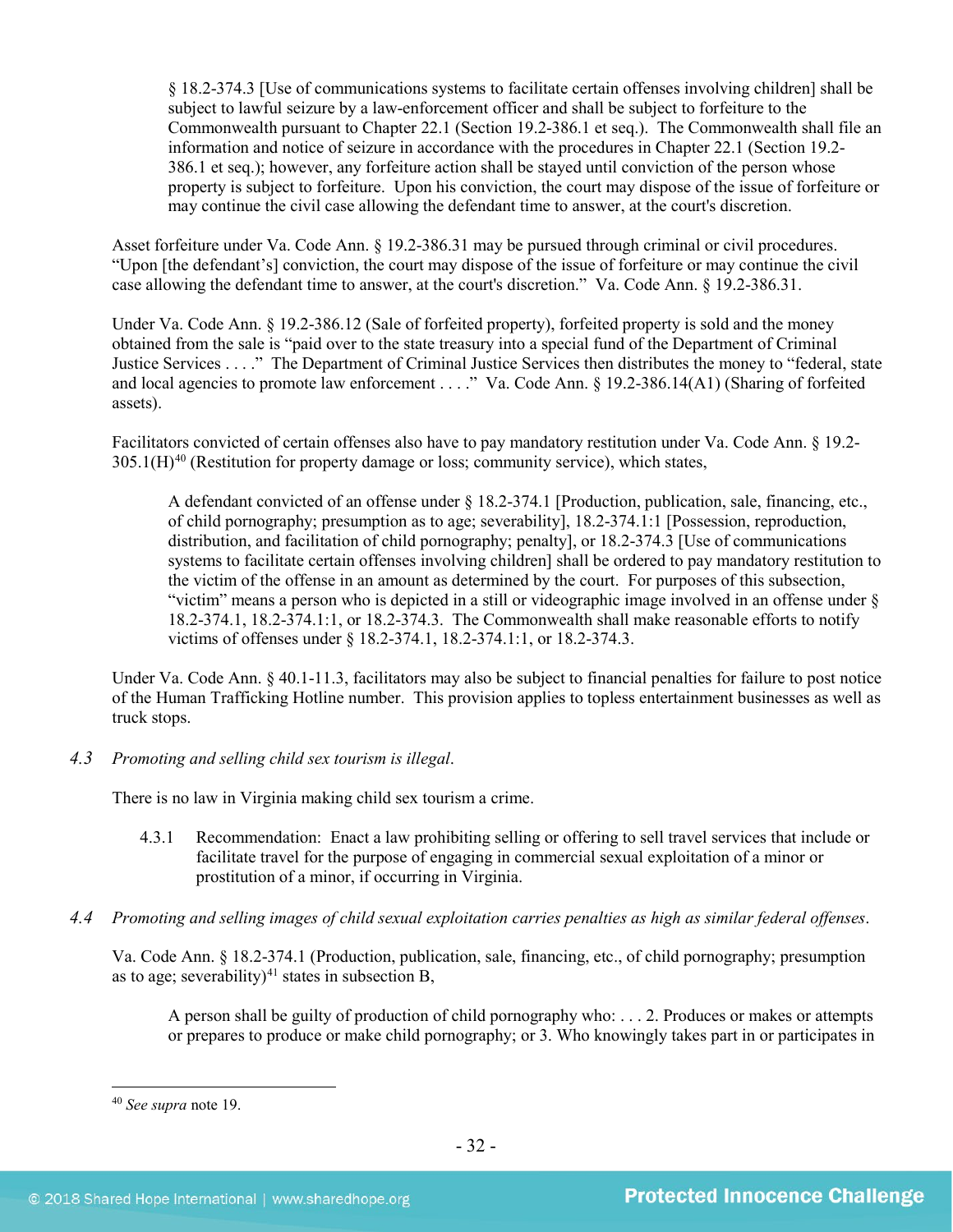the filming, photographing, or other production of child pornography by any means; or 4. Knowingly finances or attempts or prepares to finance child pornography.

Va. Code Ann. § 18.2-374.1(D) makes clear that "[f]or the purposes of this section it may be inferred by text, title or appearance that a person who is depicted as or presents the appearance of being less than 18 years of age in sexually explicit visual material is less than 18 years of age."

A violation of Va. Code Ann. § 18.2-374.1(B) is punishable by imprisonment for 5–30 years when the subject of the image of child sexual exploitation (ICSE) is under 15, with a mandatory minimum of 5 years if the person is at least seven years older than the subject. Va. Code Ann. § 18.2-374.1(C1). A subsequent violation where the offender is at least 7 years older than the child is punishable by imprisonment for 15–40 years, "15 years of which shall be a mandatory minimum term of imprisonment." Va. Code Ann. § 18.2-374.1(C1). When the subject of ICSE is at least 15 but less than 18, the sentence is 1–20 years, except if the offender is at least 7 years older than the child then the sentence is 3–30 years, with a 3 year mandatory minimum term of imprisonment. Va. Code Ann. § 18.2-374.1(C2). Subsequent violations by an offender at least 7 years older than the subject carry a sentence of 10-30 years, "10 years of which shall be a mandatory minimum term of imprisonment." Va. Code Ann. § 18.2-374.1(C2).

Also, importantly for facilitator liability, Va. Code Ann. § 18.2-374.1:1(D) (Possession, reproduction, distribution, and facilitation of child pornography; penalty) states, "Any person who intentionally operates an Internet website for the purpose of facilitating the payment for access to child pornography is guilty of a Class 4 felony." This offense is punishable by imprisonment for 2–10 years and a potential fine of up to \$100,000. Va. Code Ann.  $\S$  18.2-10(d), (g). If the offender is a not a natural person, only a fine will be assessed for this felony. Va. Code Ann. § 18.2-10(g). Under Va. Code Ann. § 18.2-374.1:1(C), "Any person who knowingly (i) reproduces by any means, including by computer, sells, gives away, distributes, electronically transmits, displays, purchases, or possesses with intent to sell, give away, distribute, transmit, or display child pornography or (ii) commands, entreats, or otherwise attempts to persuade another person to send, submit, transfer or provide to him any child pornography in order to gain entry into a group, association, or assembly of persons engaged in trading or sharing child pornography shall be punished by not less than five years nor more than 20 years in a state correctional facility." Subsequent violations are punishable by imprisonment for 5–20 years with a mandatory 5 year minimum.

 <sup>41</sup> *See supra* note [30](#page-19-2) for definition of "child pornography."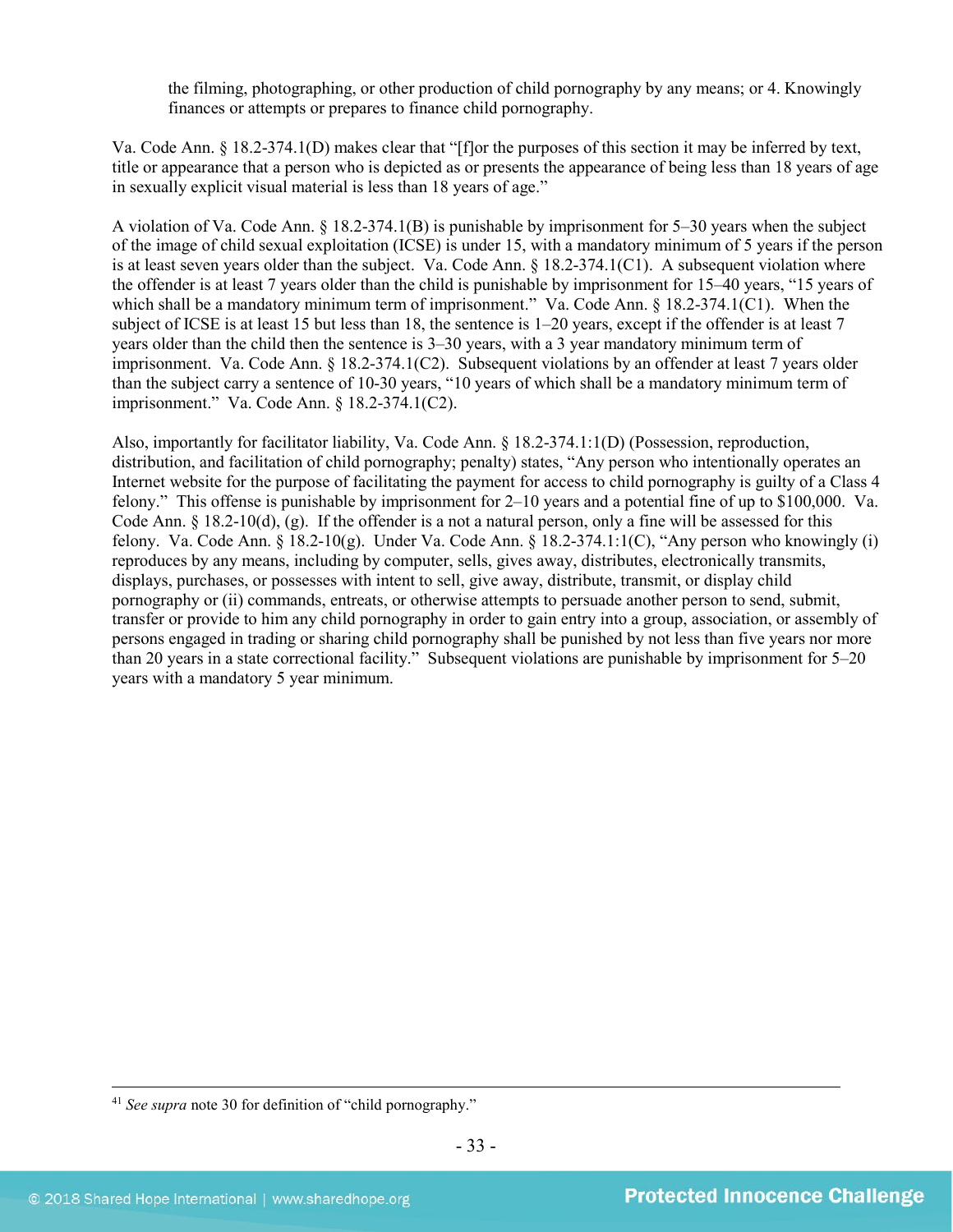#### **FRAMEWORK ISSUE 5: PROTECTIVE PROVISIONS FOR THE CHILD VICTIMS**

#### *Legal Components:*

- *5.1 Victims under the core child sex trafficking offense include all commercially sexually exploited children.*
- *5.2 The state sex trafficking statute expressly prohibits a defendant from asserting a defense based on the willingness of a minor to engage in the commercial sex act.*
- *5.3 State law prohibits the criminalization of minors under 18 for prostitution offenses.*
- *5.4 State law provides a non-punitive avenue to specialized services through one or more points of entry.*
- *5.5 Child sex trafficking is identified as a type of abuse and neglect within child protection statutes.*
- *5.6 The definition of "caregiver" or another related term in the child welfare statutes is not a barrier to a sex trafficked child accessing the protection of child welfare.*
- *5.7 Crime victims' compensation is specifically available to a child victim of sex trafficking or commercial sexual exploitation of children (CSEC).*
- *5.8 Victim-friendly procedures and protections are provided in the trial process for minors under 18.*
- *5.9 Child sex trafficking victims may vacate delinquency adjudications and expunge related records for prostitution and other offenses arising from trafficking victimization, without a waiting period.*
- *5.10 Victim restitution and civil remedies for victims of domestic minor sex trafficking or commercial sexual exploitation of children (CSEC) are authorized by law.*
- *5.11 Statutes of limitations for civil and criminal actions for child sex trafficking or commercial sexual exploitation of children (CSEC) offenses are eliminated or lengthened to allow prosecutors and victims a realistic opportunity to pursue criminal action and legal remedies.*

*\_\_\_\_\_\_\_\_\_\_\_\_\_\_\_\_\_\_\_\_\_\_\_\_\_\_\_\_\_\_\_\_\_\_\_\_\_\_\_\_\_\_\_\_\_\_\_\_\_\_\_\_\_\_\_\_\_\_\_\_\_\_\_\_\_\_\_\_\_\_\_\_\_\_\_\_\_\_\_\_\_\_\_\_\_\_\_\_\_\_\_\_\_\_*

# *Legal Analysis:*

*5.1 Victims under the core child sex trafficking offense include all commercially sexually exploited children.*[42](#page-33-0)

Va. Code Ann. § 18.2-357.1 (Commercial sex trafficking; penalties), Virginia's human trafficking offense, does not include all commercial sexual exploitation of minors. Although Va. Code Ann. § 18.2-357.1 does not require proof of force, fraud, or coercion when the victim is a minor,<sup>[43](#page-33-1)</sup> the act of buying commercial sex with a minor does not constitute human trafficking; rather, an offender must act "with the intent to receive money or other valuable thing or to assist another in receiving money or other valuable thing from the earnings of a person from prostitution or unlawful sexual intercourse . . . ." Va. Code Ann. § 18.2-357.1.[44](#page-33-2) Therefore, the offense of human trafficking requires a trafficker or controlling third party be identified. Consequently, not all commercially sexually exploited children are identifiable as victims under Va. Code Ann. § 18.2-357.1.

5.1.1 Recommendation: Amend the definition of Va. Code Ann. § 18.2-357.1 (Commercial sex trafficking; penalties) so that all commercially sexually exploited children are identifiable as victims and eligible for protections pursuant to their victim status.

<span id="page-33-0"></span> <sup>42</sup> *See generally* **SHARED HOPE INTERNATIONAL**, "Eliminating the Third Party Control Barrier to Identifying Juvenile Sex Trafficking Victims," JuST Response Policy Paper (2015), [http://sharedhope.org/wp](http://sharedhope.org/wp-content/uploads/2015/08/Policy-Paper_Eliminating-Third-Party-Control_Final1.pdf)[content/uploads/2015/08/Policy-Paper\\_Eliminating-Third-Party-Control\\_Final1.pdf](http://sharedhope.org/wp-content/uploads/2015/08/Policy-Paper_Eliminating-Third-Party-Control_Final1.pdf) (discussing need to include all commercially sexually exploited children within sex trafficking definitions and corresponding need to include buyer conduct in core sex trafficking offenses regardless of whether victim is under control of a third party).<br><sup>43</sup> See supra discussion in Component 1.1.

<span id="page-33-2"></span><span id="page-33-1"></span><sup>&</sup>lt;sup>44</sup> See supra discussion of buyer applicability in Component 2.1.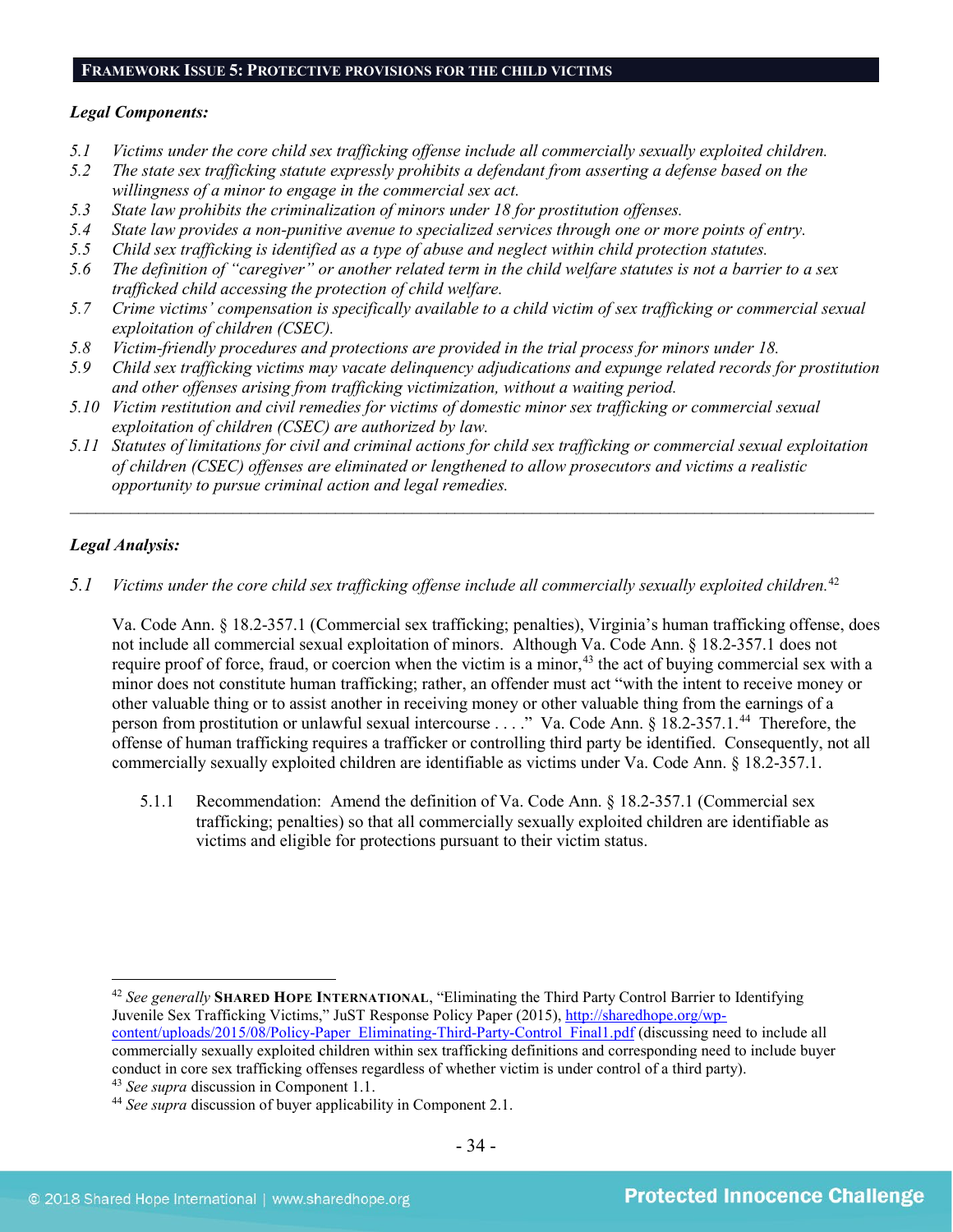*5.2 The state sex trafficking statute expressly prohibits a defendant from asserting a defense based on the willingness of a minor to engage in the commercial sex act.*

Virginia's sex trafficking statute, Va. Code Ann. § 18.2-357.1 (Commercial sex trafficking; penalties), does not prohibit a defendant from asserting a defense based on the minor's willingness to engage in the commercial sex act, meaning that a defendant charged under Va. Code Ann. § 18.2-357.1 may seek to assert such a defense.

- 5.2.1 Recommendation: Amend Va. Code Ann. § 18.2-357.1 (Commercial sex trafficking; penalties) and Virginia's CSEC laws to specifically prohibit a defense based on the willingness of the minor to engage in the sex act. [45](#page-34-0)
- *5.3 State law prohibits the criminalization of minors under 18 for prostitution offenses.[46](#page-34-1)*

Va. Code Ann. § 18.2-346(A) (Prostitution; commercial sexual conduct; commercial exploitation of a minor; penalties) does not prohibit the criminalization of minors for prostitution offenses. It states in subsection (A), "Any person who, for money or its equivalent, (i) commits adultery, fornication, or any act in violation of § 18.2-361, performs cunnilingus, fellatio, or anilingus upon or by another person, or engages in anal intercourse or (ii) offers to commit adultery, fornication, or any act in violation of § 18.2- 361*,* perform cunnilingus, fellatio, or anilingus upon or by another person, or engage in anal intercourse and thereafter does any substantial act in furtherance thereof is guilty of prostitution, which is punishable as a Class 1 misdemeanor."

- 5.3.1 Recommendation: Amend Va. Code Ann. § 18.2-346(A) (Prostitution; commercial sexual conduct; commercial exploitation of a minor; penalties) to ensure that all minors are protected from criminalization for prostitution offenses.[47](#page-34-2)
- *5.4 State law provides a non-punitive avenue to specialized services through one or more points of entry.*

# **System response to child engaged in commercial sex act**

Virginia law does not provide a juvenile sex trafficking victim with a statutory avenue to specialized services nor does it provide a mandatory mechanism to prevent delinquency adjudications for prostitution or other offenses committed pursuant to trafficking victimization. However, Va. Code Ann. § 63.2-1502 (Establishment of Child-Protective Services Unit; duties) mandates the Child Protective Services Unit to:

establish minimum training requirements for workers and supervisors on identifying, assessing, and providing comprehensive services for children who are victims of sex trafficking or severe forms trafficking as defined in the Trafficking Victims Protection Act of 2000, 22 U.S.C. § 7102 et seq., and in the Justice for Victims of Trafficking Act of 2015, 42 U.S.C. § 5101 et seq., including efforts to coordinate with law-enforcement, juvenile justice, and social service agencies such as runaway and homeless youth shelters to serve this population.

<span id="page-34-0"></span><sup>&</sup>lt;sup>45</sup> The recommendation in this component is predicated upon the recommendation in 5.1 being simultaneously or previously enacted.

<span id="page-34-1"></span><sup>&</sup>lt;sup>46</sup> For more information regarding recent federal legislation impacting this component see: http://go.sharedhope.org/stateimpactmemo.

<span id="page-34-2"></span><sup>47</sup> *See generally* SHARED HOPE INTERNATIONAL, "Seeking Justice: Legal approaches to eliminate criminal liability for child sex trafficking victims" (2018), https://sharedhope.org/wp-content/uploads/2018/08/ANALYSIS-OF-STATUTORY-APPROACHES\_ver7.pdf (discussing need to eliminate a minor's criminal liability for prostitution and other offenses committed pursuant to trafficking victimization and to establish a statutory avenue to specialized services).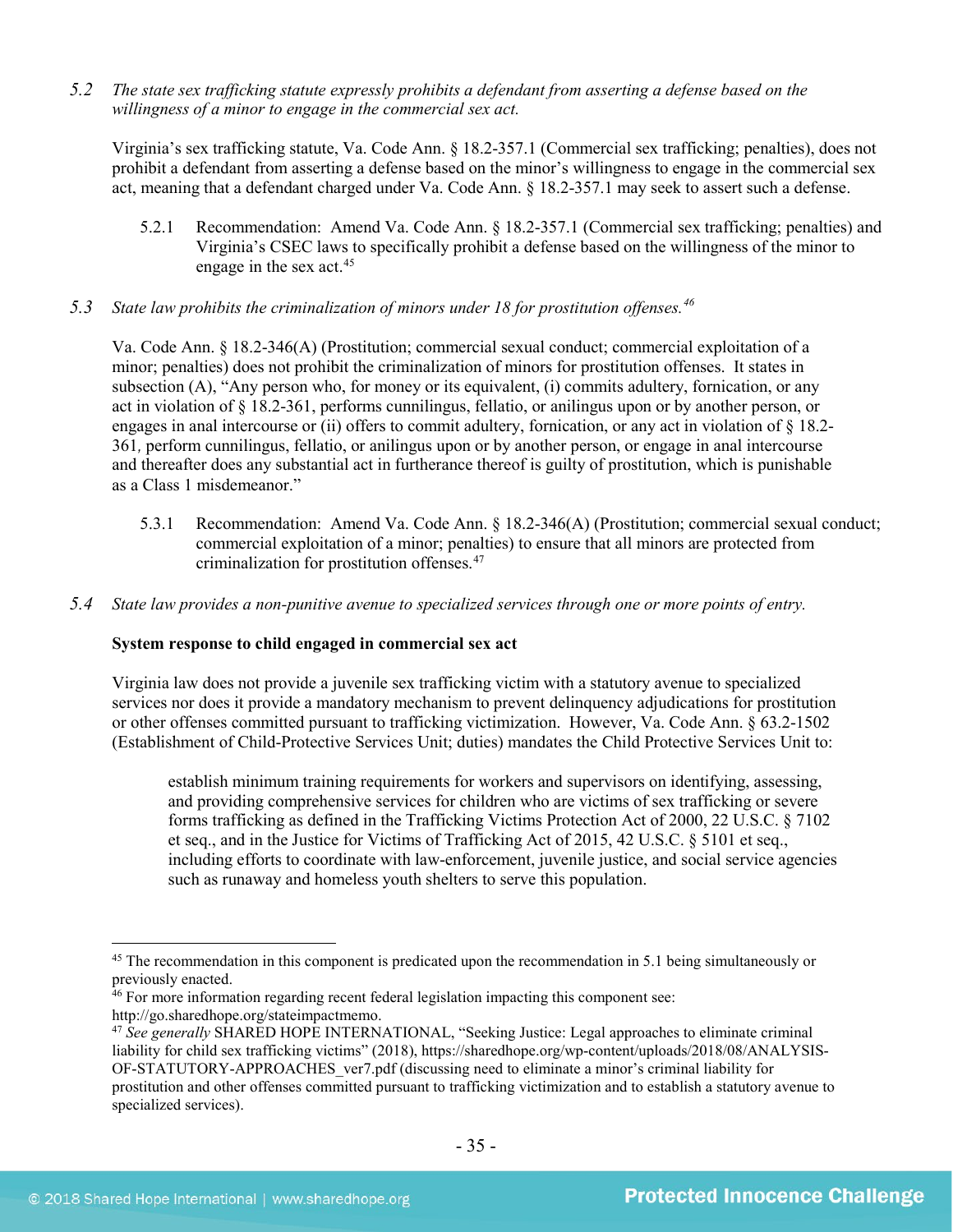Further, the Department of Social Services (DSS) has been directed to develop a plan to provide services to human trafficking victims through House Bill 2190,<sup>48</sup> which Governor McDonnell approved on March 18, 2011. 2011 Va. Acts 258. The law states,

Such plan shall include provisions for (i) identifying victims of human trafficking in the Commonwealth; (ii) assisting victims of human trafficking with applying for federal and state benefits and services to which they may be entitled; (iii) coordinating the delivery of health, mental health, housing, education, job training, victims' compensation, legal, and other services for victims of human trafficking; (iv) preparing and disseminating educational and training programs and materials to increase awareness of human trafficking and services available to victims of human trafficking among local departments of social services, public and private agencies and service providers, and the public; (v) developing and maintaining community-based services for victims of human trafficking; and (vi) assisting victims of human trafficking with family reunification or return to their place of origin if the person so desires. In developing its plan, the Department shall work together with such other state and federal agencies, public and private entities, and other stakeholders as the Department shall deem appropriate.

# **Summary**

Although Virginia law directs DSS to develop a plan for providing services to juvenile sex trafficking victims and establishes training requirements for certain individuals coming into contact with these children, an avenue to specialized services is not yet available. Further, juvenile sex trafficking victims may be adjudicated delinquent for offenses committed pursuant to their victimization.

- 5.4.1 Recommendation: Enact a protective response for juvenile sex trafficking victims that provides an avenue to specialized services and a mandatory mechanism to prevent delinquency adjudications.<sup>[49](#page-35-1)</sup>
- *5.5 Child sex trafficking is identified as a type of abuse and neglect within child protection statutes.[50](#page-35-2)*

Sex trafficking is identified as a type of abuse and neglect within Virginia's child protection statutes. Under Va. Code Ann. § 63.2-100 (Definitions), the definition of "abused or neglected child," which applies to Title 63.2 (Welfare (Social Services)), includes a child "who has been identified as a victim of sex trafficking or severe forms of trafficking as defined in the Trafficking Victims Protection Act of 2000, 22 U.S.C § 7102 et seq., and in the Justice for Victims of Trafficking Act of 2015, 42 U.S.C. § 5101 et seq.," regardless of the offender's relationship to the child.

Additionally, the definition of "abused or neglected child" includes any child under the age of 18 "[w]hose parents or other person responsible for his care commits or allows to be committed any act of sexual exploitation or any sexual act upon a child in violation of the law" and a child under the age of 18 "[w]hose parents or other person responsible for his care creates a substantial risk of physical or mental injury by knowingly leaving the child alone in the same dwelling, including an apartment . . . , with a person to whom the child is not related by blood or marriage and who the parent or other person responsible for his care knows has been convicted of an offense against a minor for which registration is required as a violent sexual offender pursuant to § 9.1-902 [Offenses requiring registration]." Va. Code Ann. § 63.2-100.

<span id="page-35-0"></span> <sup>48</sup> House Bill 2190 is appended to Va. Code Ann. § 63.2-200 (Department of Social Services created), as published by Lexis.

<span id="page-35-1"></span> $49$  The recommendation in this component is predicated upon the recommendation in 5.1 being simultaneously or previously enacted.

<span id="page-35-2"></span> $50$  For more information regarding recent federal legislation impacting this component see: http://go.sharedhope.org/stateimpactmemo.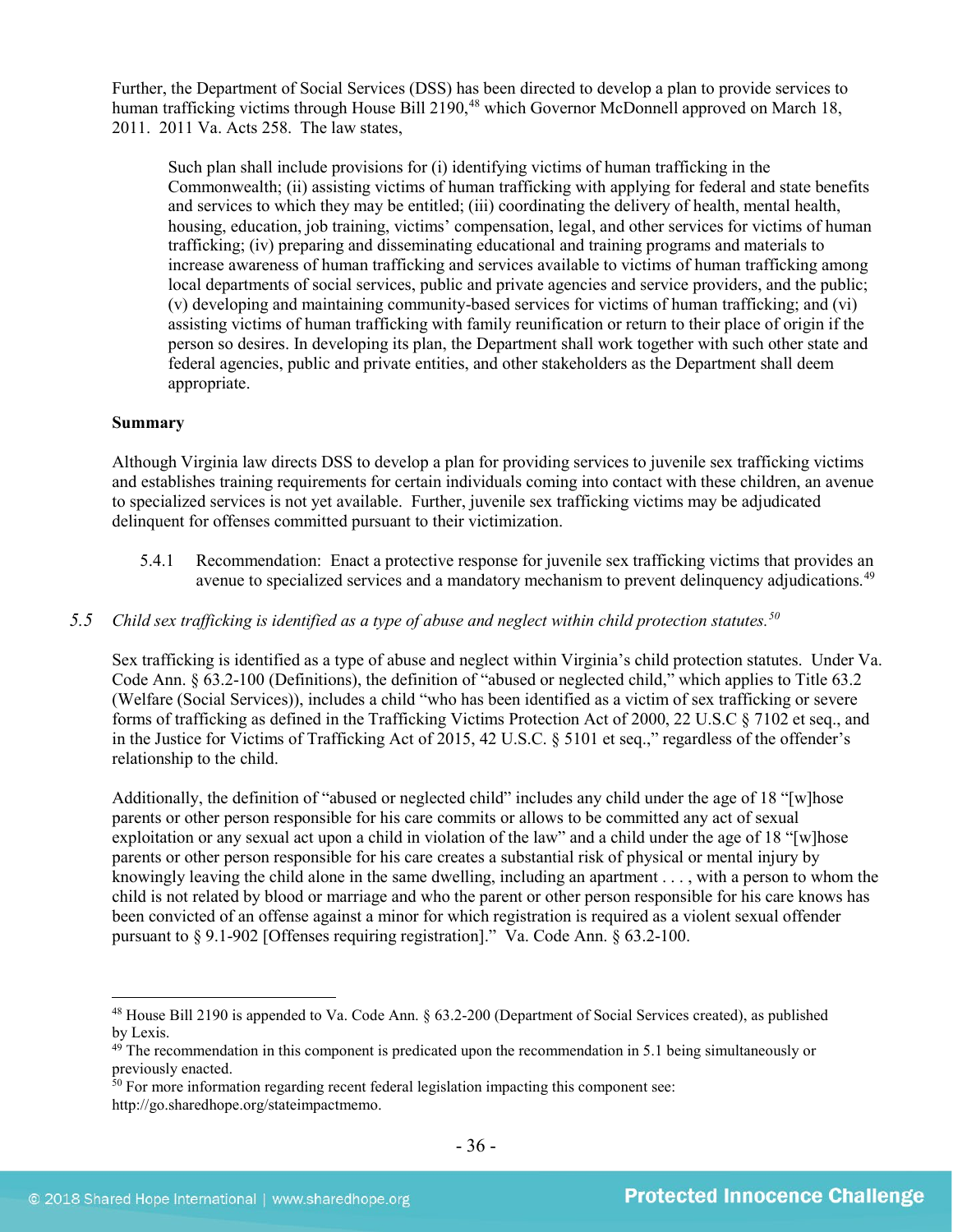Pursuant to Va. Code Ann. § 16.1-228 (Definitions), the definition of "abused or neglected child" for purposes of Chapter 11 (Juvenile and Domestic Relations District Courts) is substantially similar to the definition in Va. Code Ann. § 63.2-100.

*5.6 The definition of "caregiver" or another related term in the child welfare statutes is not a barrier to a sex trafficked child accessing the protection of child welfare.*

Va. Code Ann. § 16.1-228 (Definitions) and § 63.2-100 (Welfare (Social Services)―Definitions) require fault by "parents or other person responsible for his care" of the child in the definition for "abused or neglected child" except when a child "has been identified as a victim of sex trafficking or severe forms of trafficking as defined in the Trafficking Victims Protection Act of 2000, 22. U.S.C. § 7102 et seq., and in the Justice for Victims of Trafficking Act of 2015, 42. U.S.C. § 5101 et seq." As such, the definition of abuse and neglect in is broad enough to include victims of non-familial trafficking.

# *5.7 Crime victims' compensation is specifically available to a child victim of sex trafficking or commercial sexual exploitation of children (CSEC).*

The Virginia Workers' Compensation program contains ineligibility criteria that could negatively affect domestic minor sex trafficking victims' ability to receive compensation.<sup>51</sup> Va. Code Ann. § 19.2-368.4 (Persons eligible for awards) states in subsection (B) that "[a] person who is criminally responsible for the crime upon which a claim is based, or an accomplice or accessory of such person, shall not be eligible to receive an award with respect to such claim." Va. Code Ann. § 19.2-368.6 (Assignment of claims; investigation; hearing; confidentiality of records; decisions) provides in subsection (D) that "[t]here shall be a rebuttable presumption that the claimant did not contribute to and was not responsible for the infliction of his injury," reducing the risk that a minor victim of prostitution may be found to have contributed to the injuries sustained through her activities in prostitution. Also, a child victim of sex trafficking, who may be afraid or angry with law enforcement, may have an award denied, reduced or withdrawn if "[t]he Commission . . . find[s] that any claimant or award recipient has not fully cooperated with all law-enforcement agencies." Va. Code Ann. § 19.2-368.10.

Va. Code Ann. § 19.2-368.10 (When awards to be made; reporting crime and cooperation with law enforcement) also restricts an award to a victim where the crime was reported to the authorities later than "120 hours after the occurrence of such crime, unless the Commission, for good cause shown, finds the delay to have been justified." An exception is outlined in Va. Code Ann. § 19.2-368.10, which states, "The provisions of this subdivision shall not apply to claims of sexual abuse that occurred while the victim was a minor." However, "sexual abuse" is defined in Va. Code Ann. § 19.2-368.2 as "sexual abuse as defined in subdivision 6 of § 18.2-67.10[52](#page-36-1) and acts constituting rape, sodomy, object sexual penetration or sexual battery as defined in Article 7 (§ 18.2-61 et seq.) of Chapter 4 of Title 18.2."

Va. Code Ann. § 19.2-368.5(B) gives deadlines for when a claim may be filed by a victim by stating, "A claim shall be filed by the claimant not later than one year after the occurrence of the crime upon which such claim is based, or not later than one year after the death of the victim. However, (i) in cases involving claims made on behalf of a minor or a person who is incapacitated, the provisions of subsection A of § 8.01-229 shall apply to toll the one-year period; (ii) in cases involving claims made by a victim against profits of crime held in escrow pursuant to Chapter 21.2 (§ 19.2-368.19 et seq.) of this title, the claim shall be filed within five years of the date of the special order of escrow; and (iii) in cases involving claims of sexual abuse of a minor, the claim shall be filed within 10 years after the minor's eighteenth birthday. For good cause shown, the Commission may extend the time for filing." Va. Code Ann. § 19.2-368.8(A) also provides for reconsideration of claims of sexual abuse

<span id="page-36-0"></span> $51$  The analysis in this component is predicated upon the recommendation in 5.1 being simultaneously or previously enacted.

<span id="page-36-1"></span><sup>52</sup> *See supra* note [7](#page-4-3) for the definition of "sexual abuse."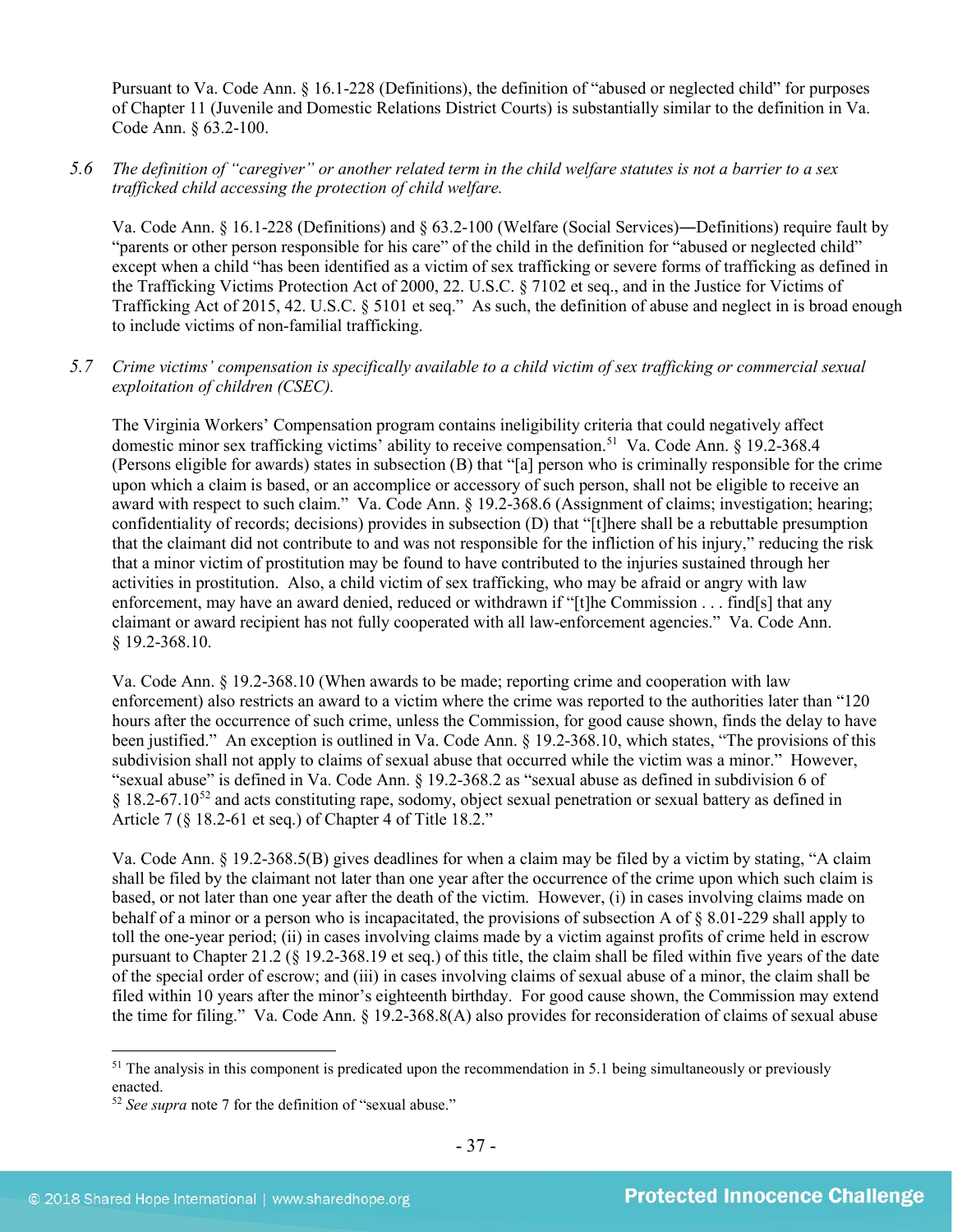by stating, "The Commission, on its own motion, or upon request of the claimant, may reinvestigate or reopen a decision making or denying an award. Except for claims of sexual abuse that occurred while the victim was a minor, the Commission shall not reopen or reinvestigate a case after the expiration of two years from the date of submission of the original claim. Any claim involving the sexual abuse of a minor that has been denied before July 1, 2001, because it was not timely filed may, upon application filed with the Commission, be reconsidered provided the application for reconsideration is filed within ten years after the minor's eighteenth birthday."

Va. Code Ann. § 19.2-368.11:1 sets forth the limits for the amount of the award, allowing for claims including but not limited to unreimbursed medical costs, loss of earnings, and funeral expenses, after being reduced by any amounts received or to be received from another source or an emergency award, with a total cap not to exceed \$25,000. Va. Code Ann. § 19.2-368.11:1.

5.7.1 Recommendation: Amend Va. Code Ann. § 19.2-368.4 (Persons eligible for awards) and § 19.2- 368.10 (When awards to be made; reporting crime and cooperation with law enforcement) to stipulate an exception to listed ineligibility factors for minor victims of commercial sexual exploitation.

# *5.8 Victim-friendly procedures and protections are provided in the trial process for minors under 18.*

Virginia law provides some victim-friendly procedures and protections for minors. First, Va. Code Ann. § 2.2- 515.2(A), (B) (Address confidentiality program established; victims of domestic violence, stalking, sexual violence, or human trafficking; application; disclosure of records) allows child trafficking victims to use designated addresses under the Address Confidentiality Program, which was designed to protect victims from further acts of violence, intimidation, and retribution by abusers and traffickers.

Next, Va. Code Ann. § 18.2-67.9 provides a method for the court to order the use of two-way closed circuit television testimony for certain alleged victims of abduction under Va. Code Ann. § 18.2-47 et seq. and other listed crimes upon application by the defendant or prosecutor. Va. Code Ann. § 63.2-1521(A)<sup>[53](#page-37-0)</sup> (Testimony by child using two-way closed-circuit television) also provides for the use of two-way closed circuit television testimony "[i]n any civil proceeding involving alleged abuse or neglect of a child" under certain specified provisions. In both laws, the provisions apply to "[a]n alleged victim who was 14 years of age or under on the date of the alleged offense and is 16 or under at the time of the trial" and "[a]ny child witness who is 14 years of age or under at the time of the trial." Va. Code Ann. § 63.2-1521(B). The statutes explain that the court has discretion to order the testimony via closed-circuit television if it finds that the child is "unavailable to testify in open court in the presence of the defendant, the jury, the judge, and the public, for any of the following reasons: 1. The child's persistent refusal to testify despite judicial requests to do so; 2. The child's substantial inability to communicate about the offense; or 3. The substantial likelihood, based upon expert opinion testimony, that the child will suffer severe emotional trauma from so testifying." Va. Code Ann. §§ 18.2-67.9(B), 63.2-1521(C). However, this protection does not extend to victims of sex trafficking under Va. Code Ann. § 18.2-357.1 or CSEC offenses under § 18.2-355 (Taking, detaining, etc., person for prostitution, etc., or consenting thereto; human trafficking), § 18.2-356 (Receiving money for procuring person; penalties) and § 18.2-357 (Receiving money from earnings of male or female prostitute; penalties).

Further, Va. Code Ann. § 63.2-1522(A), (B) allows for out-of-court statements, in certain abuse and neglect civil proceedings, "describing any act of a sexual nature performed with or on the child by another" not otherwise admissible made "by a child the age of twelve or under at the time the statement is offered into evidence" under the following conditions:

<span id="page-37-0"></span> <sup>53</sup> The text Va. Code Ann. § 63.2-1521 cited here and elsewhere in this report includes amendments made by the enactment of Senate Bill 89 during the 2018 Regular Session of the Virginia General Assembly (effective July 1, 2018).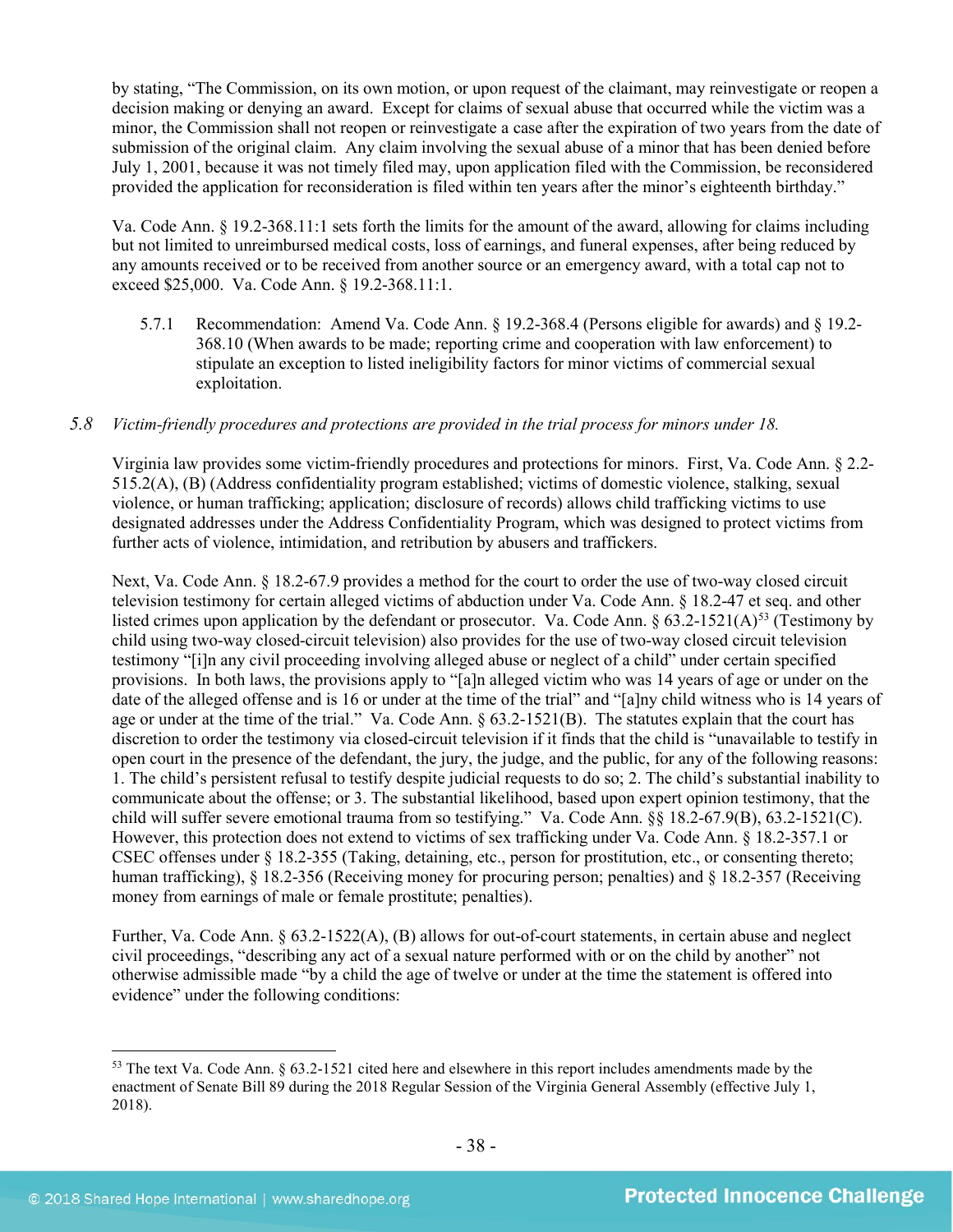1. The child testifies at the proceeding, or testifies by means of a videotaped deposition or closed-circuit television, and at the time of such testimony is subject to cross examination concerning the out-of-court statement or the child is found by the court to be unavailable to testify on any of these grounds:

a. The child's death;

b. The child's absence from the jurisdiction, provided such absence is not for the purpose of preventing the availability of the child to testify;

c. The child's total failure of memory;

d. The child's physical or mental disability;

e. The existence of a privilege involving the child;

f. The child's incompetency, including the child's inability to communicate about the offense because of fear or a similar reason; and

g. The substantial likelihood, based upon expert opinion testimony, that the child would suffer severe emotional trauma from testifying at the proceeding or by means of a videotaped deposition or closed-circuit television.

2. The child's out-of-court statement is shown to possess particularized guarantees of trustworthiness and reliability

Va. Code Ann. § 18.2-67.7 (Admission of evidence) provides protection to the testifying victim of a sexual offense (commonly called "rape shield law"), but this protection does not extend to victims of sex trafficking or most CSEC offenses. Va. Code Ann. § 18.2-67.7(A) states,

In prosecutions under this article [Criminal sexual assault], or under clause (iii) or (iv) [involving minors] of § 18.2-48 [Abduction with intent to extort money or for immoral purpose], 18.2-370 [Taking indecent liberties with children; penalties], 18.2-370.01 [Indecent liberties by children; penalty], or 18.2-370.1 [Taking indecent liberties with child by person in custodial or supervisory relationship; penalties], general reputation or opinion evidence of the complaining witness's unchaste character or prior sexual conduct shall not be admitted. Unless the complaining witness voluntarily agrees otherwise, evidence of specific instances of his or her prior sexual conduct shall be admitted only if it is relevant and is:

1. Evidence offered to provide an alternative explanation for physical evidence of the offense charged which is introduced by the prosecution, limited to evidence designed to explain the presence of semen, pregnancy, disease, or physical injury to the complaining witness's intimate parts; or

2. Evidence of sexual conduct between the complaining witness and the accused offered to support a contention that the alleged offense was not accomplished by force, threat or intimidation or through the use of the complaining witness's mental incapacity or physical helplessness, provided that the sexual conduct occurred within a period of time reasonably proximate to the offense charged under the circumstances of this case; or

3. Evidence offered to rebut evidence of the complaining witness's prior sexual conduct introduced by the prosecution.

Subsection (B) of Va. Code Ann. § 18.2-67.7 emphasizes that nothing "shall prohibit the accused from presenting evidence relevant to show that the complaining witness had a motive to fabricate the charge against the accused." A "written notice generally describing the evidence" must be given "prior to the introduction of any evidence, or the opening statement of either counsel, whichever first occurs" in order for the accused to present evidence of "past sexual conduct of the complaining witness with a person other than the accused." Va. Code Ann. § 18.2-67.7(B). Subsection (C) mandates that the evidence may not be admitted or referred to "until the court first determines the admissibility of that evidence at an evidentiary hearing to be held before the evidence is introduced." Additionally, pursuant to subsection (C), "If the court initially determines that the evidence is inadmissible, but new information is discovered during the course of the preliminary hearing or trial which may make such evidence admissible, the court shall determine in an evidentiary hearing whether such evidence is admissible."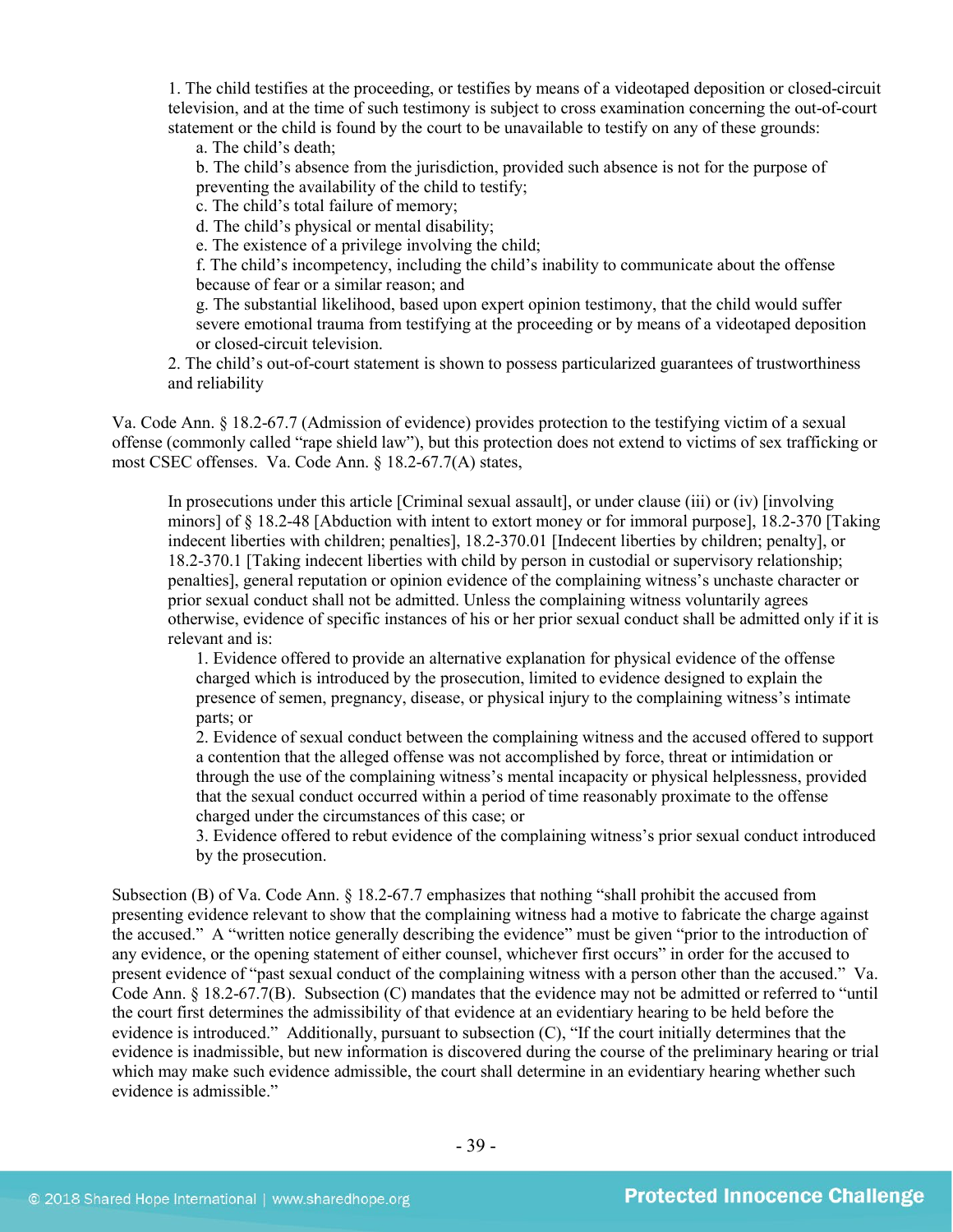Also, under Va. Code Ann. § 18.2-67.6, "The Commonwealth need not demonstrate that the complaining witness cried out or physically resisted the accused in order to convict the accused of an offense under this article [Criminal sexual assault], but the absence of such resistance may be considered when relevant to show that the act alleged was not against the will of the complaining witness."

*5.9 Child sex trafficking victims may vacate delinquency adjudications and expunge related records for prostitution and other offenses arising from trafficking victimization, without a waiting period.*

Virginia law does not provide a mechanism for minors to vacate delinquency adjudications related to trafficking victimization; however, juvenile records will be expunged automatically, but only after a waiting period. Specifically, Va. Code Ann. § 16.1-306(A) (Expungement of court records) directs the automatic annual destruction of records by the clerk of the Juvenile and Domestic Relations Court for any juvenile who has reached 19, if five years have passed from the date of the last hearing. However, the records are kept if the juvenile was found guilty of an offense that would have been a felony if committed by an adult. Va. Code Ann.  $§ 16.1-306(A).$ <sup>[54](#page-39-0)</sup>

- 5.9.1 Recommendation: Enact a law that allows child sex trafficking victims to vacate delinquency adjudications and expunge related records for prostitution and other offenses arising from trafficking victimization, without a waiting period.[55](#page-39-1)
- *5.10 Victim restitution and civil remedies for victims of domestic minor sex trafficking or commercial sexual exploitation of children (CSEC) are authorized by law.*

Virginia state law requires mandatory restitution and civil causes of action for minor victims of sex trafficking or commercial sexual exploitation. Va. Code Ann. § 8.01-42.4 (Civil action for trafficking in persons) provides a civil cause of action for victims of domestic minor sex trafficking<sup>[56](#page-39-2)</sup> or CSEC crimes listed under Title 18.2 (Crimes and offenses generally). Va. Code Ann. § 8.01-42.4 states,

A. Any person injured by reason of

(i) a violation of clause (iii), (iv), or (v) of  $\S$  18.2-48 [Abduction with intent to extort money or for immoral purpose];

(ii) a violation of § 18.2-348 [Aiding prostitution or illicit sexual intercourse], 18.2-349 [Using vehicles to promote prostitution or unlawful sexual intercourse], 18.2-355 [Taking, detaining, etc., person for prostitution, etc., or consenting thereto; human trafficking], 18.2-356 [Receiving money for procuring person; penalties], 18.2-357 [Receiving money from earnings of male or female prostitute; penalties], 18.2-357.1 [Commercial sex trafficking; penalties] . . . or

(iii) a felony conviction of § 18.2-346 [Prostitution; commercial sexual conduct; commercial exploitation of a minor; penalties] may sue thereof and recover compensatory damages, punitive damages, and reasonable attorney fees and costs.

B. No action shall be commenced under this section more than seven years after the later of the date on which such person

<span id="page-39-0"></span><sup>&</sup>lt;sup>54</sup> Additionally, "if the juvenile was found guilty of an offense for which the clerk is required by  $\S 46.2$ -383 to furnish an abstract to the Department of Motor Vehicles, the records shall be destroyed when the juvenile has attained the age of 29." Va. Code Ann.  $\S$  16.1-306(A).

<span id="page-39-1"></span><sup>&</sup>lt;sup>55</sup> The recommendation in this component is predicated upon the recommendation in 5.1 being simultaneously or previously enacted.

<span id="page-39-2"></span> $56$  The analysis in the component is predicated upon the recommendation in 5.1 being simultaneously or previously enacted.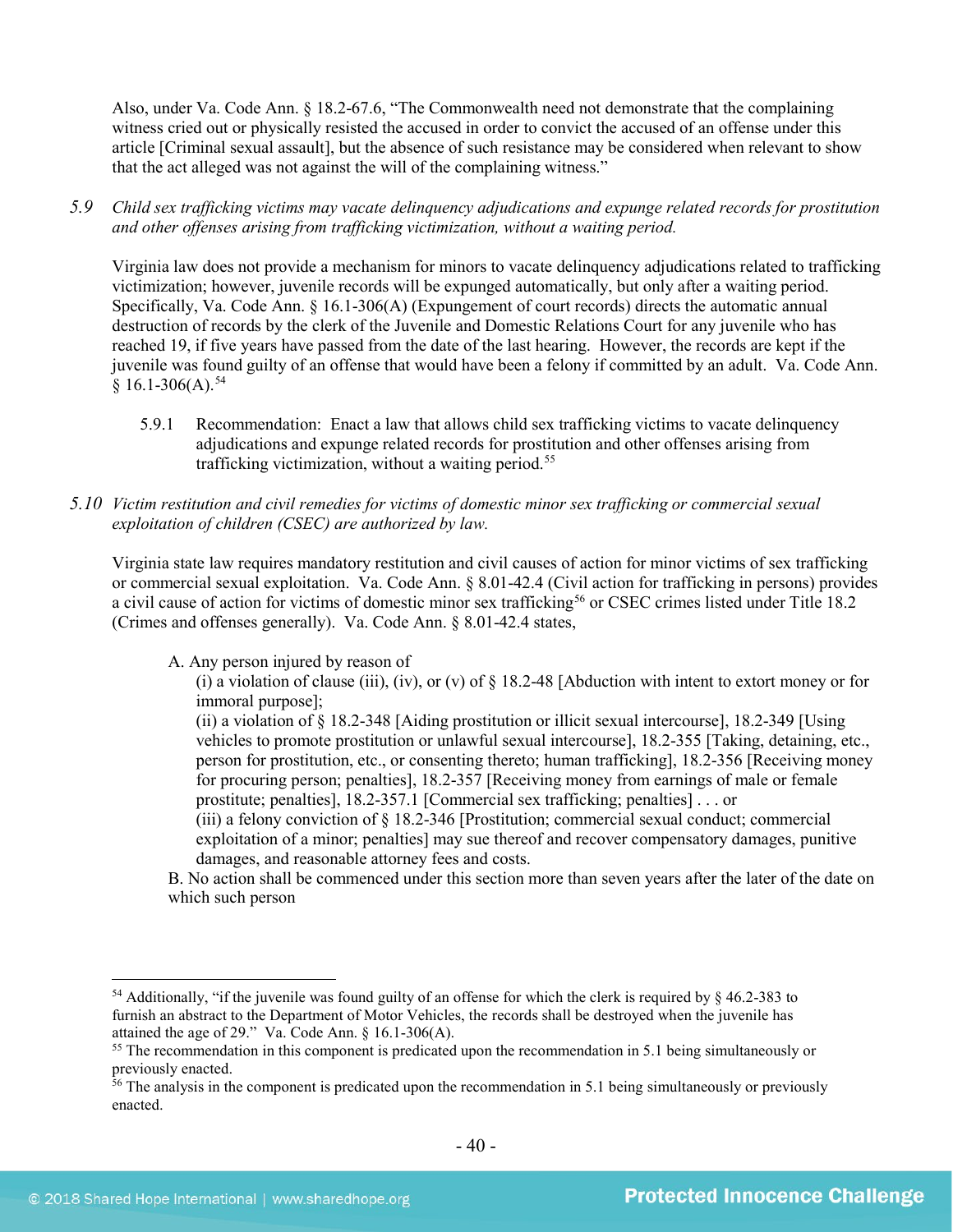(i) was no longer subject to the conduct prohibited by clause (iii), (iv), or (v) of  $\S$  18.2-48 or  $\S$  18.2-348, 18.2-349, 18.2-355, 18.2- 356, 18.2-357, 18.2-357.1 . . . or under a felony violation of § 18.2- 346 or

(ii) attained 18 years of age.

Restitution is also made available for CSEC victims under Va. Code Ann. § 19.2-305.1(B) (Restitution for property damage or loss; community service),

[A]ny person who, on or after July 1, 1995, commits, and is convicted of, a crime in violation of any provision in Title 18.2 shall make at least partial restitution for any property damage or loss caused by the crime or for any medical expenses or expenses directly related to funeral or burial incurred by the victim or his estate as a result of the crime, may be compelled to perform community services and, if the court so orders, shall submit a plan for doing that which appears to be feasible to the court under the circumstances.

Further, Va. Code Ann.  $\S 19.2-305.1(H)^{57}$  $\S 19.2-305.1(H)^{57}$  $\S 19.2-305.1(H)^{57}$  provides for mandatory restitution to victims depicted in images of child sexual exploitation (ICSE), stating,

A defendant convicted of an offense under § 18.2-374.1 [Production, publication, sale, financing, etc., of child pornography; presumption as to age; severability], 18.2-374.1:1 [Possession, reproduction, distribution, and facilitation of child pornography; penalty], or 18.2-374.3 [Use of communications systems to facilitate certain offenses involving children] shall be ordered to pay mandatory restitution to the victim of the offense in an amount as determined by the court. For purposes of this subsection, "victim" means a person who is depicted in a still or videographic image involved in an offense under § 18.2-374.1, 18.2-374.1:1, or 18.2-374.3. The Commonwealth shall make reasonable efforts to notify victims of offenses under § 18.2-374.1, 18.2-374.1:1, or 18.2-374.3.

*5.11 Statutes of limitations for civil and criminal actions for child sex trafficking or commercial sexual exploitation of children (CSEC) offenses are eliminated or lengthened to allow prosecutors and victims a realistic opportunity to pursue criminal action and legal remedies.*

Va. Code Ann. §8.01-42.4 (Civil action for trafficking in persons) provides a lengthened statute of limitations of seven years for civil causes of action by victims of sex trafficking<sup>[58](#page-40-1)</sup> and some CSEC offenses. Va. Code Ann. §8.01-42.4(B) states,

No action shall be commenced under this section more than seven years after the later of the date on which such person (i) was no longer subject to the conduct prohibited by clause (iii), (iv), or (v) of  $\S$ 18.2-48 [Abduction with intent to extort money or for immoral purpose] or § 18.2-348 [Aiding prostitution or illicit sexual intercourse, etc.], 18.2-349 [Using vehicles to promote prostitution or unlawful sexual intercourse], 18.2-355 [Taking, detaining, etc., a person for prostitution, etc., or consenting thereto; human trafficking], 18.2-356 [Receiving money for procuring persons; penalties], 18.2-357 [Receiving money from earnings of male or female prostitute; penalties], 18.2-357.1 [Commercial sex trafficking; penalties] . . . or under a felony violation of § 18.2-346 [Prostitution; commercial sexual conduct; commercial exploitation of a minor; penalties] or (ii) attained 18 years of age.

For personal injury, Va. Code Ann. § 8.01-243(A) provides a statute of limitations of two years, unless otherwise provided. Under subsection (B), "Every action for injury to property, including actions by a parent or

<span id="page-40-0"></span> <sup>57</sup> *See supra* note [19.](#page-12-2)

<span id="page-40-1"></span><sup>&</sup>lt;sup>58</sup> The analysis in this component is predicated upon the recommendation in 5.1 being simultaneously or previously enacted.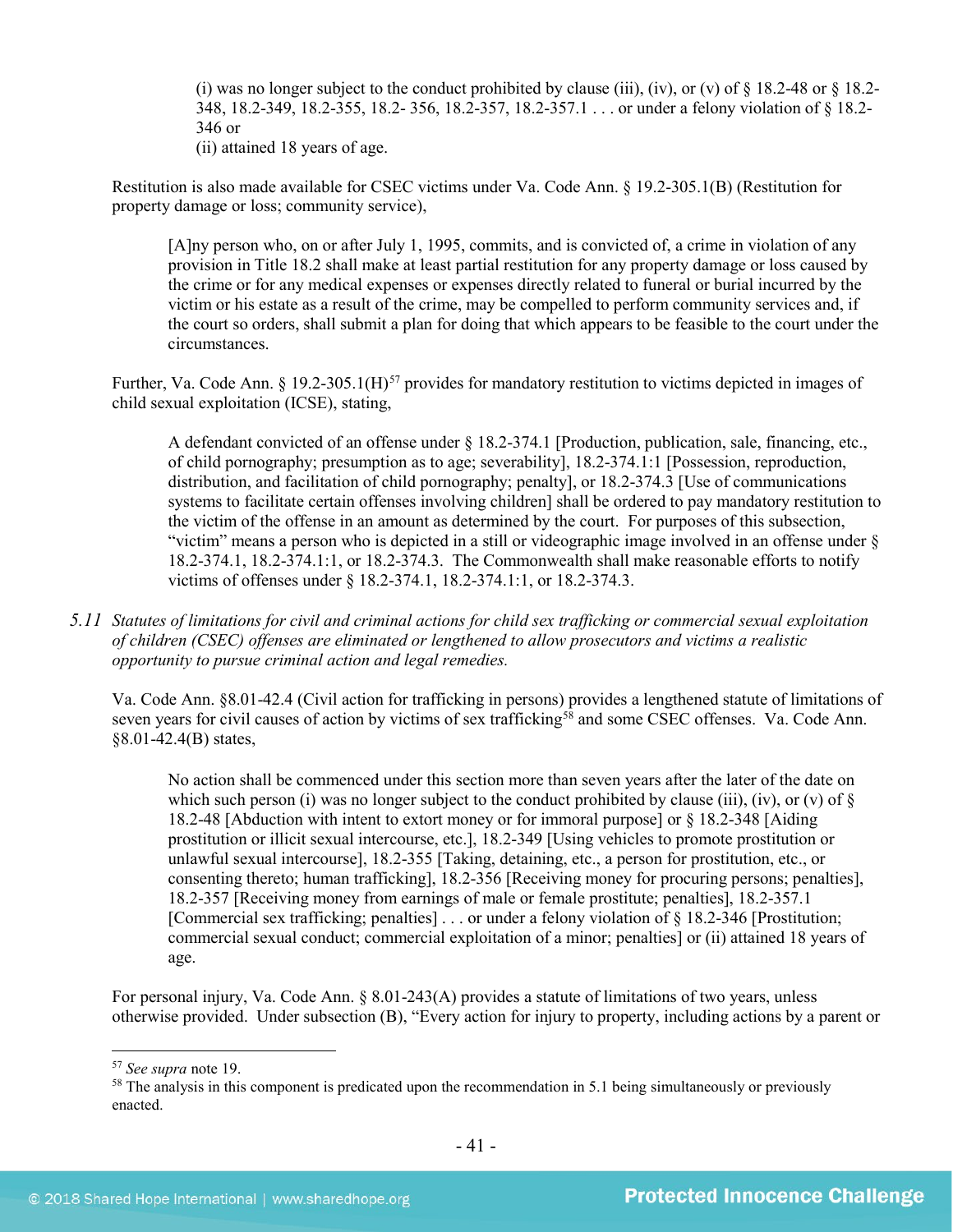guardian of an infant against a tort-feasor for expenses of curing or attempting to cure such infant from the result of a personal injury or loss of services of such infant, shall be brought within five years after the cause of action accrues." Va. Code Ann. § 8.01-243(B). Va. Code Ann. § 8.01-243(D) provides, "Every action for injury to the person, whatever the theory of recovery, resulting from sexual abuse occurring during the infancy or incapacity of the person as set forth in subdivision 6 of § 8.01-249 shall be brought within 20 years after the cause of action accrues." Generally, under Va. Code Ann. § 8.01-230, the limitation period begins when the right of action accrues, which is "the date the injury is sustained in the case of injury to the person . . . and not when the resulting damage is discovered, except where the relief sought is solely equitable or where otherwise provided under . . . §§ 8.01-249, 8.01-250 or other statute." Va. Code Ann. § 8.01-249(6) provides some statutory relief for victims of sexual abuse, stating,

In actions for injury to the person, whatever the theory of recovery, resulting from sexual abuse occurring during the infancy or incapacity of the person, upon removal of the disability of infancy or incapacity as provided in § 8.01-229 or, if the fact of the injury and its causal connection to the sexual abuse is not then known, when the fact of the injury and its causal connection to the sexual abuse is first communicated to the person by a licensed physician, psychologist, or clinical psychologist. As used in this subdivision, "sexual abuse" means sexual abuse as defined in subdivision 6 of  $\S$  18.2-67.10<sup>59</sup> and acts constituting rape, sodomy, object sexual penetration or sexual battery as defined in Article 7 (§ 18.2-61 et seq.) of Chapter 4 of Title 18.2;

With regard to criminal actions against traffickers, there is no general statute of limitations for felonies indicated in the Virginia Code.<sup>60</sup> Va. Code Ann. § 19.2-8 (Limitation of prosecutions) states, "A prosecution for a misdemeanor, or any pecuniary fine, forfeiture, penalty or amercement, shall be commenced within one year next after there was cause therefor . . . ." However, "A prosecution of a misdemeanor under § . . . 18.2-67.4 [Sexual battery], 18.2-67.4:1 [Infected sexual battery], 18.2-67.4:2 [Sexual abuse of a child under 15 years of age; penalty], 18.2-67.5 [Attempted rape, forcible sodomy, object sexual penetration, aggravated sexual battery, and sexual battery], or 18.2-370.6 [Penetration of mouth of child with lascivious intent; penalty] where the victim is a minor at the time of the offense shall be commenced no later than one year after the victim reaches majority." Va. Code Ann. § 19.2-8.<sup>[61](#page-41-2)</sup>

<span id="page-41-0"></span> <sup>59</sup> *See supra* note [7](#page-4-3) for definition of "sexual abuse."

<span id="page-41-1"></span><sup>60</sup> *Statute of Limitations Fact Sheet*, NATIONAL CENTER FOR VICTIMS OF CRIME, http://corsal.org/06SOLNCVC% 20Statute\_of\_Limitations\_Fact\_Sheet32%5B1%5D.pdf (last visited June 30, 2011).<br><sup>61</sup> The text Va. Code Ann. § 19.2-8 cited here and elsewhere in this report includes amendments made by the

<span id="page-41-2"></span>enactment of Senate Bill 47 during the 2018 Regular Session of the Virginia General Assembly (effective July 1, 2018).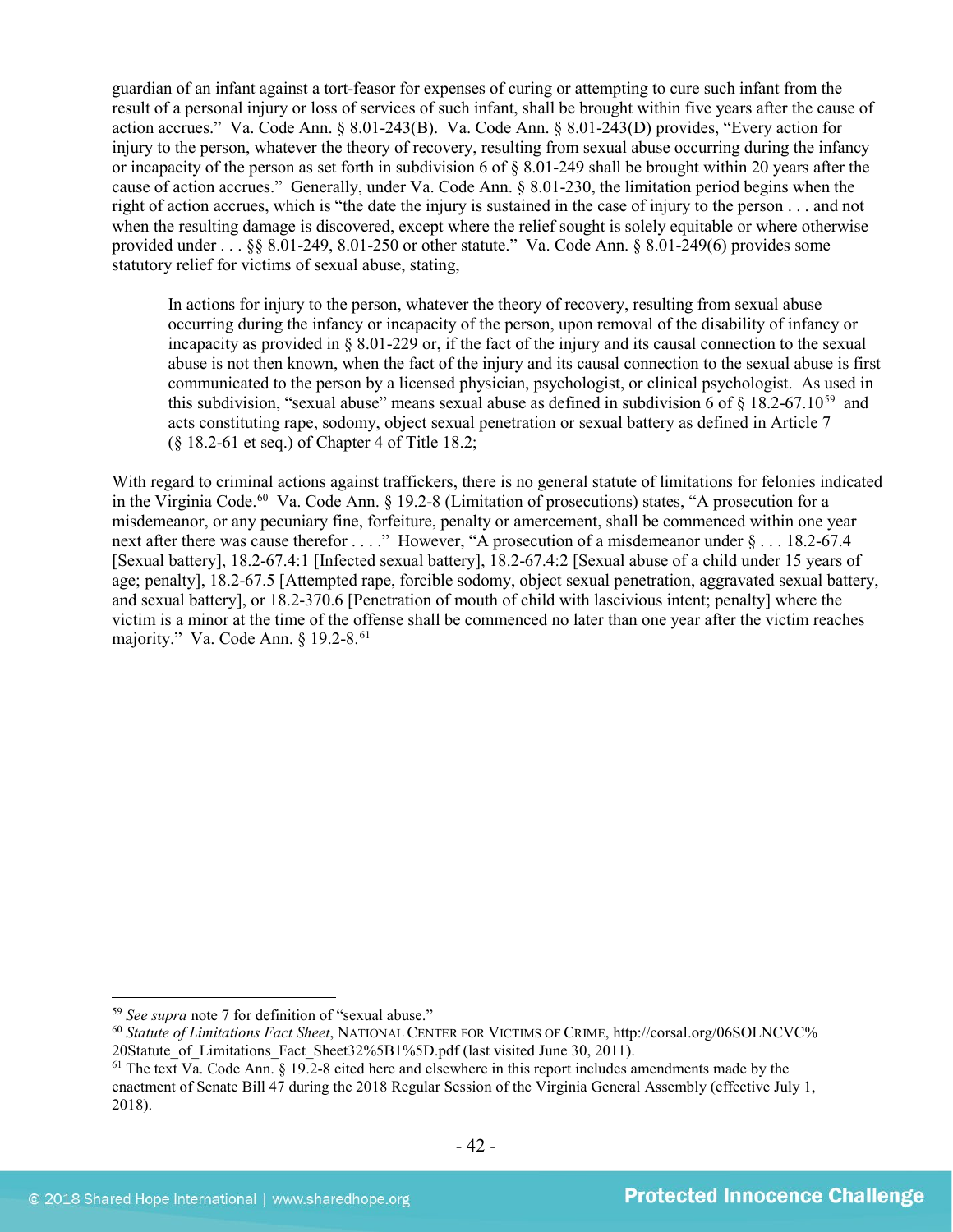#### **FRAMEWORK ISSUE 6: CRIMINAL JUSTICE TOOLS FOR INVESTIGATION AND PROSECUTIONS**

#### *Legal Components:*

- *6.1 Training on human trafficking and domestic minor sex trafficking for law enforcement is statutorily mandated or authorized.*
- *6.2 Single party consent to audiotaping is permitted in law enforcement investigations.*
- *6.3 Wiretapping is an available tool to investigate domestic minor sex trafficking and commercial sexual exploitation of children (CSEC).*
- *6.4 Using a law enforcement decoy to investigate buying or selling commercial sex is not a defense to soliciting, purchasing, or selling sex with a minor.*
- *6.5 Using the Internet or electronic communications to investigate buyers and traffickers is a permissible investigative technique.*
- *6.6 State law requires reporting of missing children and located missing children.*

#### *Legal Analysis:*

*6.1 Training on human trafficking and domestic minor sex trafficking for law enforcement is statutorily mandated or authorized.*

*\_\_\_\_\_\_\_\_\_\_\_\_\_\_\_\_\_\_\_\_\_\_\_\_\_\_\_\_\_\_\_\_\_\_\_\_\_\_\_\_\_\_\_\_\_\_\_\_\_\_\_\_\_\_\_\_\_\_\_\_\_\_\_\_\_\_\_\_\_\_\_\_\_\_\_\_\_\_\_\_\_\_\_\_\_\_\_\_\_\_\_\_\_\_*

Training on human trafficking is statutorily authorized for law enforcement under Va. Code Ann. § 9.1-102 (Powers and duties of the Board and the Department). Pursuant to Va. Code Ann. § 9.1-102(37)(i), the Department of Criminal Justice Services, under the direction of the Criminal Justice Services Board and in conjunction with the Office of the Attorney General, has "the power and duty" to "[e]stablish training standards and publish and periodically update model policies for law-enforcement personnel . . . [on] sensitivity to and awareness of human trafficking offenses and the identification of victims and human trafficking offenses for personnel involved in criminal investigations or assigned to vehicle or street patrol duties . . . ." Further, the Board has "the power and duty" to "advise law-enforcement agencies and attorneys for the Commonwealth regarding the identification, investigation, and prosecution of human trafficking offenses using the common law and existing criminal statutes in the Code of Virginia." Va. Code Ann. § 9.1-102(48).

Additionally, under subsection (37), the department has the power to "[e]stablish training standards and publish a model policy for law-enforcement personnel . . . [on] . . . the handling of family abuse, domestic violence, sexual assault and stalking cases, including standards for determining the predominant physical aggressor in accordance with Section 19.2-81.3." Further, "The Department shall provide technical support and assistance to law-enforcement agencies in carrying out the requirements set forth in subsection A of § 9.1-1301 [Sexual assault policies for law-enforcement agencies in the Commonwealth]." Va. Code Ann. § 9.1-102(37).

Under Va. Code Ann. § 9.1-1301(A),

The Virginia Department of State Police and the police and sheriff's departments of every political subdivision in the Commonwealth and every campus police department shall establish written policies and procedures regarding a law-enforcement officer's response to an alleged criminal sexual assault in violation of Article 7 (§ 18.2-61 et seq.) of Chapter 4 of Title 18.2. Such policies shall, at a minimum, provide guidance as to the department's policy on (i) training; (ii) compliance with §§ 19.2-9.1 and 19.2-165.1; (iii) transportation of alleged sexual assault victims; and (iv) the provision of information on legal and community resources available to alleged victims of sexual assault.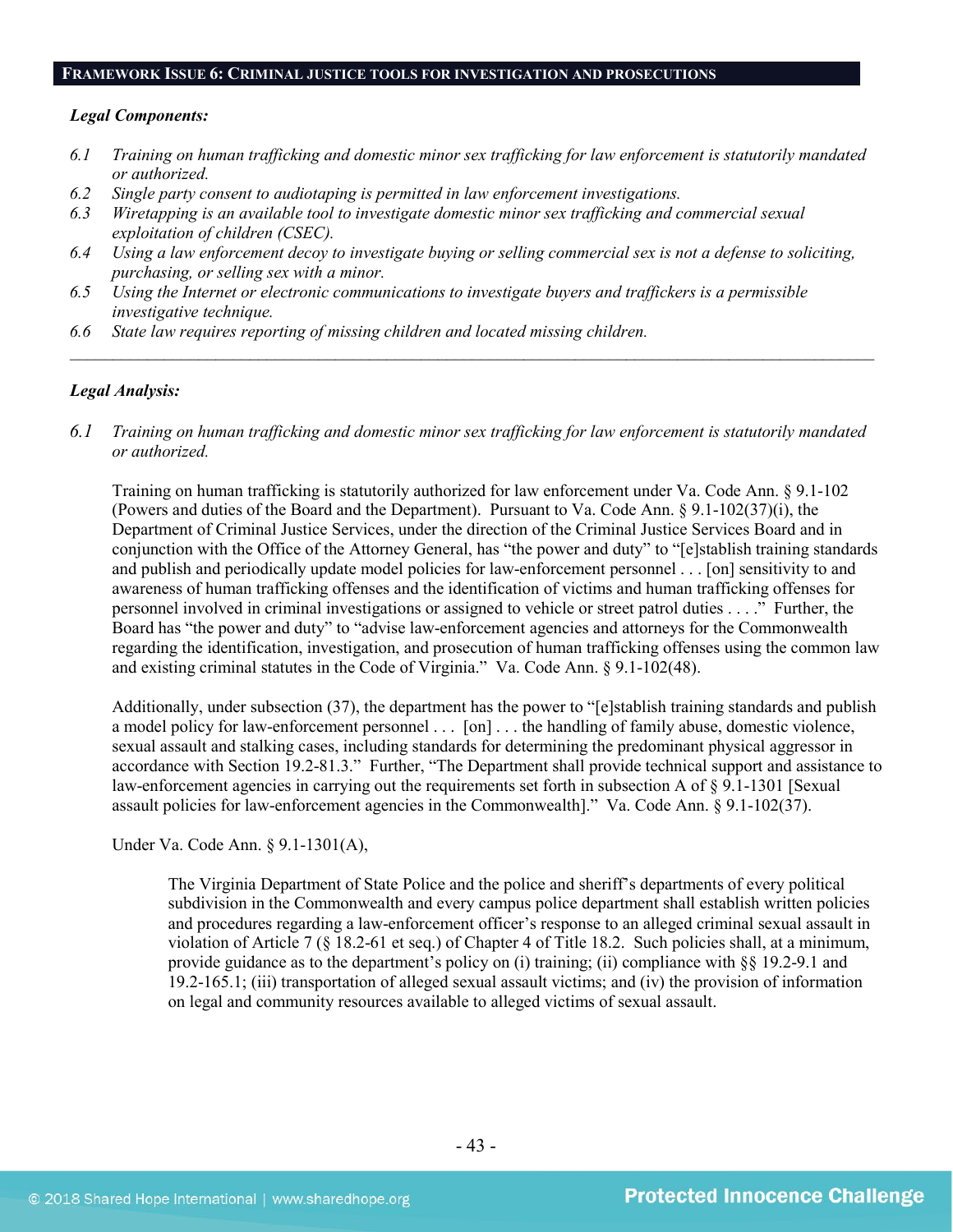While the Virginia Office of the Attorney General (OAG), in cooperation with the Virginia Department of Criminal Justice Services (DCJS) provides a regional multidisciplinary training to law enforcement officers, prosecutors and victim-witness coordinators in Virginia, this training is not mandatory for law enforcement.[62](#page-43-0)

*6.2 Single party consent to audiotaping is permitted in law enforcement investigations.*

Va. Code Ann. § 19.2-62(B)(2) (Interception, disclosure, etc., of wire, electronic or oral communications unlawful; penalties; exceptions) authorizes interception of a wire, electronic, or oral communication if one party gives consent. That section states, "It shall not be a criminal offense under this chapter for a person to intercept a wire, electronic or oral communication, where such person is a party to the communication or one of the parties to the communication has given prior consent to such interception."

*6.3 Wiretapping is an available tool to investigate domestic minor sex trafficking and commercial sexual exploitation of children (CSEC).* 

Va. Code Ann. § 19.2-66(A) (When Attorney General or Chief Deputy Attorney General may apply for order authorizing interception of communications) states in part, "The Attorney General or Chief Deputy Attorney General, if the Attorney General so designates in writing, in any case where the Attorney General is authorized by law to prosecute or pursuant to a request in his official capacity of an attorney for the Commonwealth in any city or county, may apply to a judge of competent jurisdiction for an order authorizing the interception of wire, electronic or oral communications by the Department of State Police, when such interception may reasonably be expected to provide evidence" of certain felony offenses. The relevant felony offenses listed include "any felonies that are not Class 6 felonies in Article 7 (§ 18.2-61 et seq. [Criminal sexual assault]) of Chapter 4 of Title 18.2." As a result, wiretapping could be authorized in sex trafficking and CSEC investigations involving suspected violations of Va. Code Ann. § 18.2-48 (Abduction with intent to extort money or for immoral purpose), § 18.2-370(B) (Taking indecent liberties with children), § 18.2-355 (Taking, detaining, etc., person for prostitution, etc., or consenting thereto; human trafficking), Va. Code Ann. § 18.2-356 (Receiving money for procuring person; penalties), Va. Code Ann. § 18.2-357 (Receiving money from earnings of male or female prostitute; penalties) and Va. Code Ann. § 18.2-357.1 (Commercial sex trafficking; penalties).

Va. Code § 19.2-68(G) (Application for and issuance of order authorizing interception; contents of order; recording and retention of intercepted communications, applications and orders; notice to parties; introduction in evidence of information obtained) outlines the admissibility into evidence of intercepted communications. That section requires at least 10 days' notice, which may be judicially waived in some circumstances. Subsection H sets forth the grounds for moving to suppress such evidence.

*6.4 Using a law enforcement decoy to investigate buying or selling commercial sex is not a defense to soliciting, purchasing, or selling sex with a minor.*

No sex trafficking or CSEC law prohibits a defense to prosecution based on the use of a law enforcement decoy posing as a minor, but Va. Code Ann. § 18.2-374.3(C)–(E) (Use of communications systems to facilitate certain offenses involving children) uses the phrase "child he knows or has reason to believe is younger than 15 years of age," when referring to the offender, indicating that decoys can be used.

However, a defendant may still be able to assert a defense based on a law enforcement decoy posing as a minor to investigate other buyer-applicable offenses through reverse sting operations, which are the most likely situations in which a defendant would try to use such a defense. Va. Code Ann. § 18.2-346 (Prostitution; commercial sexual conduct; commercial exploitation of a minor; penalties) is a buyer applicable CSEC offense that does not prohibit this defense, meaning that buyers charged for attempting to solicit or purchases sex with a

<span id="page-43-0"></span> <sup>62</sup> *See* http://www.dcjs.virginia.gov/trainingevents/cple/HTtraining/ (last visited June 19, 2015).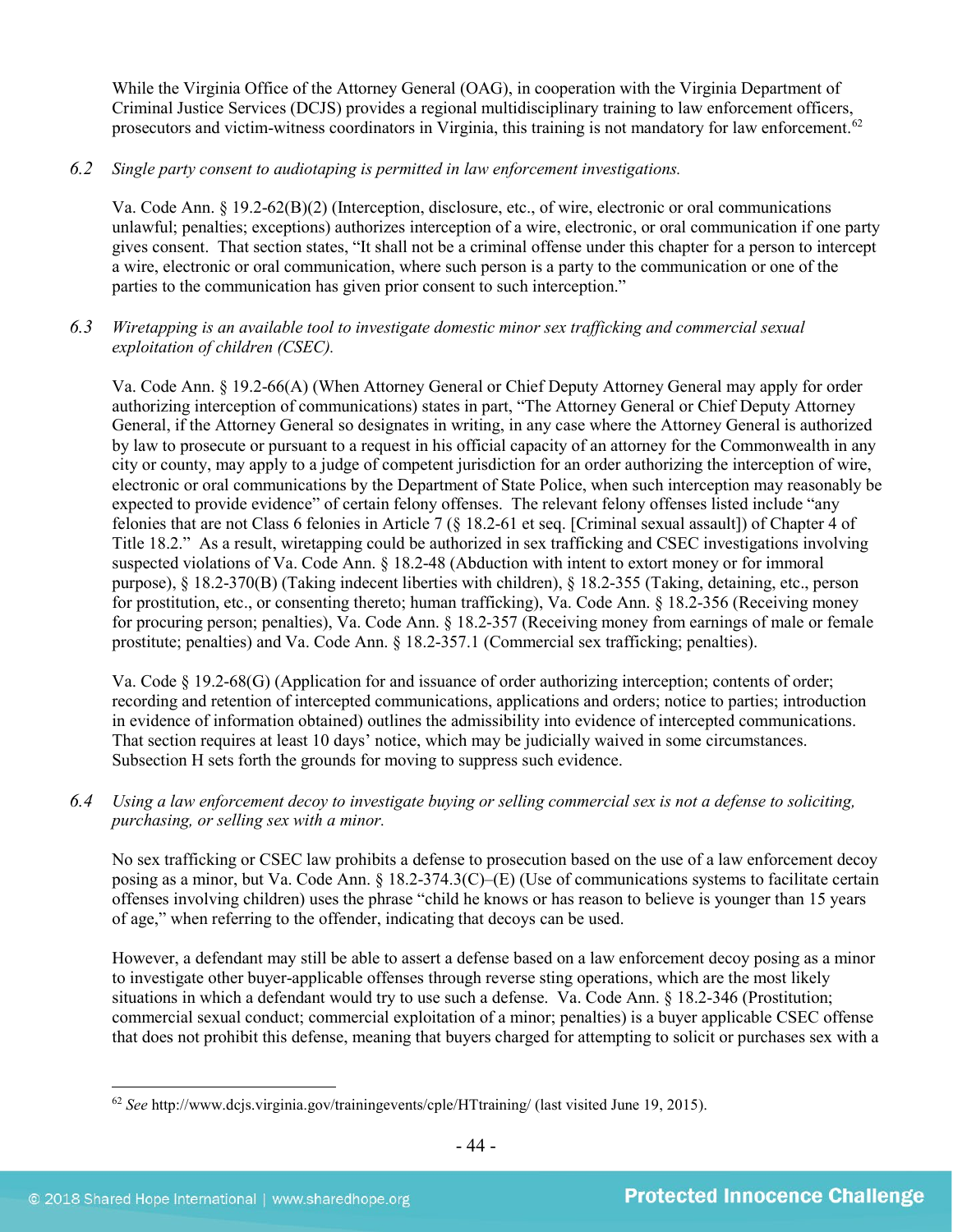minor under Va. Code Ann. § 18.2-346 would not be prohibited from raising a defense based on the fact that an actual minor was not involved.

6.4.1 Recommendation: Enact a law expressly prohibiting a defense to prosecution based on the use of a law enforcement decoy posing as a minor to investigate domestic minor sex trafficking related crimes $63$ 

# *6.5 Using the Internet or electronic communications to investigate buyers and traffickers is a permissible investigative technique.*

Va. Code Ann. § 18.2-374.3(E) (Use of communications systems to facilitate certain offenses involving children) uses the phrase "person he knows or has reason to believe is younger than 15 years of age," when referring to the offender, indicating that law enforcement can use the Internet to pose as minors to investigate the crime.

# *6.6 State law requires reporting of missing children and located missing children.*

Va. Code Ann. § 52-31 establishes the "Missing Children Information Clearinghouse."[64](#page-44-1) Also, Va. Code Ann. § 15.2-1718 (Receipt of missing child reports) requires law enforcement to promptly enter missing child information into the state and national systems in addition to this, stating,

No police or sheriff's department shall establish or maintain any policy which requires the observance of any waiting period before accepting a missing child report as defined in § 52-32. Upon receipt of a missing child report by any police or sheriff's department, the department shall immediately, but in all cases within two hours of receiving the report, enter identifying and descriptive data about the child into the Virginia Criminal Information Network and the National Crime Information Center Systems, forward the report to the Missing Children Information Clearinghouse within the Department of State Police, notify all other law-enforcement agencies in the area, and initiate an investigation of the case.

In addition, Va. Code Ann. § 52-31.1 instructs the Superintendent of State Police to "establish a network to implement reports of the disappearance of children by local law-enforcement agencies to local school division superintendents and the State Registrar of Vital Records." Va. Code Ann. § 22.1-288.1(B) states, "Upon notification by a local law-enforcement agency of a child's disappearance, the principal of any school in which the child was enrolled at the time of the disappearance shall indicate, by mark, in the child's cumulative record that the child has been reported as missing. Upon notification by law enforcement that the child is located, the principal shall remove the mark from the record." Va. Code Ann. § 32.1-275.2 instructs the State Registrar to indicate on birth records that a child is missing when notified of the disappearance.

Va. Code Ann. § 52-34 (Notification required when missing child located) states that "[a]ny law-enforcement officer who has reported a missing child to the Clearinghouse shall notify the Clearinghouse immediately upon determining the location of the child."

Additionally, Va. Code Ann. § 9.1-102(37)(j) (Powers and duties of the Board and the Department) provides that the Department "shall have the power and duty to . . . [e]stablish training standards and publish and

<span id="page-44-0"></span> $63$  The recommendation in this component is predicated upon the recommendation in 2.1 being simultaneously or previously enacted.

<span id="page-44-1"></span> $64$  Va. Code Ann. § 52-32 defines "missing child" as "any person who is under the age of 21 years, whose temporary or permanent residence is in Virginia, or is believed to be in Virginia, whose whereabouts are unknown to any parent, guardian, legal custodian or other person standing in loco parentis of the child, and who has been reported as missing to a law-enforcement agency within the Commonwealth."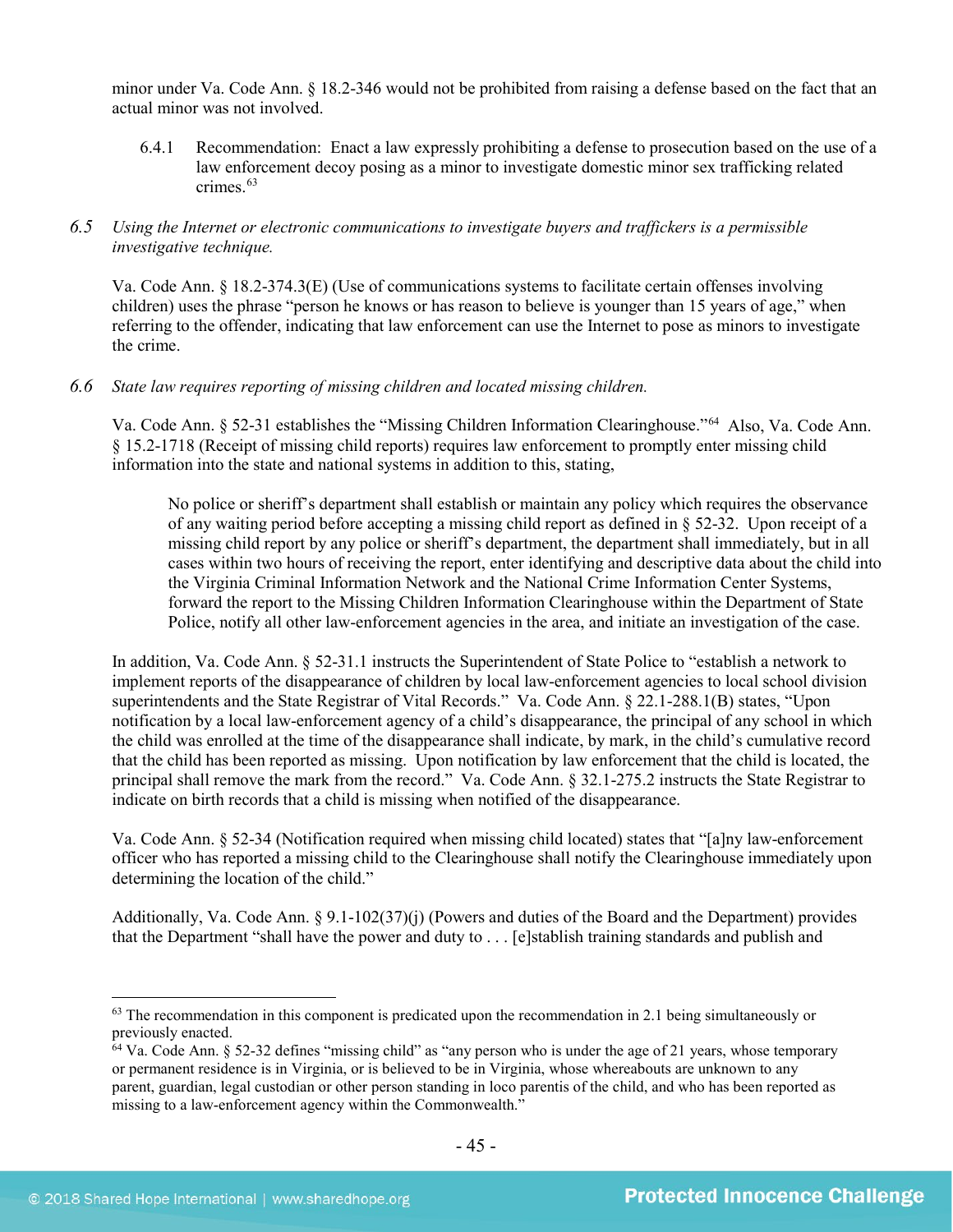periodically update model policies for law-enforcement personnel . . . [on] missing children . . . and rescue protocol . . . ."